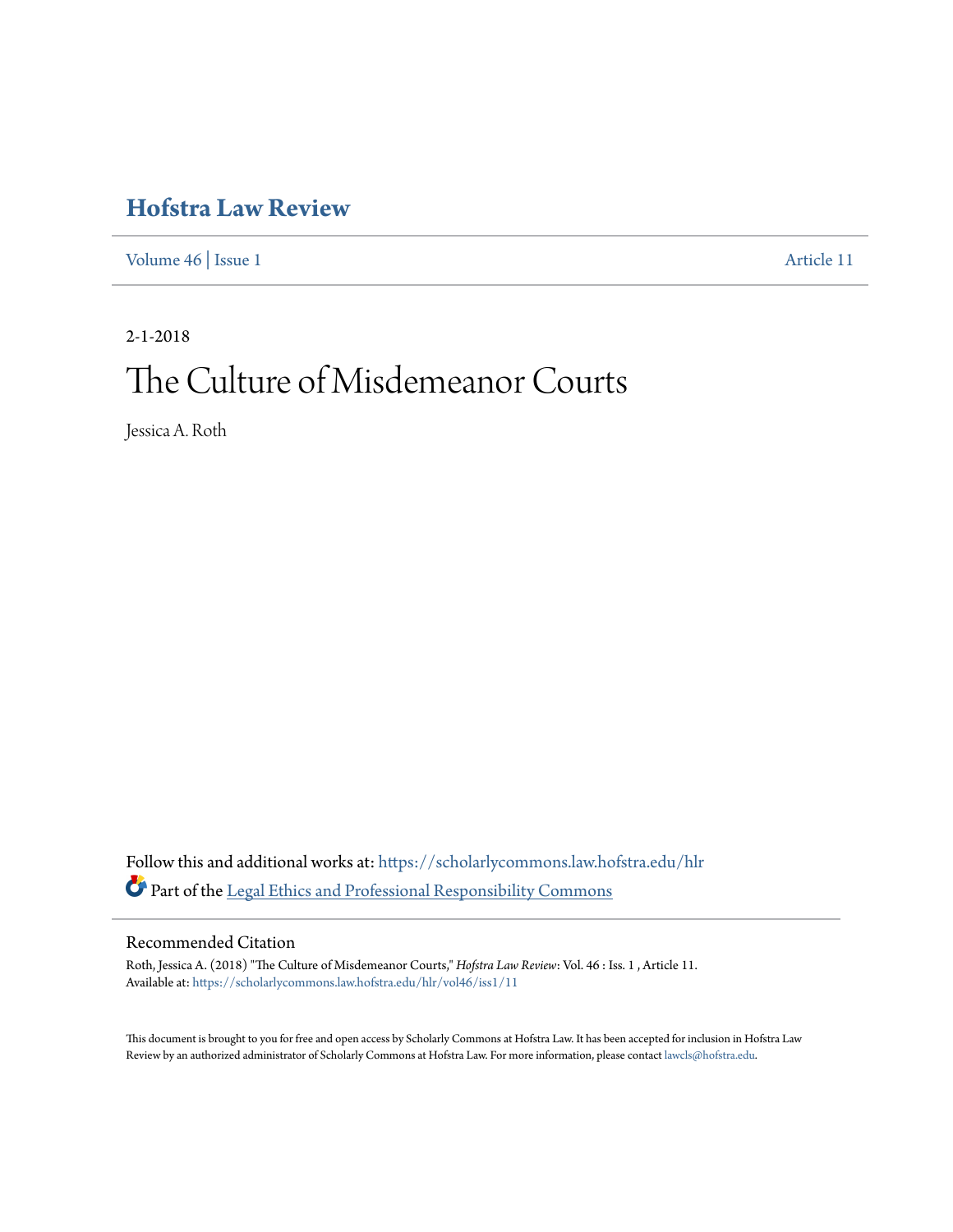## THE CULTURE OF MISDEMEANOR COURTS

### *Jessica A. Roth*\*

### I. INTRODUCTION

The national conversation about criminal justice reform increasingly, and rightly, has focused on misdemeanors.<sup>1</sup> Just as courts and scholars increasingly have acknowledged that our criminal justice system is overwhelmingly one of pleas, not trials, $<sup>2</sup>$  so too have they</sup> acknowledged that our system largely is one of misdemeanors, not felonies.<sup>3</sup> At least ten million people were charged with misdemeanors in state courts in the United States in 2015, whereas a far smaller number were charged with felonies.<sup>4</sup> As one scholar has estimated, the "world of

4. According to data provided to the National Center for State Courts ("NCSC") by courts in thirty-three states and the District of Columbia, approximately 9.5 million people were processed for misdemeanor cases in 2015, whereas approximately 2.4 million people were processed for

1

 <sup>\*</sup> Associate Professor of Law, Benjamin N. Cardozo School of Law. I am grateful to Ellen Yaroshefsky for organizing the Judicial Responsibility for Justice in Criminal Courts Conference at Hofstra Law School in April 2017 which provided the occasion for this Symposium Issue, and to Peter Joy, Jenny Roberts, and Ellen Yaroshefsky for helpful comments on an earlier draft of this Article. Thanks also to the participants in the 2017 Criminal Justice Ethics Schmooze where this project was presented as a work in progress, to Judges Andra Sparks, Gayle Williams-Byers, and Victoria Pratt for sharing generously of their time, and to Rachel Karpoff for excellent research assistance.

<sup>1.</sup> There is no single definition of what constitutes a misdemeanor; it is instead whatever the legislature chooses to classify as a misdemeanor rather than a felony. *See* Jenny Roberts, *Why Misdemeanors Matter: Defining Effective Advocacy in the Lower Criminal Courts*, 45 U.C. DAVIS L. REV. 277, 290-91 (2011). In general, a misdemeanor is considered less serious than a felony and is punishable by a fine or a prison term no greater than one year. *Id.* at 290. Some jurisdictions also utilize a category of "infractions" or "violations" to describe less serious conduct that is not categorized as a crime. *Id.* at 290 n.53.

<sup>2.</sup> *See, e.g.*, Lafler v. Cooper, 566 U.S. 156, 170 (2012) ("[C]riminal justice today is for the most part a system of pleas, not a system of trials."); *see also* Missouri v. Frye, 566 U.S. 134, 143 (2012) (explaining the U.S. criminal justice system "is for the most part a system of pleas, not a system of trials" (quoting *Lafler*, 566 U.S. at 170)); Stephanos Bibas, *Judicial Fact-Finding and Sentence Enhancements in a World of Guilty Pleas*, 110 YALE L.J. 1097, 1148-74 (2001).

<sup>3.</sup> *See, e.g.*, Alexandra Natapoff, *Misdemeanors*, 85 S. CAL. L. REV. 1313, 1315 (2012) ("[T]he felony-centric view misapprehends the sprawling reality of the American criminal process. Most U.S. convictions are misdemeanors."); Roberts, *supra* note 1, at 280 ("Contrary to popular belief . . . the vast majority of criminal cases in the United States are not felonies.").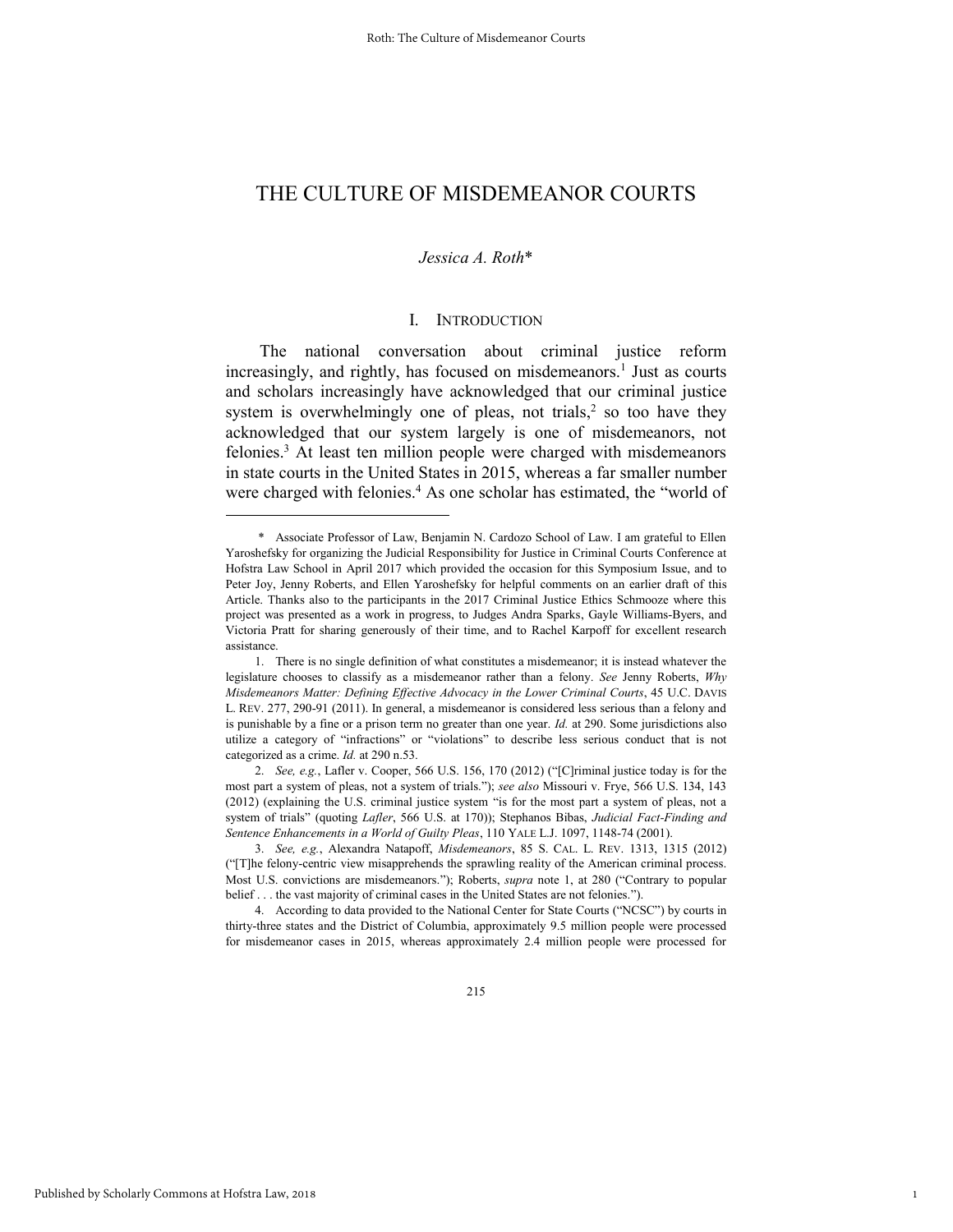216 *HOFSTRA LAW REVIEW* [Vol. 46:215

misdemeanors" is "about four or five times the size of the world of felonies."<sup>5</sup>

The outcomes of these misdemeanor cases are significant. Sentences for misdemeanor convictions can include imprisonment of up to one year, probation (violation of which can result in imprisonment) and fines.<sup>6</sup> Persons convicted of misdemeanors frequently are subjected to severe collateral consequences impeding their ability to pursue education, employment, and housing opportunities.<sup>7</sup> Even if a case is dismissed, resulting in no conviction, persons charged with misdemeanors may be jailed pending the resolution of the case, subjected to court supervision as a condition of dismissal, and burdened with the increased likelihood of additional future contact with the criminal justice system, having once been "marked" as one of its subjects.<sup>8</sup> Additionally, what may be a misdemeanor the first time an offense is charged, such as stealing a loaf of bread, can be charged as a

6. *See* Roberts, *supra* note 1, at 290-91, 292 n.66, 297 (surveying penalties authorized for misdemeanors in various states). Although one year of imprisonment is the maximum in most states, at least one state authorizes up to ten years' imprisonment for some misdemeanors. *Id.* at 290-91.

felonies. *See 2015 Criminal Caseloads—Trial Courts*, NCSC, http://www.ncsc.org/Sitecore/ Content/Microsites/PopUp/Home/CSP/CSP\_Intro (follow "Criminal" hyperlink; then select the data year for "2015"; then select the chart/table for "Statewide Felony Caseloads and Rates" and "Statewide Misdem. Caseloads and Rates" hyperlinks) (last visited Nov. 15, 2017). This total does not include the seventeen states that did not provide distinct misdemeanor and felony caseload data to the NCSC, such as New York, one of the most populous states. *Id.* New York separately reported 150,887 adult felony arrests and 328,090 adult misdemeanor arrests for 2016. *Adult Arrests 2007- 2016*, N.Y. ST. DIVISION OF CRIM. JUST. SERV. (Feb. 17, 2017), http://www.criminaljustice.ny.gov/ crimnet/ojsa/arrests/Allcounties.pdf.

<sup>5.</sup> Natapoff, *supra* note 3, at 1320-21. Natapoff's estimate is consistent with the data collected by the NCSC for 2015. *See 2015 Criminal Caseloads—Trial Courts*, *supra* note 4; *see also* NAT'L CTR. FOR STATE COURTS, EXAMINING THE WORK OF STATE COURTS: AN OVERVIEW OF 2015 STATE COURT CASELOADS 13 (2016) (reporting that of the thirty states reporting data by case type, roughly eighty percent of the courts' criminal docket were misdemeanor cases compared to approximately twenty percent for felonies).

<sup>7.</sup> *See, e.g.*, *id.* at 297-300 (discussing formal and informal collateral consequences of misdemeanor convictions); *see also* Natapoff, *supra* note 3, at 1325 (same); *National Inventory of the Collateral Consequences of Conviction*, COUNCIL OF STATE GOV'TS, JUST. CTR., https://niccc.csgjusticecenter.org (last visited Nov. 15, 2017) (follow the "go" hyperlink; then select a specific "jurisdiction" hyperlink) (providing a searchable database of collateral consequences under federal law and in each state with triggering offenses).

<sup>8.</sup> *See, e.g.*, Josh Bowers, *Punishing the Innocent*, 156 U. PA. L. REV. 1117, 1125-26 (2008) (discussing various reasons why those who are already known to law enforcement actors are more likely to be stopped or arrested in the future than those who are not); Issa Kohler-Hausmann, *Managerial Justice and Mass Misdemeanors*, 66 STAN. L. REV. 611, 643-44 (2014) (arguing that "marking" is "public credentialing" which "classifies subjects based on the statuses they have achieved through their contact with the police and courts," which can be used within the criminal justice system to "signify what level of response is warranted and what other sorts of testing or punishments will be imposed in the context of later encounters"); *see also* MICHELLE ALEXANDER, THE NEW JIM CROW: MASS INCARCERATION IN THE AGE OF COLORBLINDNESS 94-95 (2010).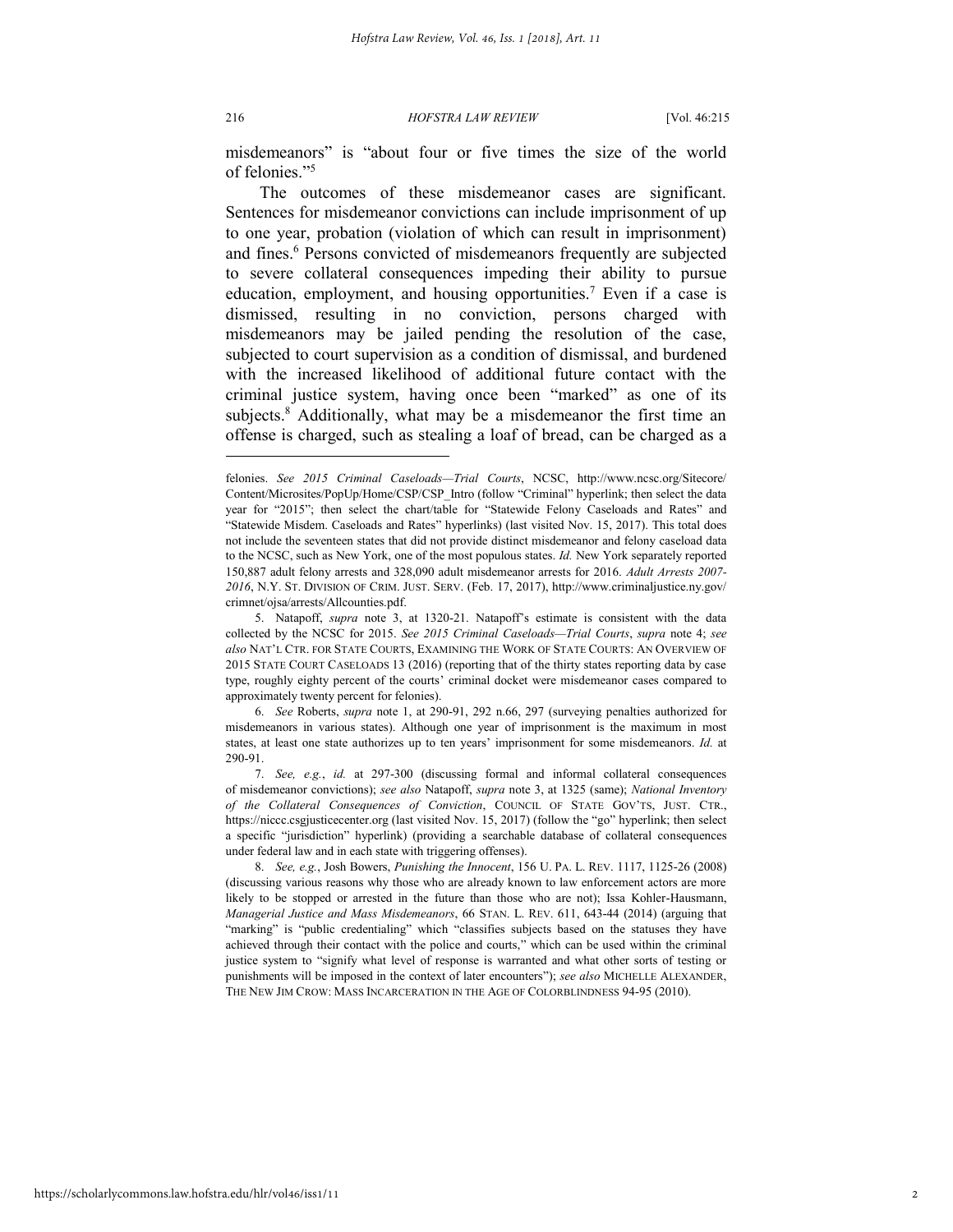#### 2017] *THE CULTURE OF MISDEMEANOR COURTS* 217

felony the second time if the accused has the first misdemeanor conviction.<sup>9</sup> The presence of a misdemeanor conviction on a person's record also may impact a prosecutor's exercise of charging or plea bargaining discretion in a future case, a judge's exercise of sentencing discretion, or a defendant's eligibility for diversionary programs.<sup>10</sup>

The lower-level state courts where misdemeanors are adjudicated (collectively what this Article refers to as "misdemeanor courts") $^{11}$  also are where most people have their first contact with our judicial institutions and therefore form their critical first impressions of them.<sup>12</sup> If courts are accessible, if staff and judges treat those who enter with dignity and convey that the courts are there to serve the community, then that is the message heard by those audiences. If courts are inhospitable, if they treat those who use them as outsiders whose interests do not matter, then that is the message that will be absorbed. Those who interact with our misdemeanor courts will carry these impressions forward, including to future contact with other courts. Similarly, the judges, prosecutors, and defense lawyers who begin their careers in misdemeanor courts will carry forward to their future endeavors the habits and work orientation developed during their training. Thus, what happens in misdemeanor courts is important in and of itself, due

12. *See* PETER F. NARDULLI ET AL., THE TENOR OF JUSTICE: CRIMINAL COURTS AND THE GUILTY PLEA PROCESS 14 (1988) (noting that the nation's lowest state courts handle "the bulk of the nation's judicial work"); Ethan J. Lieb, *Local Judges and Local Government*, 18 N.Y.U. J. LEGIS. & PUB. POL'Y 707, 734-35 (2015) ("Local courts are the face of the law to millions who will never know about federal Supreme Court opinions, about the Appellate Division at the state level . . . . So making sure that these courts project professionalism and dignity is essential.").

<sup>9.</sup> *See, e.g.*, 720 ILL. COMP. STAT. 5/16-1 (2012). In other jurisdictions, similar crimes can be charged as felonies if the accused has two prior misdemeanor convictions for the offense. *See, e.g.*, MO. REV. STAT. § 565.076 (2017); OHIO REV. CODE ANN. § 2915.05 (West 2011).

<sup>10.</sup> *See* Kohler*-*Hausmann, *supra* note 8, at 681 (describing the statistical increase of convictions against individuals with prior misdemeanor convictions); *id.* at 661 (describing how prior misdemeanor convictions can alter a judge's discretion with respect to sentence length and severity); *Misdemeanor Diversion Information*, JAY COUNTY PROSECUTOR'S OFF., https://jaycountyprosecutor.com/Misdemeanor\_Diversion.php (last visited Nov. 15, 2017).

<sup>11.</sup> As discussed further below, the courts that handle the bulk of misdemeanor cases in the United States have diverse names, jurisdictions, and organizational structures. *See generally* RON MALEGA & THOMAS H. COHEN, U.S. DEP'T OF JUSTICE, STATE COURT ORGANIZATION, 2011 (2013), https://www.bjs.gov/content/pub/pdf/sco11.pdf (discussing how the organization structure of the nation's trial and appellate courts have changed modestly from 1980 to 2011). For example, some are known as Municipal Courts, Town, Village, or City Courts, Criminal Courts, or Magistrate's Courts. *See id.* at 2. In addition to authority to adjudicate misdemeanors and lesser offenses like traffic violations, many also have authority to issue warrants and handle some civil matters. *See, e.g.*, *Types of Court Cases: Misdemeanor Matters,* MICH. COURTS, http://courts.mi.gov/self-help/center/casetype/pages/misdemeanor.aspx (last visited Nov. 15, 2017). Some courts also have jurisdiction over early-stage proceedings in felony cases, such as first appearances and bail determinations. *See id.* at 2; *see also* NAT'L CTR. FOR STATE COURTS, *supra*  note 5, at 12 (discussing the differences among states in processing felonies).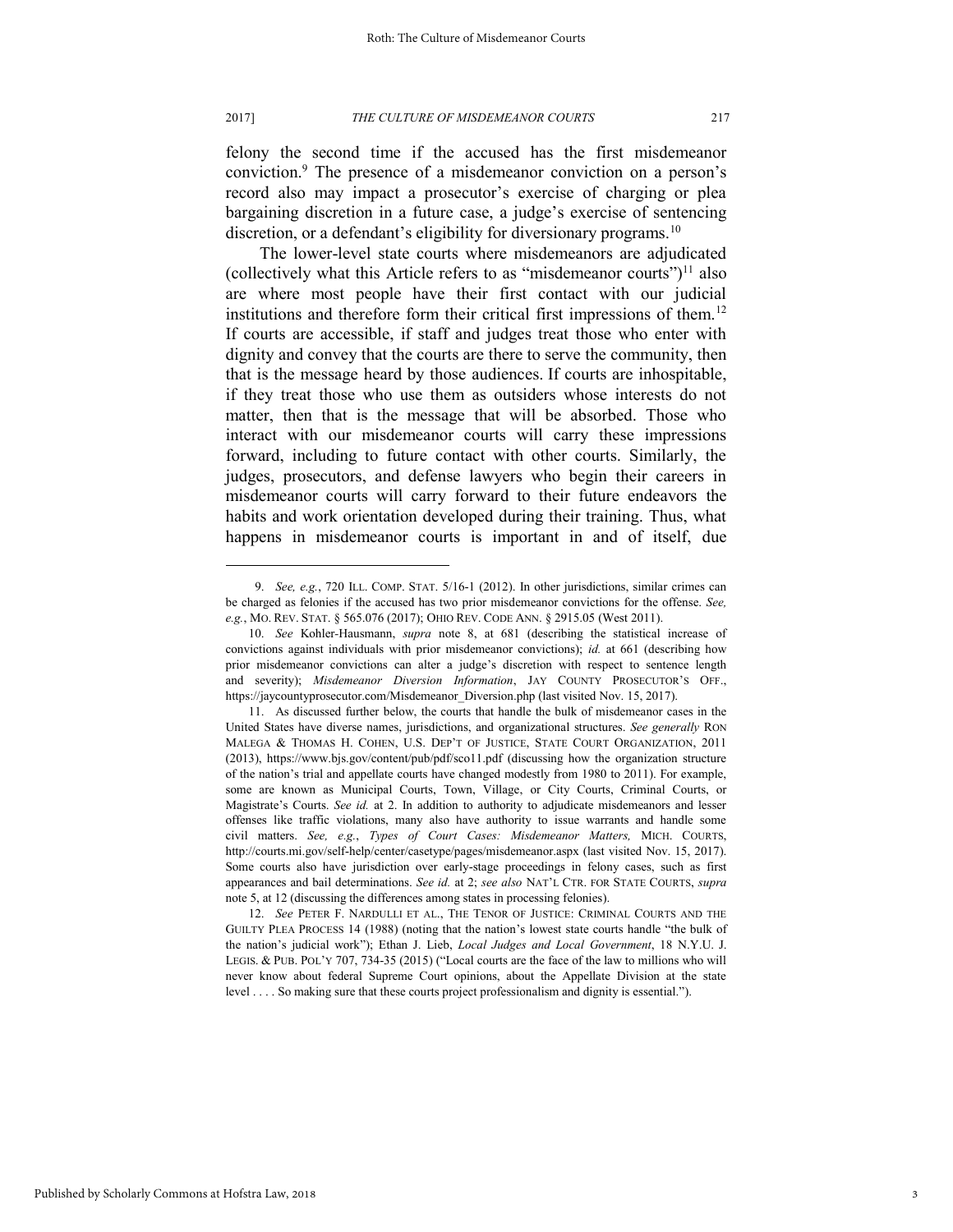218 *HOFSTRA LAW REVIEW* [Vol. 46:215

to the courts' unique position as the "front porch" of our criminal justice system.<sup>13</sup>

Unfortunately, the practices of many misdemeanor courts leave much to be desired. There are courts where innocent people are convicted of crimes they did not commit;<sup>14</sup> where defendants plead guilty without understanding important consequences of their conviction or without the benefit of counsel;<sup>15</sup> and where defendants are detained because they cannot afford bail.<sup>16</sup> In some courts, cases are routinely and repeatedly adjourned needlessly, prolonging the period of uncertainty for the accused, victims, and the affected community.<sup>17</sup> In some courts, family and community members are unable to attend and understand proceedings because of unreliable court calendars or courtroom practices

<sup>13.</sup> The image of the misdemeanor court as the "front porch" of the criminal justice system was suggested by Judge Andra Sparks, Presiding Judge of the Birmingham, Alabama Municipal Court, a participant in the 2017 Judicial Responsibility for Justice in Criminal Courts Conference, whose innovations are highlighted in Part III.

<sup>14.</sup> Scholars have increasingly focused on the "innocence problem" in misdemeanor courts. *See, e.g.*, Samuel R. Gross, *What We Think, What We Know and What We Think We Know About False Convictions*, 14 OHIO ST. J. CRIM. L. 753, 754, 767, 776-77 (2017) (suggesting that "thousands . . . of innocent defendants a year plead guilty to misdemeanors and low-level felonies in order to avoid prolonged pretrial detention"); Alexandra Natapoff, *Misdemeanors*, 11 ANN. REV. L. & SOC. SCI. 255, 256 (2015) ("[T]he misdemeanor system has a massive wrongful conviction problem that dwarfs the felony innocence docket" which stems from the "slapdash and coercive nature of the plea bargaining process."); Roberts, *supra* note 1, at 285-86 ("[T]he potential for wrongful convictions and the troubling phenomenon of innocent people pleading guilty is great in low-level cases.").

<sup>15.</sup> *See, e.g.*, ROBERT C. BORUCHOWITZ ET AL., NAT'L ASS'N OF CRIMINAL DEF. LAWYERS, MINOR CRIMES, MASSIVE WASTE: THE TERRIBLE TOLL OF AMERICA'S BROKEN MISDEMEANOR COURTS 14-15 (2009) (discussing absence of counsel in misdemeanor cases); Robert C. Boruchowitz, *Fifty Years After* Gideon*: It Is Long Past Time to Provide Lawyers for Misdemeanor Defendants Who Cannot Afford to Hire Their Own*, 11 SEATTLE J. FOR SOC. JUST. 891, 896-904 (2013) (describing misdemeanor guilty pleas taken without defense counsel in a variety of jurisdictions); Roberts, *supra* note 1, at 306-13 (discussing practices in high-volume misdemeanor courts); *see also* ALISA SMITH & SEAN MADDAN, NAT'L ASS'N OF CRIMINAL DEF. LAWYERS, THREE MINUTE JUSTICE: HASTE AND WASTE IN FLORIDA'S MISDEMEANOR COURTS 14-15 (2011) (describing how in Florida misdemeanor court, most pleas lasted fewer than three minutes and defendants rarely were informed of their rights).

<sup>16.</sup> *See, e.g.*, BORUCHOWITZ, *supra* note 15, at 36; Roberts, *supra* note 1, at 308; Nick Pinto, *The Bail Trap*, N.Y. TIMES MAG., Aug. 16, 2015, at 38, 41-42; Stuart Rabner, Opinion, *Chief Justice: Bail Reform Puts N.J. at the Forefront of Fairness*, N.J. OPINION (Jan. 9, 2017), http://www.nj.com/opinion/index.ssf/2017/01/nj\_chief\_justice\_bail\_reform\_puts\_nj\_at\_the\_forefr. html (citing a 2012 study showing that one in eight people in New Jersey's county jails were there because they could not afford bail of \$2500 or less).

<sup>17.</sup> *See* Ian Weinstein, *The Adjudication of Minor Offenses in New York City*, 31 FORDHAM URB. L.J. 1157, 1171-72 (2004) (describing delays in adjudication of misdemeanor cases in New York City); William Glaberson, *Even for Minor Crimes in Bronx, No Guarantee of Getting a Trial*, N.Y. TIMES, May 1, 2013, at A1; Pinto, *supra* note 16, at 43 (discussing delays and the dangers that pre-trial detention poses, including to family members, housing, and work).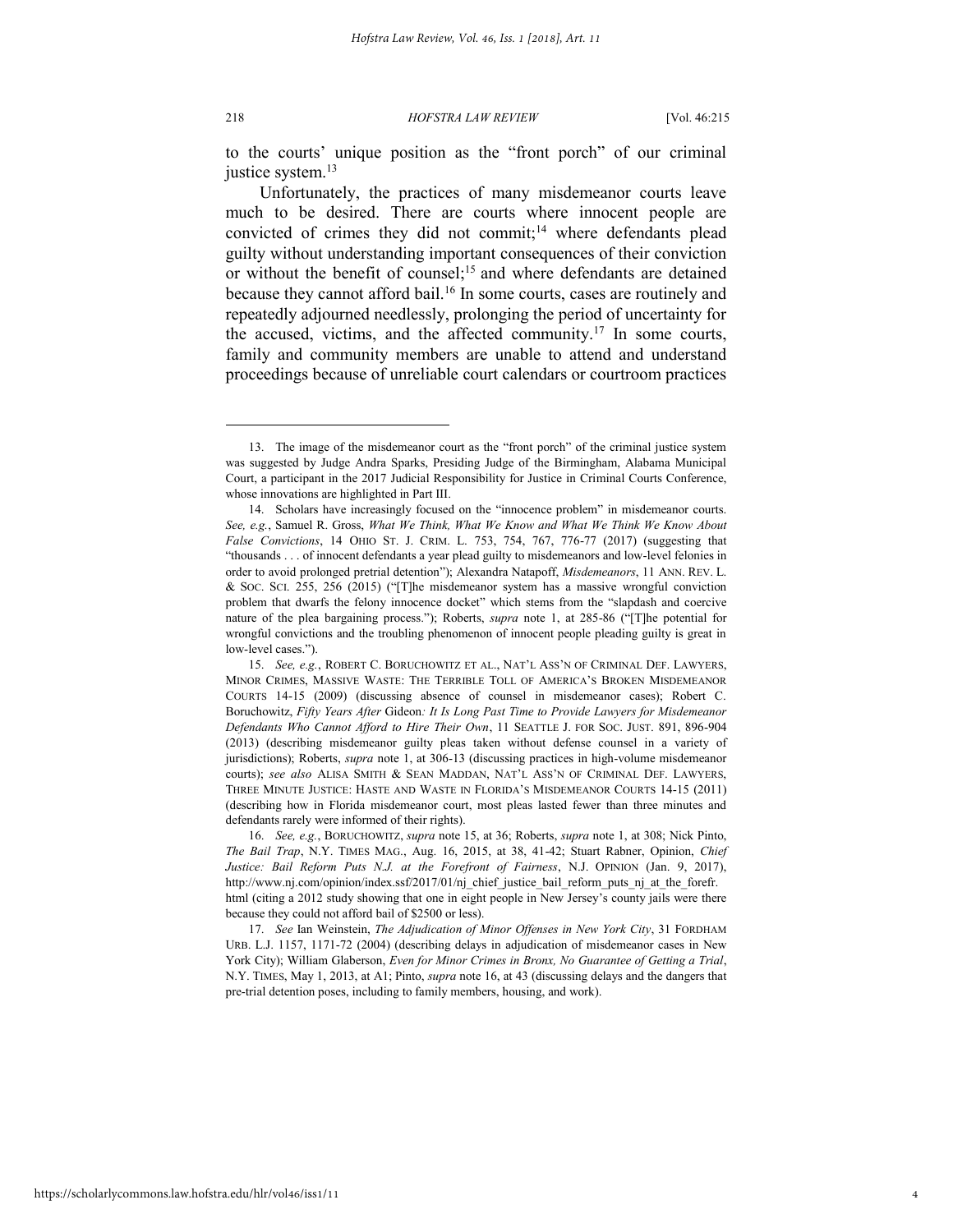that effectively shut them out.<sup>18</sup> Many of these same problems are present in felony courts, but they are particularly salient in misdemeanor courts, where the volume is greater and resources scarcer, where defense counsel often is unavailable,<sup>19</sup> and where procedures historically have been less formal<sup>20</sup>—for example, with some courts presided over by judges who are not lawyers.<sup>21</sup>

And yet there also are some misdemeanor courts where things are done differently. For example, there are courts where defendants are reliably appointed counsel at the first appearance,<sup>22</sup> and where cash bail is rarely required.<sup>23</sup> There are courts that emphasize customer service,

<sup>18.</sup> *See, e.g.*, STEPHANOS BIBAS, THE MACHINERY OF CRIMINAL JUSTICE 34-40 (2012) (discussing the exclusion of "outsiders" from the process of criminal justice); Jocelyn Simonson*, The Criminal Court Audience in a Post-Trial World*, 127 HARV. L. REV. 2173, 2190-94 (2014) (discussing the various ways family and community members are excluded from observing misdemeanor proceedings); *see also* CTR. FOR COURT INNOVATION, TO BE FAIR: CONVERSATIONS ABOUT PROCEDURAL JUSTICE 22 (Emily LaGratta ed. 2017), http://www.courtinnovation.org/ sites/default/files/documents/To\_Be\_Fair.pdf (discussing interview with Kevin Burke, District Judge, Hennipin County, Minnesota, noting that, in many courts, if a person looks lost the court security guard will kick them out, whereas at a Neiman Marcus store, somebody would approach them and offer help).

<sup>19.</sup> There is no federal constitutional right to counsel in misdemeanor cases, unless the resulting sentence includes a term of imprisonment, either imposed or suspended. *See* Alabama v. Shelton, 535 U.S. 654, 657, 662 (2002) (holding that a suspended sentence following uncounseled conviction violated Sixth Amendment right to counsel); Argersinger v. Hamlin, 407 U.S. 25, 37 (1972) (holding that a sentence of imprisonment for any crime violated Sixth Amendment right to counsel, absent valid waiver of that right). This ex post approach to whether a defendant has a right to counsel to defend against a misdemeanor charge has enabled some misdemeanor courts to avoid appointing counsel by, for example, eliciting a commitment from the prosecutor that no prison sentence will be sought. *See* Roberts, *supra* note 1, at 311. Several states guarantee a right to counsel that goes beyond this federal constitutional minimum. *See* John D. King, *Beyond "Life and Liberty": The Evolving Right to Counsel*, 48 HARV. C.R.-C.L. L. REV. 1, 11-15 (2013) (discussing torturous case law on right to counsel in misdemeanor cases); Roberts, *supra* note 1, at 310-13 (same).

<sup>20.</sup> *See, e.g.*, Natapoff, *supra* note 3, at 1320, 1348 (discussing the "off the record" nature of many misdemeanor proceedings); Eve Brensike Primus, *Our Broken Misdemeanor Justice System: Its Problems and Some Potential Solutions*, 85 S. CAL. L. REV. POSTSCRIPT 80, 86 & n.23 (2012) (noting that the "current practice in many jurisdictions" is not to keep verbatim transcripts of misdemeanor court proceedings).

<sup>21.</sup> *See, e.g.*, MALEGA & COHEN, *supra* note 11, at 5 (noting that a law degree or other type of legal qualification was required for only fifty-nine percent of judgeships in limited jurisdiction courts); William Glaberson, *Delivering Small-Town Justice, with a Mix of Trial and Error*, N.Y. TIMES, Sept. 26, 2006, at A1; William Glaberson, *How a Reviled Court System Has Outlasted Many Critics*, N.Y. TIMES, Sept. 27, 2006, at A1, B8; William Glaberson, *In Tiny Courts of New York, Abuses of Law and Power*, N.Y. TIMES, Sept. 25, 2006, at A1.

<sup>22.</sup> *See, e.g.*, Alissa Politz Worden et al., *Court Reform: Why Simple Solutions Might Not Fail? A Case Study of Implementation of Counsel at First Appearance*, 14 OHIO ST. J. CRIM. L. 521, 529-33, 537-39 (2017) (describing improvements in appointment of counsel at first appearance in New York courts).

<sup>23.</sup> *See, e.g.*, Lisa W. Foderaro, *Debating Mercy vs. Risk as New Jersey Mostly Discards Cash Bail*, N.Y. TIMES, Feb. 7, 2017, at A1 (describing New Jersey's ambitious overhaul of its bail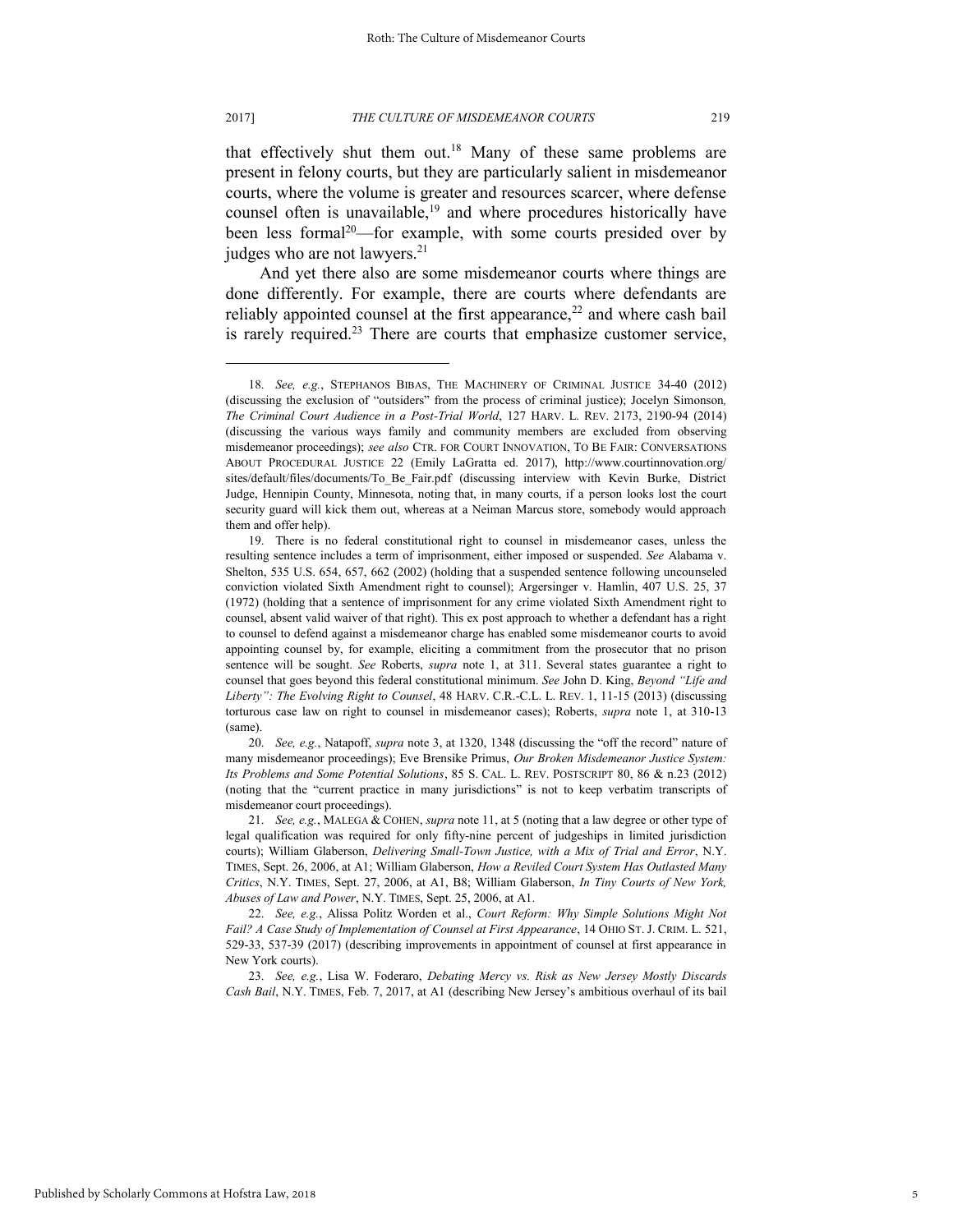220 *HOFSTRA LAW REVIEW* [Vol. 46:215

accessibility, and procedural justice.<sup>24</sup> Although they are not without their critics,<sup>25</sup> there are now thousands of "problem-solving" courts around the country dedicated to finding alternatives to criminal conviction and incarceration for lower-level offenses.<sup>26</sup> These courts may be imperfect, but they certainly represent an innovation over the traditional model that preceded them as the sole option in many jurisdictions.

system to practically eliminate cash bail, effective state-wide as of January 1, 2017); Ann E. Marimow, *When It Comes to Pretrial Release, Few Other Jurisdictions Do It D.C.'s Way*, WASH. POST (July 4, 2016), https://www.washingtonpost.com/local/public-safety/when-it-comesto-pretrial-release-few-other-jurisdictions-do-it-dcs-way/2016/07/04/8eb52134-e7d3-11e5-b0fd-

<sup>073</sup>d5930a7b7\_story.html?utm\_term=.45e516788a09 (recounting how the District of Columbia's busiest courthouse releases approximately ninety percent of those who have been arrested and held overnight).

<sup>24.</sup> Marimow, *supra* note 23. The concept of procedural justice is most closely associated with Tom Tyler, who has argued that people's perception of how they are treated by the legal system informs their perception of the legitimacy of that system and their willingness to obey its commands. *See, e.g.*, TOM R. TYLER, WHY PEOPLE OBEY THE LAW 125-30 (2006); Tom R. Tyler, *Procedural Justice and the Courts*, 44 CT. REV. 26, 26 (2007); *see also* Brian J. Ostrom et al., *The High Performance Court Framework*, *in* FUTURE TRENDS IN STATE COURTS 2010, at 140, 142 (Carol R. Flango et al. eds., 2011) ("Perceptions that procedures are fair and understandable influence a host of outcome variables, including satisfaction with the process, respect for the court, and willingness to comply with court rulings and orders—even if individuals do not like the outcome.").

<sup>25.</sup> For a thorough critique of problem-solving courts, see, for example, Steven Zeidman, *Policing the Police: The Role of the Courts and the Prosecution*, 32 FORDHAM URB. L.J. 315, 336- 44 (2005) (arguing that problem-solving courts do not sufficiently safeguard defendants' due process rights or deter overzealous law enforcement tactics); and see also Timothy Casey, *When Good Intentions Are Not Enough: Problem-Solving Courts and the Impending Crisis of Legitimacy*, 57 SMU L. REV. 1459, 1497-98 (2004) (discussing how problem-solving courts deteriorate the adversarial process and change the role of defense counsel); Eric J. Miller, *Embracing Addiction: Drug Courts and the False Promise of Judicial Interventionism*, 65 OHIO ST. L.J. 1479, 1551-61 (2004) (discussing "net widening" effect of drug courts); and Mae C. Quinn, *"Post-Ferguson" Social Engineering: Problem-Solving Justice or Just Posturing*, 59 HOW. L.J. 739, 759-64 (2015) (arguing that problem-solving courts do nothing to address the numerous local ordinances that should not be on the books or enforced, and pointing out the conflicts of interest inherent in such courts, including vis-à-vis service providers who benefit from court-ordered treatment).

<sup>26.</sup> *See, e.g.*, GREG BERMAN & JOHN FEINBLATT, GOOD COURTS: THE CASE FOR PROBLEM-SOLVING JUSTICE 31-33 (2005) (discussing history and evolution of "problem-solving courts" and estimating as of 2005 that there were at least 2000 such courts throughout the United States). The authors define a problem-solving court as one "working to ensure . . . the process fits the problem," in which "judges and attorneys [] think of themselves as problem-solvers rather than as simply case processors." *Id.* at 5. More recent estimates put the number of problem-solving courts at approximately 3000. *See, e.g.*, Allegra M. McLeod, *Decarceration Courts: Possibilities and Perils of a Shifting Criminal Law*, 100 GEO. L.J. 1587, 1605, 1610-11 (2012) (noting the proliferation of specialized state courts since the early 1990s reaching approximately 3000 by 2010); *see also* BUREAU OF JUSTICE STATISTICS, U.S. DEP'T OF JUSTICE, CENSUS OF PROBLEM SOLVING COURTS, 2012 (revised Oct. 12, 2016), https://www.bjs.gov/content/pub/pdf/cpsc12.pdf ("In 2012, the . . . Census of Problem-Solving Courts counted 3,052 problem-solving courts in the United States  $\dots$ .").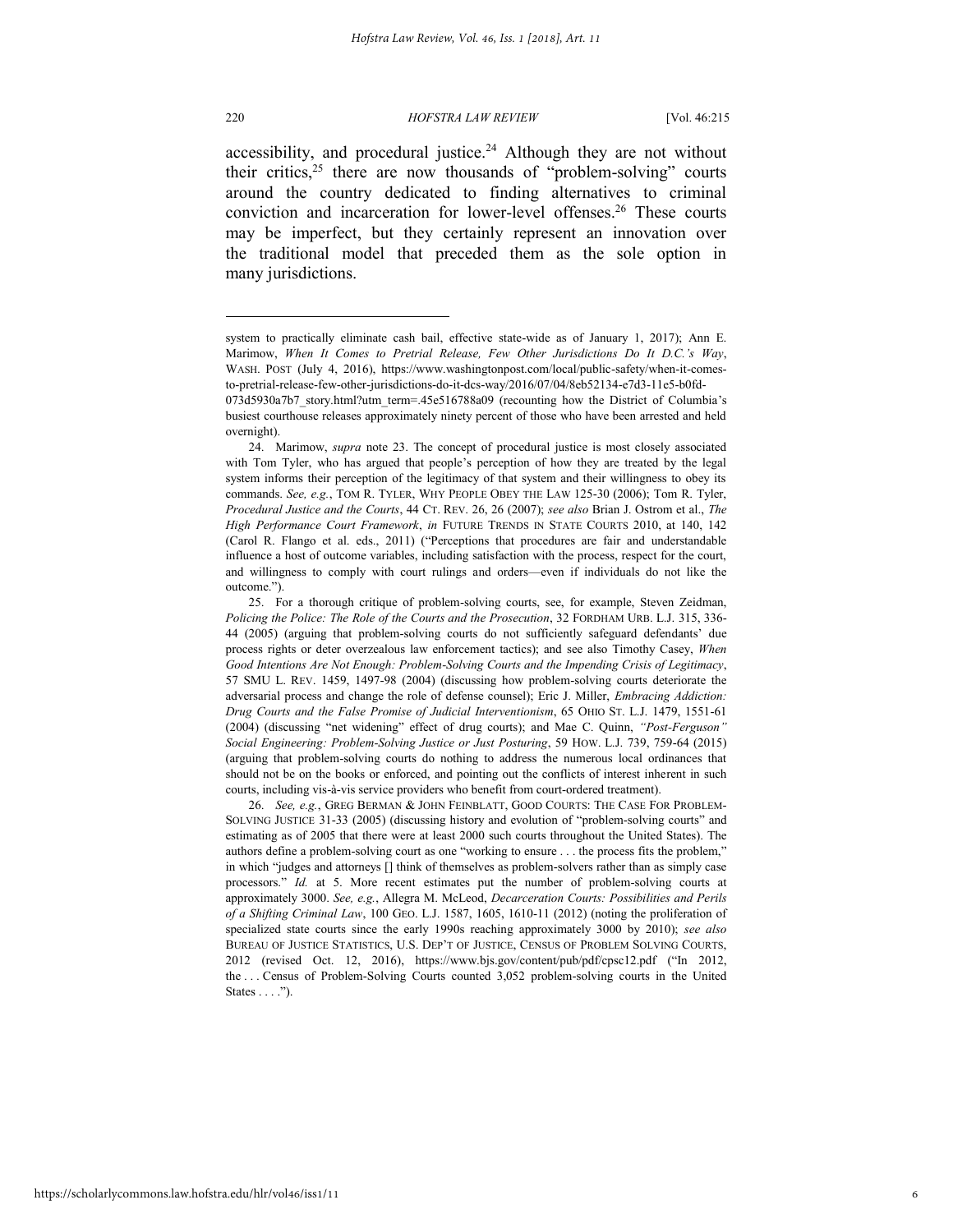#### 2017] *THE CULTURE OF MISDEMEANOR COURTS* 221

What separates one type of court from the other? Surely, resources and the local jurisdiction's substantive laws are important factors. But, extensive literature on organizational theory suggests that organizational "culture" is a major piece of the puzzle as well.<sup>27</sup> Drawing on diverse fields including anthropology, sociology, and psychology,<sup>28</sup> academics of various backgrounds and management experts have coalesced around the notion that culture plays a key role in how public and private organizations perform.<sup>29</sup> As defined by James Q. Wilson, organizational culture is "a persistent, patterned way of thinking about the central tasks of and human relationships within an organization. Culture is to an organization what personality is to an individual."30

Organizational culture theory thus explains (at least in part) why courts do things so differently from one another, and why it can be so difficult to transform one court so that it behaves like another. According to organizational culture theory, a reformer may have a worthy idea for how to change some aspect of an organization's work, but if that change is incompatible with the organizational culture, the idea is unlikely to achieve its desired goal or to endure.<sup>31</sup> In short, organizational culture can be a significant barrier to meaningful change and sometimes must be modified before other reforms, even those mandated by law, can succeed.<sup>32</sup> But changing culture is difficult. Culture takes time to

<sup>27.</sup> *See* NARDULLI ET AL., *supra* note 12, at 14 ("While the law acts as a constraint upon what [lower courts] can do, it is only one of many constraints. Often it is not the most important . . . .").

<sup>28.</sup> *See* EDGAR H. SCHEIN, ORGANIZATIONAL CULTURE AND LEADERSHIP, at ix (4th ed. 2010) [hereinafter SCHEIN, ORGANIZATIONAL CULTURE] (describing the various disciplines that have been brought to bear on the emerging field of "organizational culture" studies).

<sup>29.</sup> *See, e.g.*, KIM S. CAMERON & ROBERT E. QUINN, DIAGNOSING AND CHANGING ORGANIZATIONAL CULTURE 5 (3d ed. 2011) (arguing that the "major distinguishing feature" of many of the most successful companies "is their organizational culture"); JOHN P. KOTTER & JAMES L. HESKETT, CORPORATE CULTURE AND PERFORMANCE 8-9 (1992); EDGAR H. SCHEIN, THE CORPORATE CULTURE SURVIVAL GUIDE 3-7 (1999); SCHEIN, ORGANIZATIONAL CULTURE, *supra* note 28, at 13-14. Although some scholars have viewed private and public institutions as so unalike that research on the former is irrelevant to the latter, more scholars have taken a contrary view, acknowledging the different missions and context of the two types but still finding commonalities that make scholarship on private institutions useful in thinking about the problems facing public institutions. *See, e.g.*, BRIAN J. OSTROM ET AL., TRIAL COURTS AS ORGANIZATIONS 25-26 (2007) (quoting Wallace Sayre's famous claim that "public and private organizations are 'fundamentally alike in all unimportant respects'").

<sup>30.</sup> JAMES Q. WILSON, BUREAUCRACY: WHAT GOVERNMENT AGENCIES DO AND WHY THEY DO IT 91 (1989).

<sup>31.</sup> *See* CAMERON & QUINN, *supra* note 29, at 163 ("Most changes attempted in organizations . . . do not succeed because of cultural incompatibility.").

<sup>32.</sup> *See id.* ("Culture change therefore is a crucial requirement for success in many organizations.").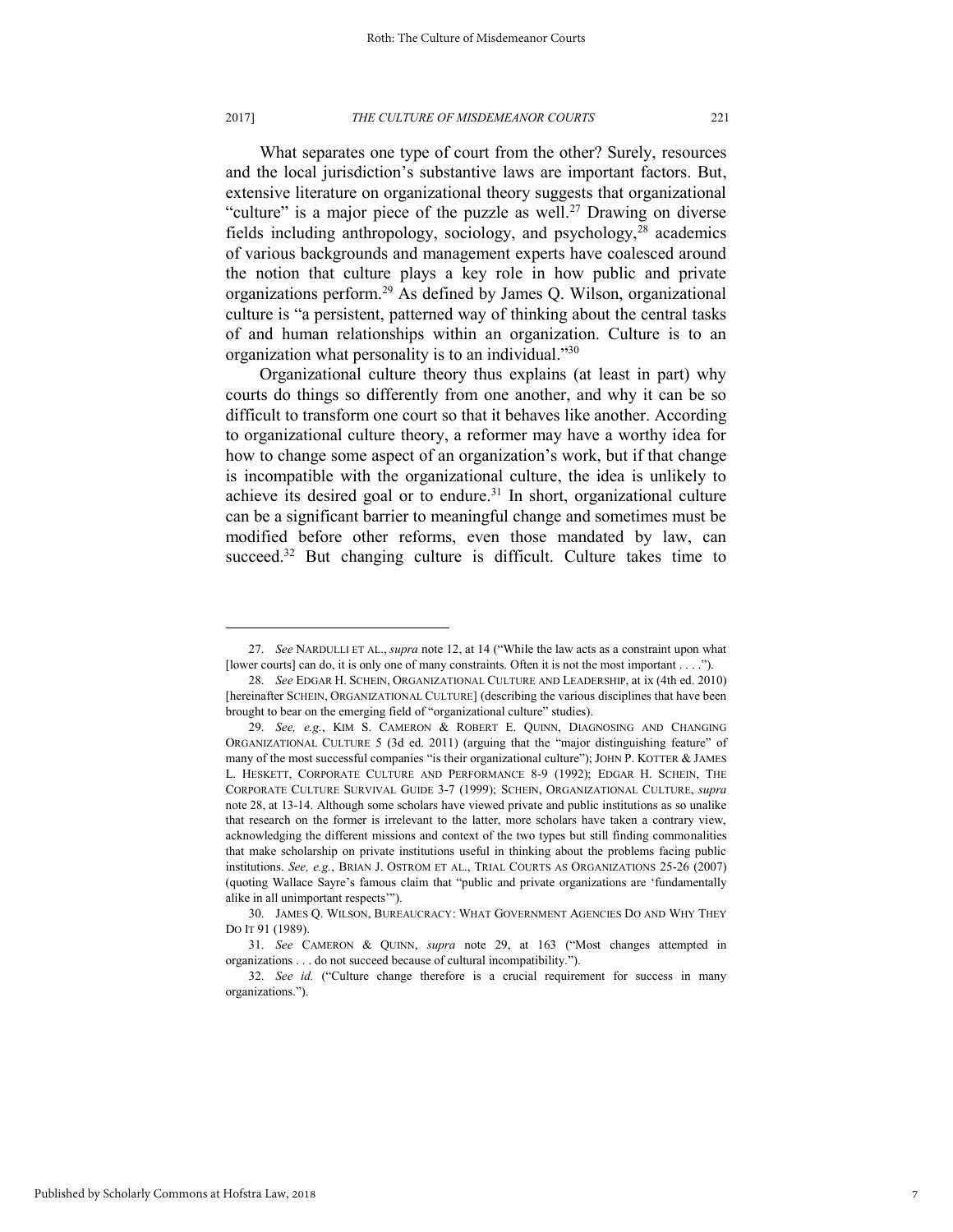develop; once it is established, "like human culture generally, it is passed on from one generation to the next. It changes slowly, if at all."<sup>33</sup>

The central question of this Article is how one shapes organizational culture—in particular, the culture of a misdemeanor court—if culture is getting in the way of desired reforms. The emphasis thus is not on which specific goals or policies courts should pursue, but instead on how reformers can ensure that culture does not impede the progress of whatever goals they select—or at least how they can minimize its drag. Part II introduces the concept of organizational culture in greater detail, including its application to courts.<sup>34</sup> After discussing briefly how culture is formed in new organizations, it turns to the challenge of modifying culture in existing institutions and identifies certain factors that appear to be key to success.<sup>35</sup> Part III then discusses features of misdemeanor courts that make them particularly challenging places to pursue cultural change. $36$  Finally, Part IV describes the experiences of selected misdemeanor courts where innovative judges are championing significant changes to the conventional way of doing things.<sup>37</sup> These courts are highlighted as "stories of innovation."<sup>38</sup> Because these innovations are relatively recent, it is difficult to draw any conclusions about their long-term staying power and whether in fact they are altering the culture of their courts. Nevertheless, these stories lend credence to the significance of the factors identified in Part II, many of which are present in these innovative courts.<sup>39</sup> Their experiences also attest to the salience of the factors identified in Part II, many of which can be seen at work as well  $40$ 

- 38. *See infra* p. 238.
- 39. *See infra* Parts II.B, IV.
- 40. *See infra* Parts II.B, IV.

<sup>33.</sup> WILSON, *supra* note 30, at 91; *see* CAMERON & QUINN, *supra* note 29, at 20; KOTTER & HESKETT, *supra* note 29, at 78-79; SCHEIN, ORGANIZATIONAL CULTURE, *supra* note 28, at 16; Edgar H. Schein, *Organizational Psychology Then and Now: Some Observations*, ANN. REV. ORGANIZATIONAL PSYCHOL. AND ORGANIZATIONAL BEHAV., Jan. 22, 2015, at 1, 9 ("[C]ultures as a whole don't change; they evolve slowly as bits and pieces of them are changed by systematic change interventions.").

<sup>34.</sup> *See infra* Part II.A.

<sup>35.</sup> *See infra* Part II.B.

<sup>36.</sup> *See infra* Part III.

<sup>37.</sup> *See infra* Part IV.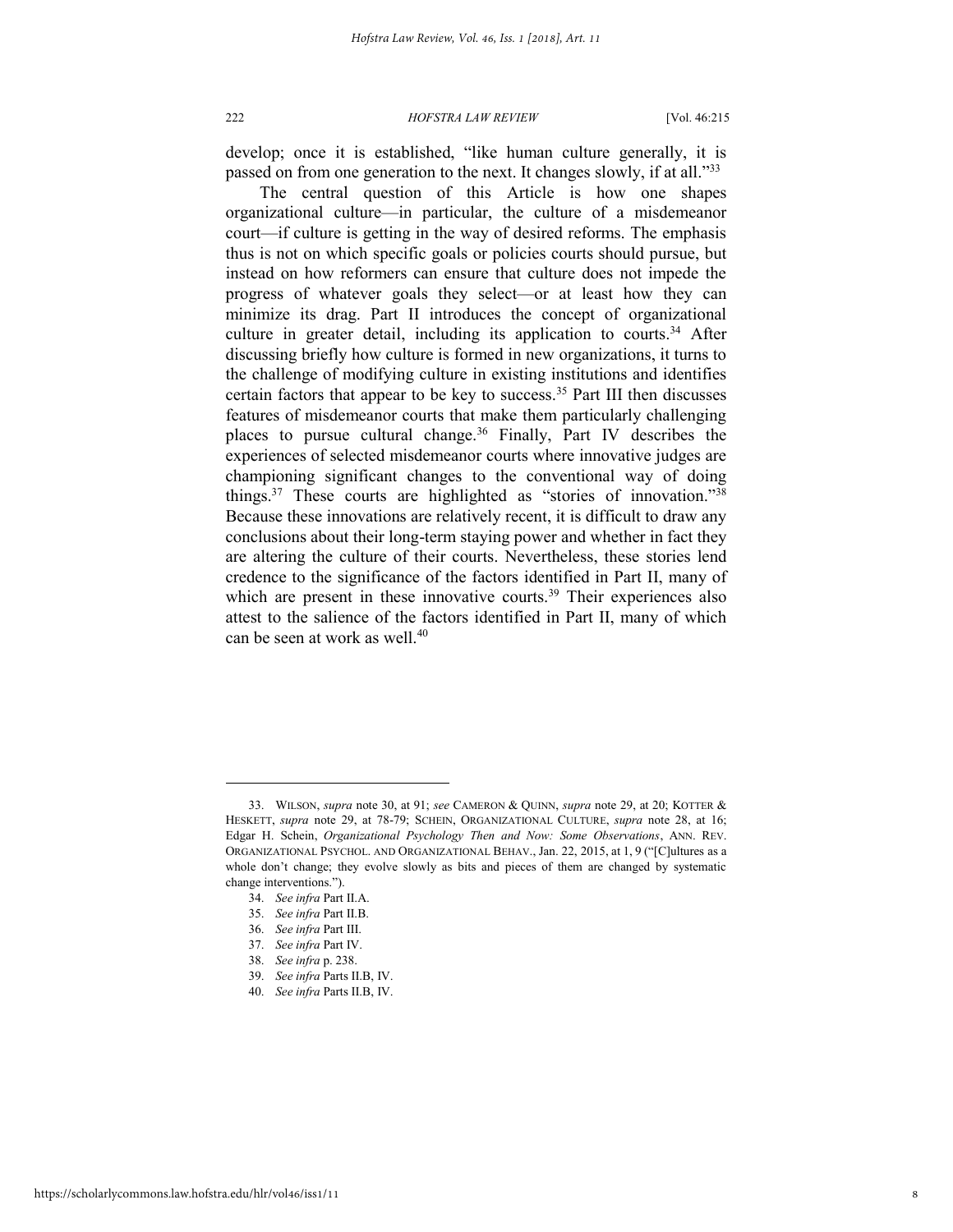#### 2017] *THE CULTURE OF MISDEMEANOR COURTS* 223

### II. DEFINING AND SHAPING ORGANIZATIONAL CULTURE

### *A. The Concept of Organizational Culture*

As noted above, an organization's culture has been likened to an individual's personality.<sup>41</sup> This personality, however, can be described at various levels. On the most superficial level, there is observable behavior—for example, the routines and practices that would be most immediately apparent to an outsider.<sup>42</sup> These are the most easily changed aspects of the organizational culture.<sup>43</sup> However, this first level is often linked to and reinforces a deeper aspect of the organization's personality, which includes the underlying values that "tend to persist over time even when group membership changes."<sup>44</sup> These assumptions can be so deeply engrained as to be practically invisible even to group members.<sup>45</sup> Nevertheless, they often severely constrain what behavior and goals seem possible.<sup>46</sup> Organizations also sometimes have an intermediate level of culture, consisting of "espoused beliefs."<sup>47</sup> The larger and more complex an organization is, the more likely it is to have subcultures within it—for example, in units responsible for discrete tasks,<sup>48</sup> or among workers of shared professional backgrounds.<sup>49</sup> These units have much in common with the overall organization, but also hold additional assumptions "usually reflecting their functional tasks, the occupations of their members, or their unique experiences."<sup>50</sup>

<sup>41.</sup> *See supra* note 30 and accompanying text.

<sup>42.</sup> *See* SCHEIN, ORGANIZATIONAL CULTURE, *supra* note 28, at 23; *see also* KOTTER & HESKETT, *supra* note 29, at 4 (discussing examples of this kind of observable behavior would include not only specific practices, but being "very friendly" or "hard-workers").

<sup>43.</sup> KOTTER & HESKETT, *supra* note 29, at 4.

<sup>44.</sup> *Id.*

<sup>45.</sup> *See* SCHEIN, ORGANIZATIONAL CULTURE, *supra* note 28, at 28.

<sup>46.</sup> *Id.* (noting these shared assumptions can make "behavior based on any other premise inconceivable").

<sup>47.</sup> *Id.* at 23-24, 320-21 (explaining that artifacts describe "what is going on" in an organization; espoused values describe the "why" for those behaviors—for example, the espoused value of having a non-hierarchical organization may explain the artifact of there being few status symbols like corner offices).

<sup>48.</sup> *See, e.g.*, WILSON, *supra* note 30, at 93; *see also* SCHEIN, ORGANIZATIONAL CULTURE, *supra* note 28, at 55 (discussing emergence of sub-cultures that "most often form around the functional units of the organization").

<sup>49.</sup> *See* SCHEIN, ORGANIZATIONAL CULTURE, *supra* note 28, at 55 ("Much of what goes on inside an organization that has existed for some time can best be understood as a set of interactions of subcultures operating within the larger context of the organizational culture."); Schein, *supra*  note 33, at 7.

<sup>50.</sup> SCHEIN, ORGANIZATIONAL CULTURE, *supra* note 28, at 55.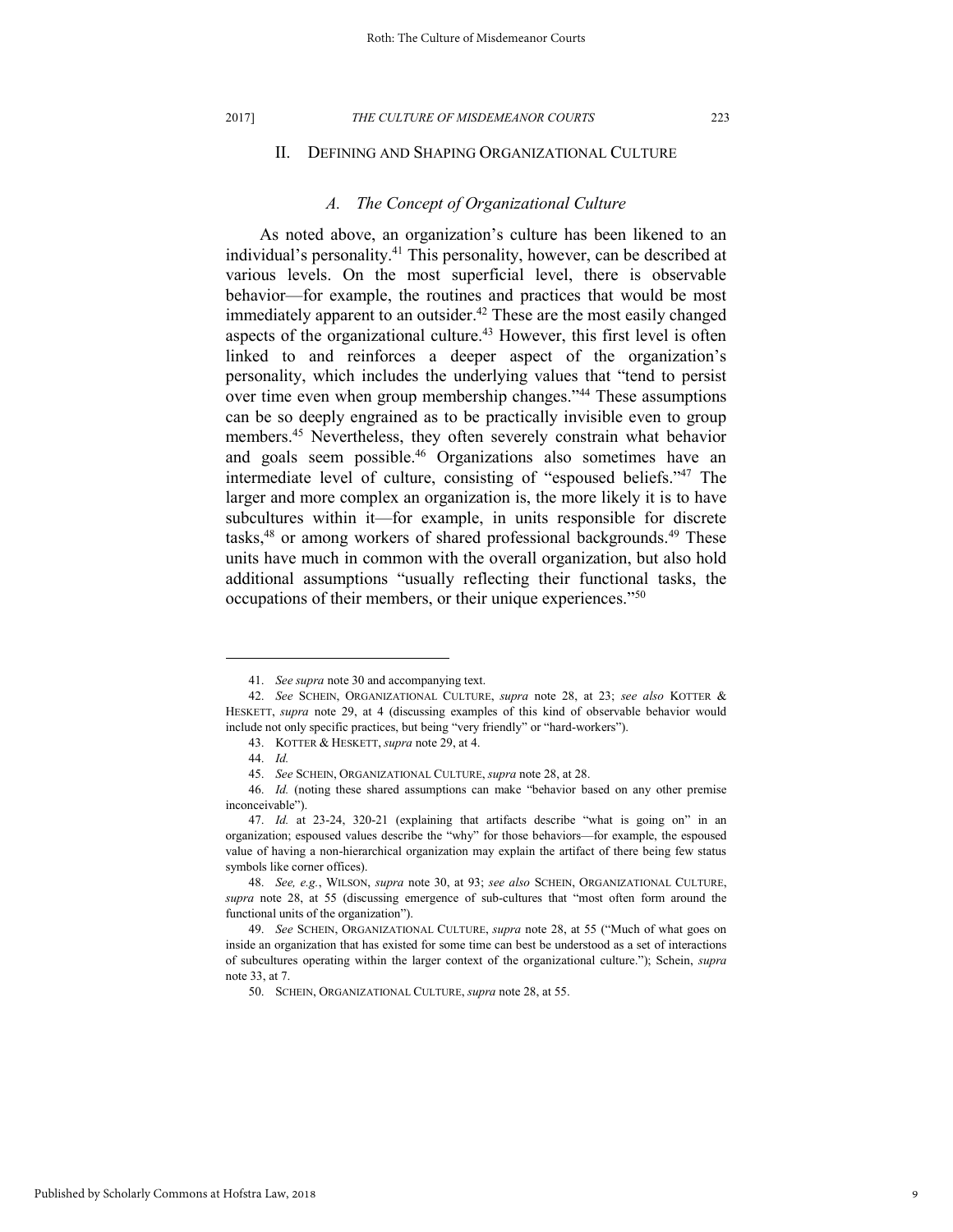For several decades, scholars have observed that courts, like other institutions, have engrained cultures and subcultures. For example, writing in 1978, Thomas Church and several collaborators used the term "local legal culture" to describe the "established expectations, practices and informal rules of behavior" of different courthouses.<sup>51</sup> In the 1980s and 1990s, Eisenstein, Fleming, and Nardulli published a series of studies of courts, in which they used the terms "work orientations" and "rationalizing principles" to denote a similar concept to court culture.<sup>52</sup> Both sets of scholars agreed that these aspects of the courts they studied played a significant role in how the courts performed on measures like speed of case disposition that could not be explained by other factors including courthouse size or docket, resources, or internal structure.<sup>53</sup> Nardulli et al. also coined the term "court community," to describe the constellation of actors regularly working together in a court—some employed by the court but others not, such as prosecutors and defense lawyers—who collectively created its culture.<sup>54</sup> In his seminal study of criminal courts, first published in 1983, Malcolm Feeley also warned against well-intentioned reform efforts that failed to recognize that "[i]nformal practices and procedures [within a court] are not idiosyncratic accidents but are usually the result of perceived necessities," and encouraged reformers to view court practices not in isolation, but in their "historical and functional context."<sup>55</sup>

More recently, Brian Ostrom, Roger Hanson, and various collaborators focused on the study of court culture, which they define as "the beliefs and behaviors shaping 'the way things get done' by the individuals—judges, managers, and staff members" who work in the courthouse.<sup>56</sup> As they summarized the importance of culture to reform efforts:

Many court reform efforts are based on the belief that any policy can be put in place in any court at any time. In reality, court practices are slow to change. They are conditioned on the past and reflect

<sup>51.</sup> THOMAS CHURCH, JR. ET AL., NAT'L CTR. FOR STATE COURTS, JUSTICE DELAYED: THE PACE OF LITIGATION IN URBAN COURTS 54 (1978), https://cdm16501.contentdm.oclc.org/digital/ collection/ctadmin/id/41/rec/1.

<sup>52.</sup> NARDULLI ET AL., *supra* note 12, at 126. *See generally* JAMES EISENSTEIN ET AL., THE CONTOURS OF JUSTICE: COMMUNITIES AND THEIR COURTS (1988); ROY B. FLEMMING ET AL., THE CRAFT OF JUSTICE: POLITICS AND WORK IN CRIMINAL COURT COMMUNITIES (1992).

<sup>53.</sup> *See* CHURCH, *supra* note 51, at 54; NARDULLI ET AL., *supra* note 12, at 126.

<sup>54.</sup> FLEMMING ET AL., *supra* note 52, at 123-24; NARDULLI ET AL., *supra* note 12, at 126.

<sup>55.</sup> MALCOLM M. FEELEY, COURT REFORM ON TRIAL: WHY SIMPLE SOLUTIONS FAIL, at xiii (1983).

<sup>56.</sup> Brian J. Ostrom & Roger A. Hanson, *Understanding Court Culture Is Key to Successful Court Reform*, *in* FUTURE TRENDS IN STATE COURTS 2010, at 55 (Carol F. Flango et al. eds., 2010).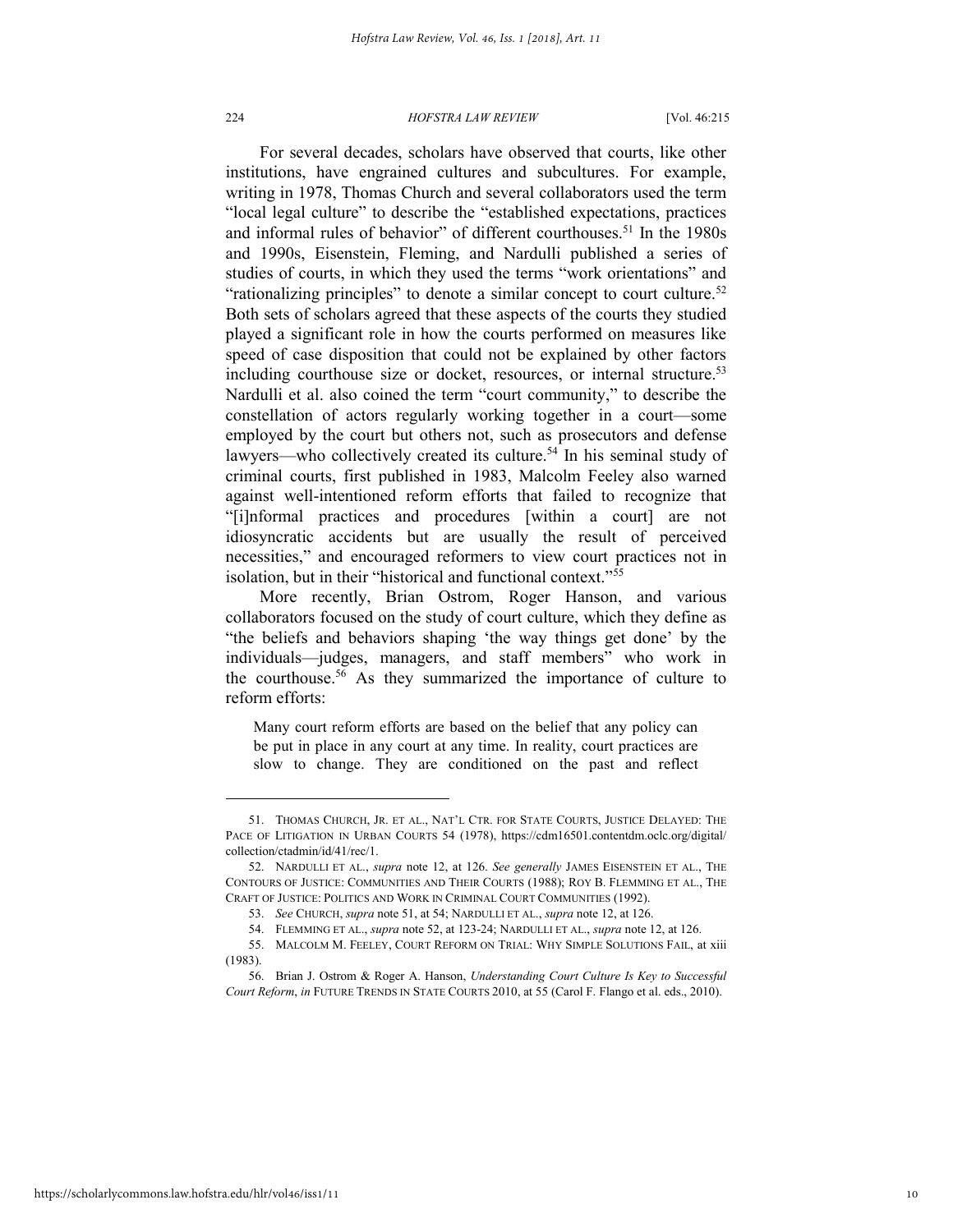the influence of informal norms and well-established ways of doing business.<sup>57</sup>

Ostrom and Hanson warn that when reformers fail to account for the established culture of a court, they may encounter opposition ranging from a "lack of engagement" to not-subtle resistance.<sup>58</sup>

### *B. Shaping Organizational Culture*

In new organizations, the founding leadership usually plays an outsized role in determining the organizational culture.<sup>59</sup> The first leaders select the organization's structure, mission, and values, and make key hiring decisions.<sup>60</sup> Eventually from these initial decisions flow day-today routines and practices that help implement the founders' vision.<sup>61</sup> Even once the leadership has turned over, the founders' legacy often remains in the norms and assumptions about the organization's mission and possibilities that constitute the deeper level of the organization's culture, and in the observable behavior and policies that are the "artifacts" of the organization's initial choices. $62$  Absent deliberate efforts at change, the organization's culture at both levels often persists as "the result of the embedding of what a founder or leader has imposed on a group that has worked out."<sup>63</sup>

Once an organization and its culture are well-established, modifying that culture, especially at the deeper level, can be quite difficult.<sup>64</sup> However, organizational theorists have identified several factors that are associated with successful cultural change. The first and most important factor is the presence of strong leaders who voice the "need for change" and point the institution in a new direction.<sup>65</sup> As John Kotter and James Heskett have observed, the leadership required "is

<sup>57.</sup> *Id.*

<sup>58.</sup> *Id.*

<sup>59.</sup> *See* SCHEIN, ORGANIZATIONAL CULTURE, *supra* note 28, at 274 ("[During the] founding and early growth of a new organization—the main cultural thrust comes from the founders and their assumptions.").

<sup>60.</sup> *See id.* at 274, 280.

<sup>61.</sup> *See id.* at 252, 275.

<sup>62.</sup> *See id.* at 282.

<sup>63.</sup> *Id.*

<sup>64.</sup> *See id.* at 274, 276, 281-83 (discussing the challenges to cultural change at different stages of an organization); *see also* KOTTER & HESKETT, *supra* note 29, at 4.

<sup>65.</sup> KOTTER & HESKETT, *supra* note 29, at 144-46; *see also* Paul J. De Muniz, *Overturning Precedent: The Case for Judicial Activism in Reengineering State Courts*, 87 N.Y.U. L. REV. 1, 18- 19 (2012) ("[O]ne factor essential to successful organization-wide reengineering is the presence of a dynamic leadership espousing a dynamic vision." (citing Michael Hammer, *Reengineering Work: Don't Automate, Obliterate*, HARV. BUS. REV., July–Aug. 1990, at 104, 112)).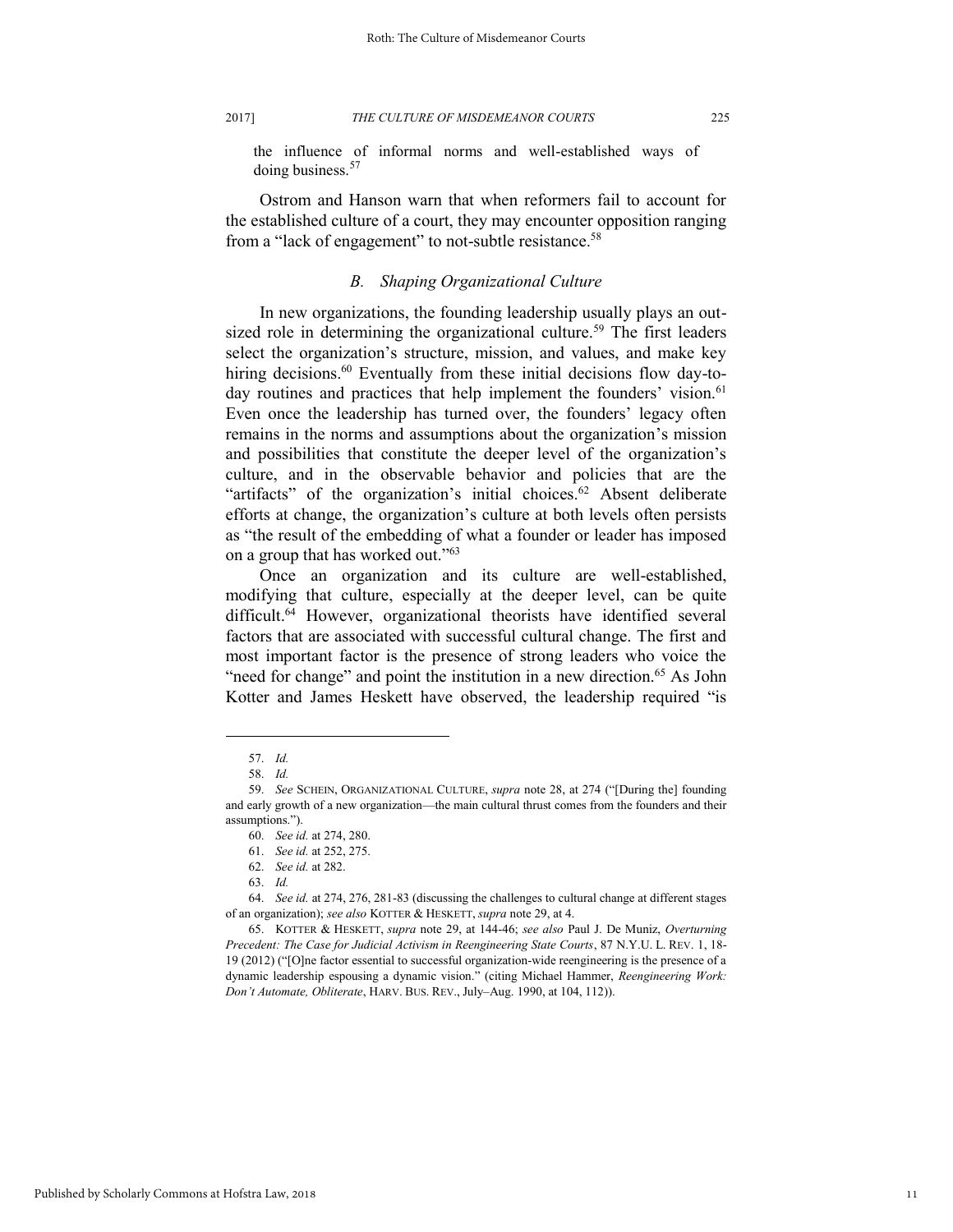something quite different from even excellent management."<sup>66</sup> Schein similarly has emphasized this "unique function of leadership that distinguishes it from management and administration."<sup>67</sup> A team can exercise the leadership function by distributing it among several individuals.<sup>68</sup> It can come from within the organization, or be brought in from the outside, but it must have both sufficient objectivity to be able to see clearly what needs to be changed and sufficient understanding of the organization's existing culture to appreciate the obstacles and the best way forward.<sup>69</sup>

The traits required of those exercising leadership depend on the tasks to be performed and the surrounding circumstances. Although there is no single set of "personal characteristics [that] distinguish a leader from the rest of humanity," research supports three types as being particularly likely to be effective leaders: (1) those who derive their influence from "their total command of a subject matter and demonstrated competence"; (2) those who are particularly supportive of subordinates, helping them to learn and treating them as human beings; and (3) those who exude charisma—"a level of confidence and emotional potency that gives . . . (subordinates) a blind confidence to agree and go along with whatever the leader wants."<sup>70</sup> In addition to defining "the values or norms" through which the organization "develop[s] a sense of identity," the leadership also has a "unique obligation to manage the relationship between a system and its environment."<sup>71</sup> Thus, the leadership function "must be fulfilled by those members [of the organization] who are in contact with the organizationenvironment boundary."<sup>72</sup>

<sup>66.</sup> KOTTER & HESKETT, *supra* note 29, at 12.

<sup>67.</sup> SCHEIN, ORGANIZATIONAL CULTURE, *supra* note 28, at 195; *see also* OSTROM ET AL., *supra* note 29, at 139 ("Success in trial court management requires purposeful and deliberative leadership rather than forceful tactics or combative reactions."); Schein, *supra* note 33, at 9 (suggesting leaders must define "values and norms, turning these into shared rules for behavior," which is "de facto creating and managing culture").

<sup>68.</sup> Schein, *supra* note 33, at 8.

<sup>69.</sup> *See* SCHEIN, ORGANIZATIONAL CULTURE, *supra* note 28, at 376 (suggesting leaders capable of managing cultural change within mature organizations must have "objectivity" and "be able to perceive and think about ways of doing things different from what the current assumptions imply" but also must "diagnose accurately what the culture of the organization is, which elements are well adapted, which elements are problematic for future adaption, and how to change that which needs changing"); *see also* FEELEY, *supra* note 55, at 197 ("While outsiders may be able to transcend the limited perspectives and incentives of those who work daily in the criminal courts, their remoteness from the courts prevents them from understanding the byzantine realities of the criminal justice process, and, as a result, their efforts are often misdirected.").

<sup>70.</sup> Schein, *supra* note 33, at 8.

<sup>71.</sup> *Id.*

<sup>72.</sup> *Id.*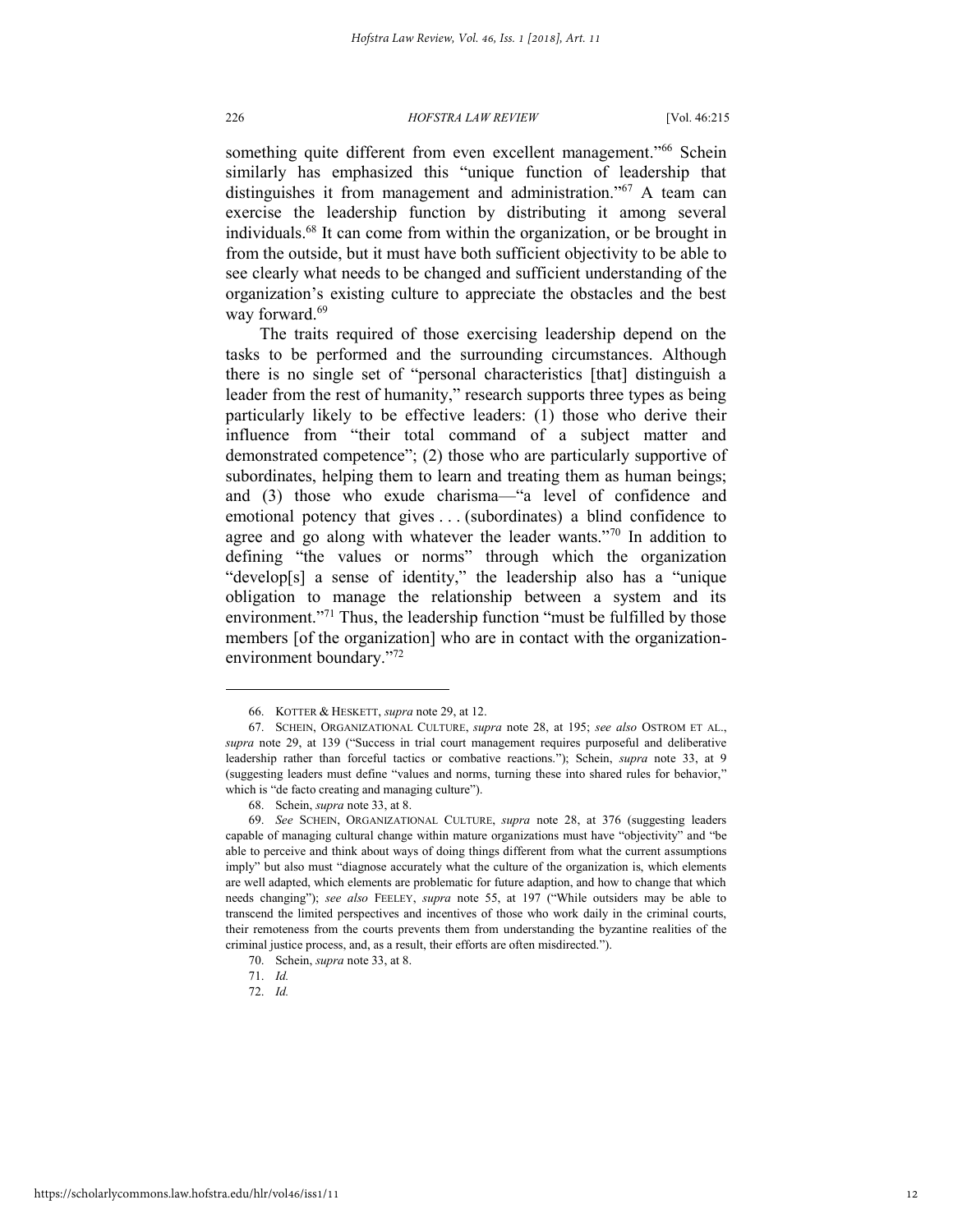Second, this requisite leadership must be of sufficient duration to develop a plan and see it through until the desired changes become embedded. Successful cultural change requires multiple steps including "unfreezing" or destabilizing old assumptions about the way things are done, learning new ways of doing them, and then "refreezing," or internalizing the new ways.<sup>73</sup> It takes time to determine the best way forward, and to educate those within the organization about the problems with the old ways of proceeding and the superiority of the new ways.<sup>74</sup> If those within the organization do not eventually internalize the rationale for the new behavior, they will revert to old behaviors when the leadership changes.<sup>75</sup>

Third, the agency of employees and other stakeholders in the organization should be respected to the extent possible. When those actors do not feel that their concerns have been heard, they can resort to various measures—including "avoidance, evasion, and delay"—to avoid change.<sup>76</sup> But if they are made to feel part of the process, they are more likely to cooperate.<sup>77</sup> In the development stage, the leadership ideally should solicit feedback from employees and other stakeholders before formulating a plan of action.<sup>78</sup> As those charged with implementing the institution's mission, or most affected by it, these individuals may have valuable ideas to contribute to the reform process.<sup>79</sup> Even if their ideas ultimately do not shape the organization's agenda, at a minimum, reformers should understand the contrary points of view and how structural incentives currently operate. $80 \text{ W}$  Where minds cannot be changed initially, reformers must "alter the incentives of those whose behavior" must be changed to accomplish the desired result.<sup>81</sup> Moreover,

<sup>73.</sup> *See* SCHEIN, ORGANIZATIONAL CULTURE, *supra* note 28, at 300-11.

<sup>74.</sup> *See id.* at 301.

<sup>75.</sup> *See id.* at 310. As one example of this phenomenon, Hennepin County, Minnesota, was once considered a national model of procedural justice, under the leadership of Judge Kevin Burke. But when Judge Burke reached the end of his term-limited tenure as Chief Judge in 2004 and many of the judges he trained left the bench, the practices he advocated fell out of use in many courtrooms. *See* Tina Rosenberg, *The Simple Idea that Could Transform U.S. Criminal Justice*, GUARDIAN (June 23, 2015), https://www.theguardian.com/us-news/2015/jun/23/procedural-justicetransform-us-criminal-courts.

<sup>76.</sup> FEELEY, *supra* note 55, at 36.

<sup>77.</sup> *See id.* at 196-97.

<sup>78.</sup> *See* SCHEIN, ORGANIZATIONAL CULTURE, *supra* note 28, at 279; SAMHSA, U.S. DEP'T OF HEALTH AND HUMAN SERV., IMPROVING CULTURAL COMPETENCE 84 (2014), https://www.ncbi.nlm.nih.gov/books/NBK248428.

<sup>79.</sup> *See* WILSON, *supra* note 30, at 229 ("[E]xecutives lack the detailed and specialized knowledge possessed by operators and lower-level managers . . . .").

<sup>80.</sup> FEELEY, *supra* note 55, at 198-99.

<sup>81.</sup> *Id.*; *see also* OSTROM ET AL., *supra* note 29, at 139 (noting the importance of steps to "promote involvement and minimize resistance, to clarify what the new cultural emphases will be,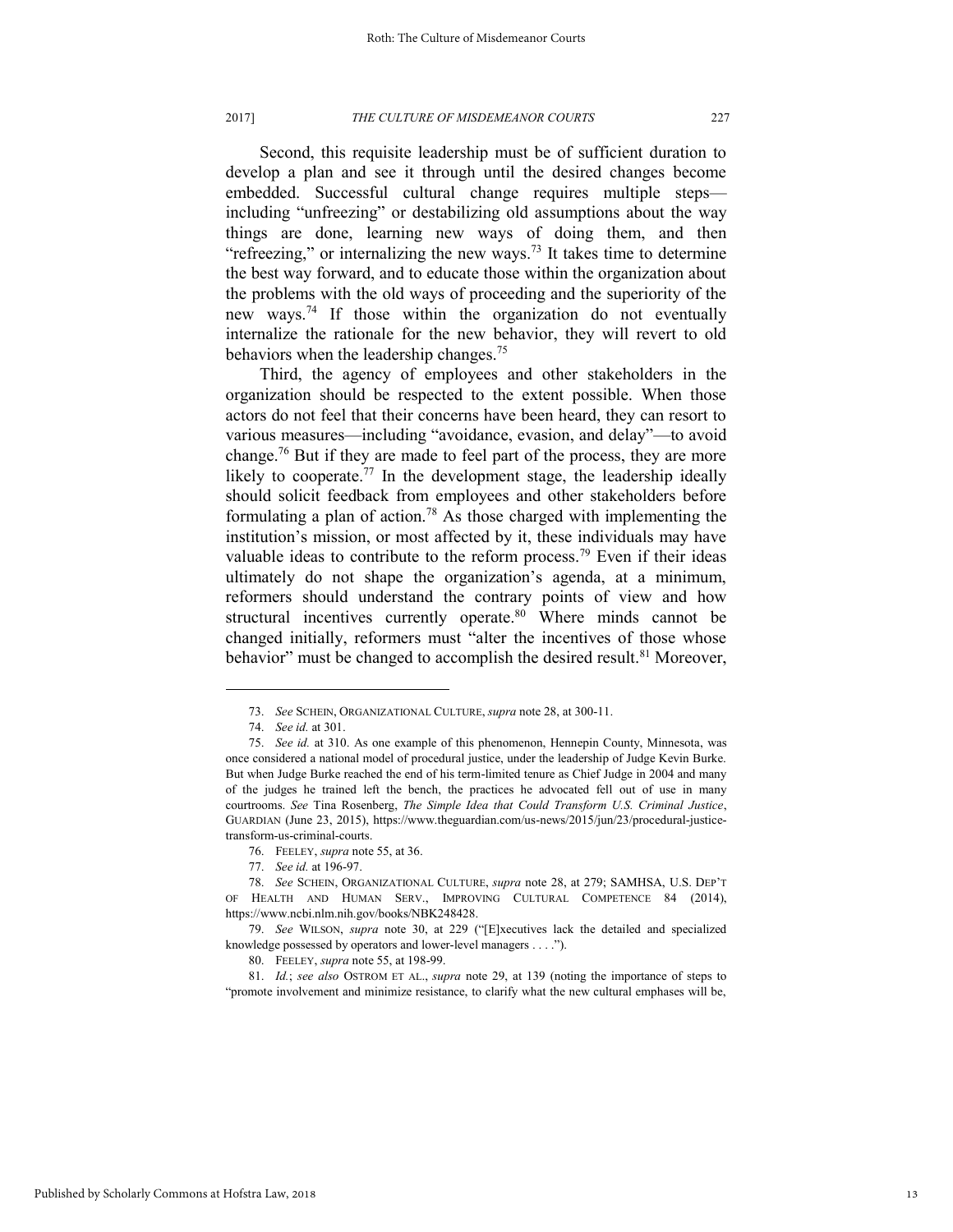228 *HOFSTRA LAW REVIEW* [Vol. 46:215

giving employees agency in the details of implementation—even if they initially disagree with the goal—still is worthwhile. As Schein has observed, even where the ultimate object is "nonnegotiable," the method of getting there can be "highly individualized."<sup>82</sup>

Fourth, reform should be pursued through incremental measures that are problem-focused and attuned to local context.<sup>83</sup> Rarely will every aspect of an organization's culture stand in the way of a desired policy goal; there may in fact be aspects of the culture that will aid the desired changes.<sup>84</sup> The key is to identify which if any cultural assumptions and artifacts are hindering the desired change, and focus on those.<sup>85</sup> Symbols can be a powerful tool in pursuing such incremental reform. They cannot define culture or single-handedly change it, but they can "reinforce" cultural assumptions and be enlisted as part of an effort to reshape them.<sup>86</sup> Change at the deeper level of an organization's culture flows from concrete, strategic changes at the more superficial levels.<sup>87</sup>

83. *See* Schein, *supra* note 33, at 9 ("[I]nterventions work only when the culture changes are clearly tied to the fixing of some organizational problems linked to performance.").

and to establish a plan of action to initiate and encourage momentum for change" to an "organizational culture change effort").

<sup>82.</sup> SCHEIN, ORGANIZATIONAL CULTURE, *supra* note 28, at 306; *see also* Gordon M. Griller, *Governing Loosely Coupled Courts in Times of Economic Stress*, *in* FUTURE TRENDS IN STATE COURTS 2010, at 48, 52 (Carol F. Flango et al. eds., 2010) (discussing how empowering others by giving them "responsibility for outcomes where they can design a final product or task with only general direction" is key to building trust within an organization and fulfilling goals initiated at the top).

<sup>84.</sup> SCHEIN, ORGANIZATIONAL CULTURE *supra* note 28, at 312.

<sup>85.</sup> *See* FEELEY, *supra* note 55, at 187-88; WILSON, *supra* note 30, at 375 ("[P]ublic management is not an arena in which to find Big Answers; it is a world of settled institutions designed to allow imperfect people to use flawed procedures to cope with insoluble problems."); Griller, *supra* note 82, at 50 ("People are comfortable with what they know and understand, and uncomfortable with changes that pull them too fast and too far from the familiar."); *see also*  FEELEY, *supra* note 55, at 194-95 (suggesting that reformers eschew formalism in favor of a "pragmatist" view, insisting that "principles be examined only in relation to concrete settings," and embracing an "experimental approach to change, tentatively moving away from what is inadequate in the hope of making incremental improvement").

<sup>86.</sup> *See* SCHEIN, *supra* note 28, at 138; *see also* FEELEY, *supra* note 55, at 222-23 (observing that if the courtroom is in disrepair, the language of the courts is "incomprehensible," and officials are "uncommunicative," then the "appearance of injustice" is "almost ensure[d]"). Recently, New York's Chief Judge sought to leverage the power of symbols when she focused on the repair of a prominent clock in the Manhattan courthouse, which had been broken for decades, as part of the "Excellence" Initiative for the courts. *See* James C. McKinley Jr., *Top Judge Goes Where Flaws Are Acute to Address State of Courts*, N.Y. TIMES, Feb. 23, 2017, at A20.

<sup>87.</sup> *See* DAVID C. STEELMAN & GORDON M. GRILLER, NAT'L. CTR. FOR STATE COURTS, RETHINKING FELONY CASEFLOW MANAGEMENT TO CREATE A CULTURE OF HIGH PERFORMANCE 37 (2013), http://nacmconference.org/wp-content/uploads/2014/05/BJA-Rethinking-Felony-CFM-Draft-Nov-2013.pdf ("Cultural change comes last, not first.").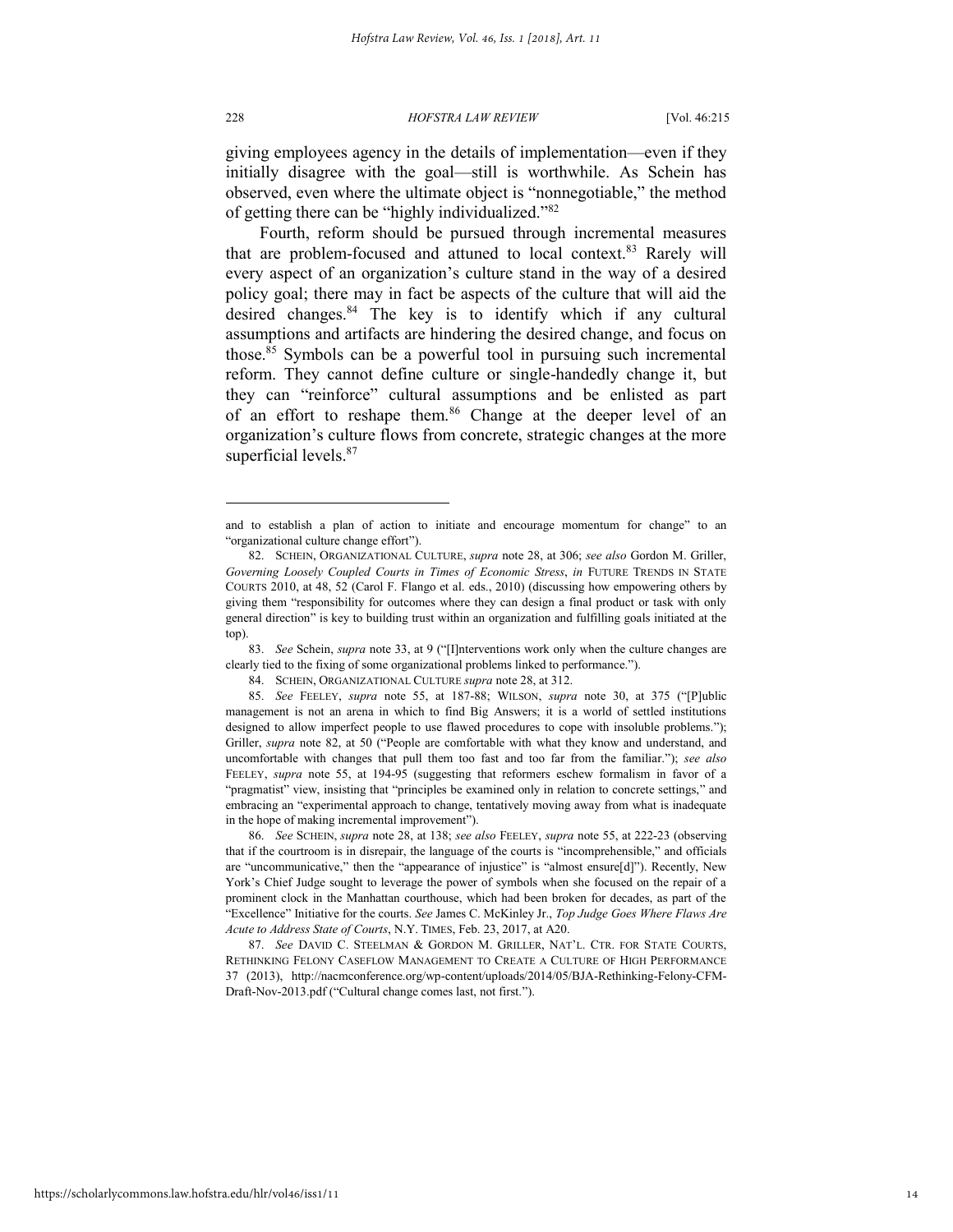#### 2017] *THE CULTURE OF MISDEMEANOR COURTS* 229

Fifth, the leadership must ensure that there is both "performance measurement" (for example, collection of relevant data) and "performance management."<sup>88</sup> The former evaluates how the organization is faring in meeting predetermined goals.<sup>89</sup> The latter "adds value to measurement results" by modifying the organization's practices and holding accountable those who are "slowing the achievement of desired objectives."<sup>90</sup> The leadership can use the data collected to communicate to internal and external actors the merits of recent adjustments to its practices in helping the organization meet its stated  $\text{goals}^{91}$ —which can be critical to winning over those constituencies (if they were not already convinced) and securing the longevity of the reform.<sup>92</sup> If the data show that some internal actors persist in behaviors that are inconsistent with the desired reform, then either the reform plan must be adjusted or eventually those actors must be dismissed.<sup>93</sup>

### III. THE CHALLENGE OF SHAPING MISDEMEANOR COURT CULTURE

Once the key factors in shaping organizational culture are identified, it becomes clear why courts are such a challenging environment in which to pursue cultural change. Although some "problem-solving" courts effectively have been created as fresh standalone institutions,  $94$  more often—and to bring such efforts to scale—

<sup>88.</sup> Roger A. Hanson & Brian J. Ostrom, *Introduction: Achieving Better Court Management Through Better Data*, 15 J. APPL. PRAC. & PROCESS 19, 23 (2014).

<sup>89.</sup> *Id.*

<sup>90.</sup> BRIAN J. OSTROM & ROGER A. HANSON, NAT'L. CTR. FOR STATE COURTS, ACHIEVING HIGH PERFORMANCE: A FRAMEWORK FOR COURTS 51 (2010), http://cdm16501.contentdm. oclc.org/cdm/ref/collection/ctadmin/id/1874. As one example of the importance of accountability, researchers in New York found that the willingness of a county's supervising judge to invoke the threat of disciplinary sanctions against non-compliant judges was critical to implementation of the State's initiative to improve appointment of counsel at first appearances. *See* Worden et al., *supra*  note 22, at 544.

<sup>91.</sup> *See* STEELMAN & GRILLER, *supra* note 87, at 37 (noting the importance to cultural change of its proponent being able "to prove that the new way is superior to the old" and that this success "must be visible and well communicated").

<sup>92.</sup> FEELEY, *supra* note 55, at 37 (noting that "[u]nless a program is intended to be temporary or a single-shot effort, sooner or later" the organization must commit the funding and physical base of operations to keep it going on a regular basis); *see also* SCHEIN, ORGANIZATIONAL CULTURE *supra* note 28, at 312 ("A leader can impose new ways of doing things, can articulate new goals and means, and can change reward and control systems, but none of those changes will produce *culture* change unless the new ways of doing things actually works better.").

<sup>93.</sup> SCHEIN, ORGANIZATIONAL CULTURE, *supra* note 28, at 311-12.

<sup>94.</sup> *See, e.g.*, BERMAN & FEINBLATT, *supra* note 26, at 61-66, 76-79 (describing evolution of Midtown Community Court in Manhattan and Red Hook Community Court).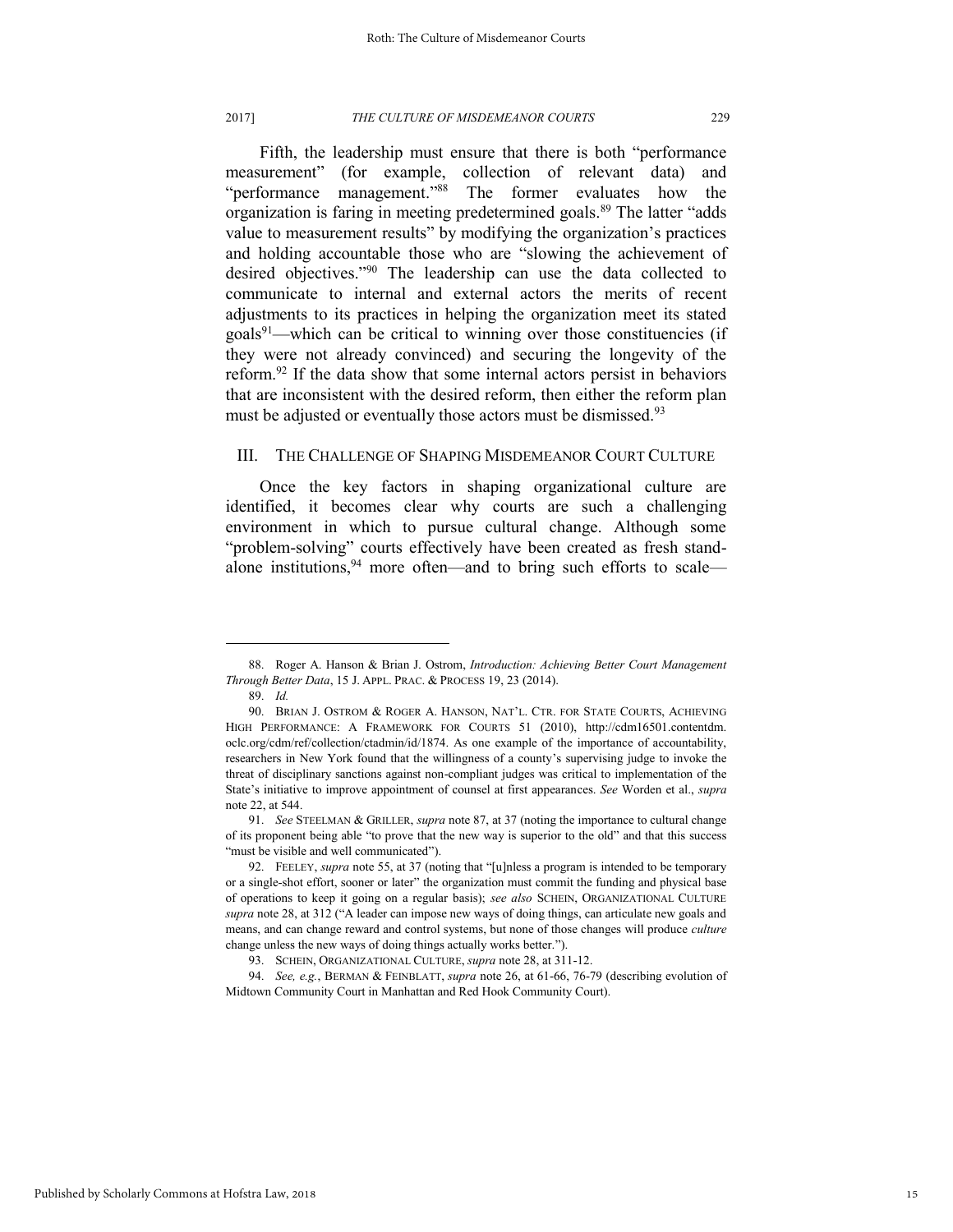reformers must work within courts that are mature institutions with engrained cultures and subcultures.<sup>95</sup>

Establishing the requisite leadership to initiate and implement reform within courts is one of the greatest challenges.<sup>96</sup> Although the idea for reform can start with policy advocates on the outside, or higher level judges within the state judiciary, the idea is unlikely to succeed without the commitment of leadership within each courthouse.<sup>97</sup> The most powerful actors within the courthouse are the judges (although, as discussed further below, the judges' power is limited).<sup>98</sup> As lawyers, judges are part of an inherently conservative profession.<sup>99</sup> And in many jurisdictions, there are more specific disincentives to judge-led innovation. Trial judges often are elected, $100$  and therefore (if they seek longevity on the court) must consider the ramifications of their actions on their chances for reelection. Thus, judges who "rock the boat" by pushing change on those constituencies likely to care most about judicial elections may find themselves voted out. And judges who pursue policies that might be perceived as "soft on crime"—or who actively seek more funds for new initiatives—also risk opposition from the public or local political actors.<sup>101</sup>

l

100. *See Judicial Selection: An Interactive Map*, BRENNAN CTR. FOR JUST., http://judicialselectionmap.brennancenter.org/?court=Trial (last visited Nov. 15, 2017) (reporting that twenty-nine states use some form of election to select trial court judges); *see also Methods of Judicial Selection: Selection of Judges*, NAT'L CTR. FOR ST. CTS., http://www.judicialselection.us/ judicial\_selection/methods/selection\_of\_judges.cfm?state= (last visited Nov. 15, 2017) (listing method of selection and retention of the judges at every level in each state as well as the length of their terms in particular states).

101. *See* AMY BACH, ORDINARY INJUSTICE: HOW AMERICA HOLDS COURT 27 (2009) (noting various incentives for judges to "preserve the status quo"—even when they are elected and usually run unopposed—including the possibility that powerful local actors like the sheriff and county commission with control over the court's budget "might support an opponent in the next election"); Burke, *supra* note 95, at 15 (noting that courts "desperately need risk-taking leaders" but "fear that a

<sup>95.</sup> *See* Kevin S. Burke, *Leadership Without Fear*, *in* FUTURE TRENDS IN STATE COURTS 2012 at 14, 16 (Carol R. Flango et al. eds., 2012) ("[N]o court starts from scratch. There is a history in every courthouse.").

<sup>96.</sup> *See id.* at 17.

<sup>97.</sup> *See* FEELEY, *supra* note 55, at 36 (suggesting that court reform may be initiated by appellate courts or legislators, but "eventually institutions close to the court must assume responsibility" for their implementation).

<sup>98.</sup> *See* Burke, *supra* note 95, at 15 (discussing the power relationship between judges and the rest of the courthouse staff).

<sup>99.</sup> *See id.* (noting "[t]he training for lawyers, which is steeped in a commitment to precedent, does not help" develop risk-taking judicial leaders); *see also* BERMAN & FEINBLATT, *supra* note 26, at 104 (2005) (noting the importance of "stability and continuity" to the judiciary, and describing it as the branch of government "slowest to change" because of its reliance on precedent); *id.* (quoting Judith Kaye, the long-time Chief Judge of New York, as observing that judges' uniforms and courthouse design had remained unchanged for centuries: "You don't need a degree in semiotics to conclude that ours is a profession that values formal stability and continuity.").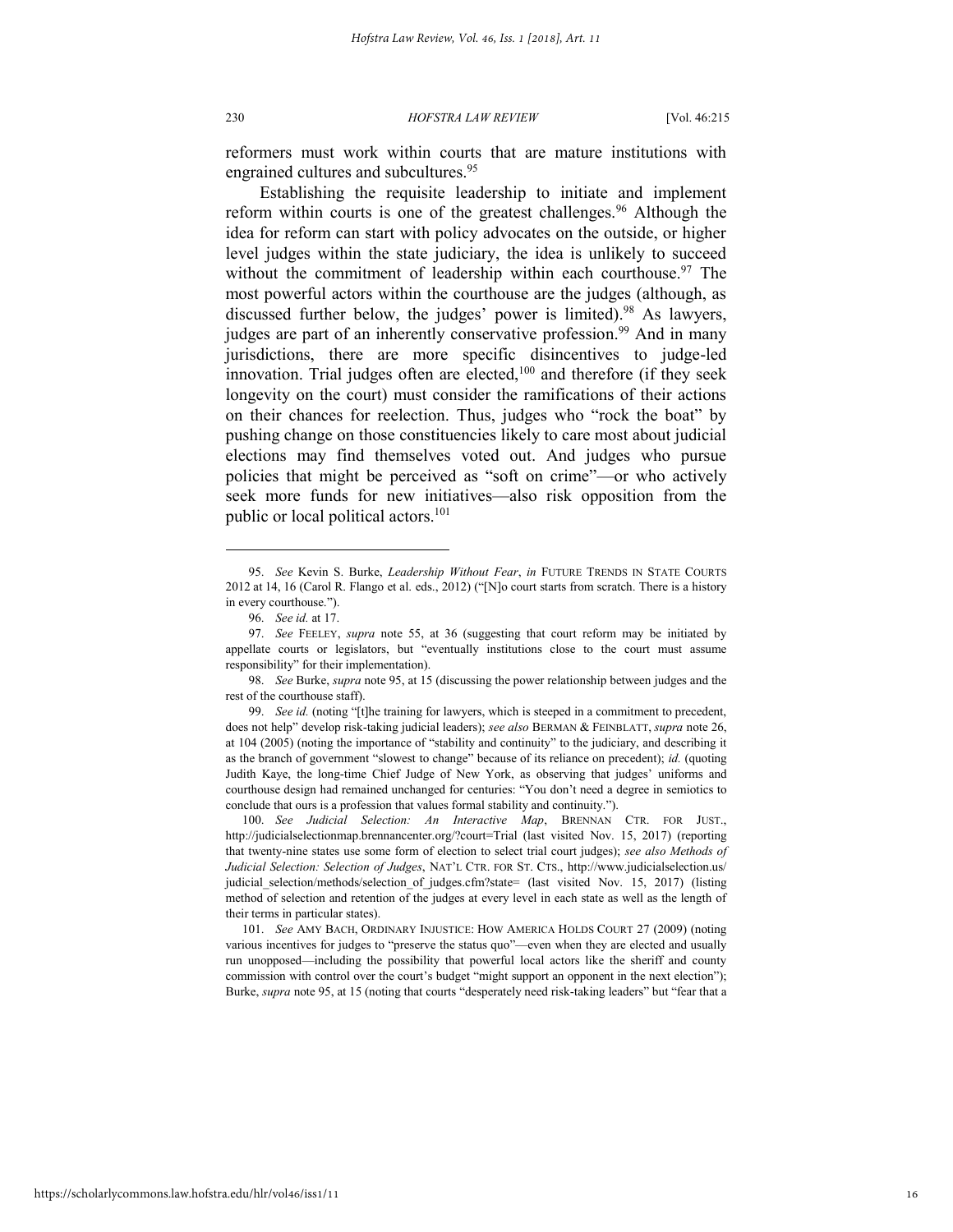#### 2017] *THE CULTURE OF MISDEMEANOR COURTS* 231

Similarly, judges who seek promotion within the judiciary may shy away from innovation. In many courthouses, the position of presiding judge is awarded by a vote of the entire bench.<sup>102</sup> Those who seek to become the presiding judge to advance a reform agenda may find that this very quality, if known to the other judges, is a disqualifier.<sup>103</sup> Judges who seek further advancement within the judiciary—for example, to higher-level courts—similarly may find that their ambitions thwarted if they become known as innovators. Since many judges start their judicial careers on the misdemeanor courts, this is particularly a concern at the misdemeanor level. Accordingly, although these new judges potentially offer a fresh set of ideas, those with an eye on promotion may shy away from controversy for fear of risking the public and political support (including that of their fellow judges) necessary for election to the position of presiding judge or higher judicial office.

The tenure of presiding judges also is an impediment to effective cultural change. In many misdemeanor courts, the presiding judgeship is a position of one or two years' duration.<sup>104</sup> Even if it is renewable,<sup>105</sup> that means the judge must be re-elected or re-appointed every year or two, making it difficult to implement a reform plan than rankles one's fellow judges.<sup>106</sup> It also takes time to meet with affected employees and constituencies to solicit their input and "buy-in," to develop performance measurements, to train personnel on new policies, and to manage

failed initiative will generate bad news coverage or, worse yet, public criticism from the other branches of government is chilling").

<sup>102.</sup> *See, e.g.*, Christine Hanley, *New Presiding Judge Elected*, L.A. TIMES (June 14, 2008), http://articles.latimes.com/2008/jun/14/local/me-briefs14.S5. The other common methods are seniority or rotation, neither of which is conducive to promoting dedicated reformers. *See* CHRISTINE M. DURHAM & DANIEL J. BECKER, NAT'L CTR. FOR STATE COURTS, A CASE FOR COURT GOVERNANCE PRINCIPLES COURTS 3 (2012), https://www.bja.gov/Publications/ HarvardExecSession\_CourtGovernance.pdf.

<sup>103.</sup> *See id.* at 3 (noting that selecting the presiding judge by majority vote, or even by seniority, can result in the choice of "judges who are least likely to challenge individual judicial autonomy").

<sup>104.</sup> *See* OSTROM ET AL., *supra* note 29, at 17, 144 ("In the twelve courts [studied], and likely in many others, the position of presiding judge is one of limited tenure."); Griller, *supra* note 82, at 49 (noting that a two-year term is "one of the more prevalent terms of office for top administrative judges nationwide").

<sup>105.</sup> Griller, *supra* note 82, at 54 n.2 (noting that an increasing number of courts are now allowing presiding judges to be re-elected by their peers to a second-year term).

<sup>106.</sup> According to one former administrative judge in the Bronx criminal courts, when he asked for more resources, state court administrators told him they were not needed. William Glaberson, *Waiting Years for Day in Court*, N.Y. TIMES, Apr. 14, 2013, at A1. In 2009, after years of complaints, he was asked to step down. *Id.* Another former administrative judge in the Bronx also was removed by court officials from his position after giving an interview in which he said more resources were needed. *Id.* He was replaced by a judge with no prior experience in criminal court. *Id.*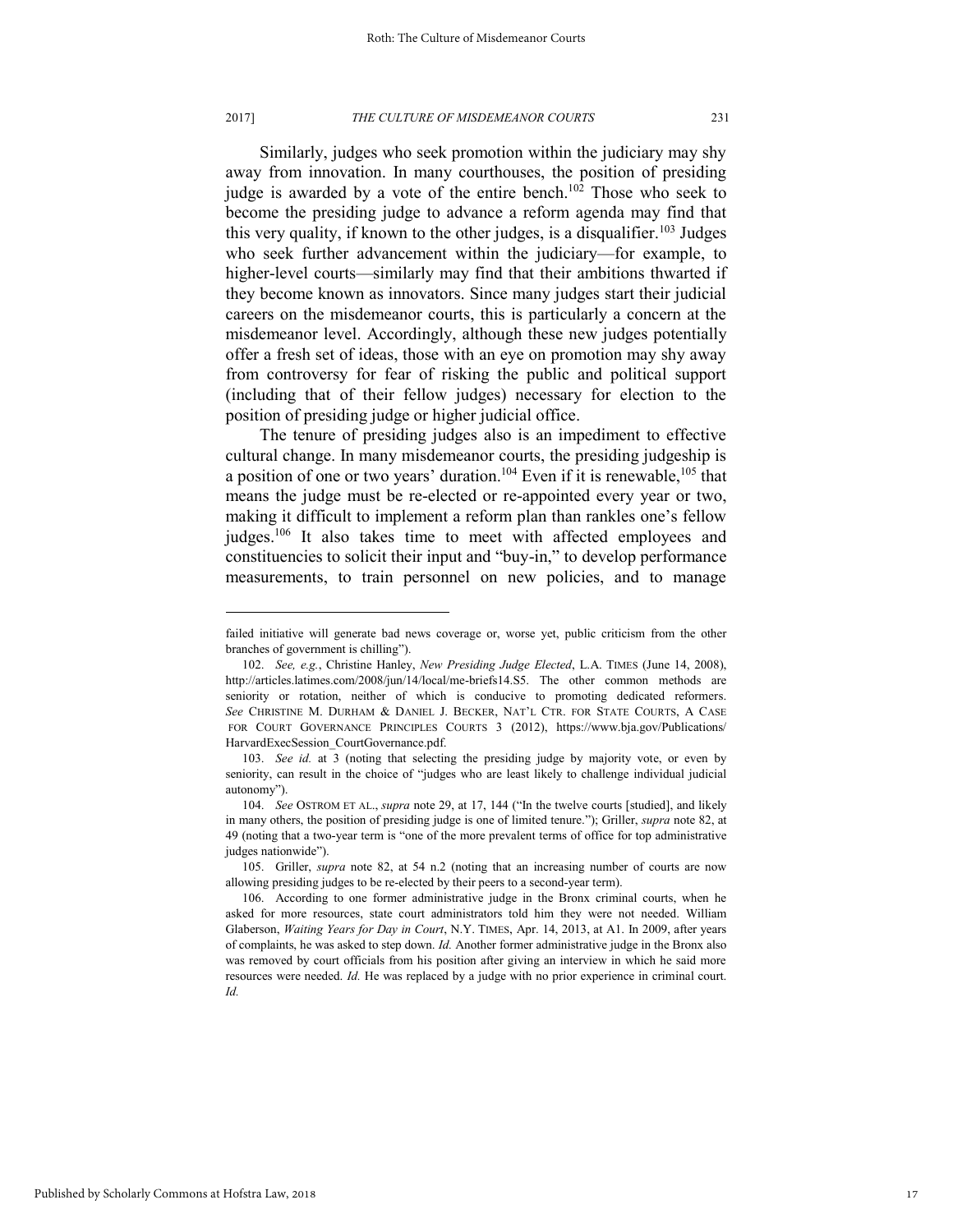performance. All the foregoing also takes resources, which generally are not available without additional, time-consuming efforts to obtain outside funding.<sup>107</sup> Thus, the brief tenure of presiding judges can doom reform before it ever gets off the ground.<sup>108</sup>

The limited authority of presiding judges, even while they are in office, presents additional obstacles to effective cultural change. The presiding judge typically is not a "boss" over her fellow judges so much as "first among equals," whose influence depends on "creating consensus" or "building winning coalitions" rather than formal authority.<sup>109</sup> Despite a shift in recent decades toward greater centralization of state courts, most courts today still are what sociologists describe as "loosely coupled organizations," meaning the "individual elements [within them] display a relatively high level of autonomy vis-à-vis the larger system within which they" operate.<sup>110</sup> Individual judges have a great deal of discretion as to how to run their courtrooms and their chambers and the matters handled therein.<sup>111</sup> In fact, such autonomy tends to be one of the features that attract certain personalities to the job.<sup>112</sup> This increases the leadership challenge for presiding judges who attempt to steer their fellow judges in a unified fashion toward reform.

Moreover, although the entire courthouse nominally is usually under the supervision of the presiding judge—often aided by a chief

111. *See* Griller, *supra* note 82, at 48.

<sup>107.</sup> *See* De Muniz, *supra* note 65, at 4, 9-10 (suggesting that we are in a "decade of deficits" in state court government); John A. Martin & Brenda J. Wagenknecht-Ivey, *It's a New Day: Future Trends Require Revolutionary Changes in Courts*, *in* FUTURE TRENDS IN STATE COURTS 2011, at 135, 137-38 (Carol R. Flango et al. eds., 2011) (predicting "perpetual federal, state, and local funding challenges" even when fiscal times improve).

<sup>108.</sup> DURHAM & BECKER, *supra* note 102, at 3 (the practice of rotating chief judges "frequently results in tenures too short to permit effective engagement or accomplishment").

<sup>109.</sup> FLEMMING ET AL., *supra* note 52, at 79-80; *see also* Ostrom et al., *supra* note 24, at 141 ("[J]udges see themselves as a group of equals. At best, presiding judges are viewed as a first among equals—or an equal among firsts.").

<sup>110.</sup> Griller, *supra* note 82, at 48; *see also* FLEMMING ET AL., *supra* note 52, at 106 ("Trial courts are often congeries of single-member law firms located in the judges' chambers and courtrooms with the judges working as solo practitioners."); NARDULLI ET AL., *supra* note 12, at 42 (noting that judges who hear criminal cases "are subject to very few bureaucratic controls in their conduct of day-to-day affairs" and are "the most loosely organized segment of the court community" after the private defense bar); De Muniz, *supra* note 65, at 19 (noting that most state court systems are examples of the "loosely coupled organizational form").

<sup>112.</sup> *See id.* ("It is no secret that some judges believe the traditional definitions of judicial independence—freedom from control by other branches of government and freedom from interference in case-related decisions—should include freedom from control by leadership judges and managers responsible for the day-to-day operations of the court system."); *see also* Burke, *supra* note 95, at 14-15 (noting some judges' hostility to "rules, regulations, and policy initiatives that are foreign to what type of institution the judiciary should be").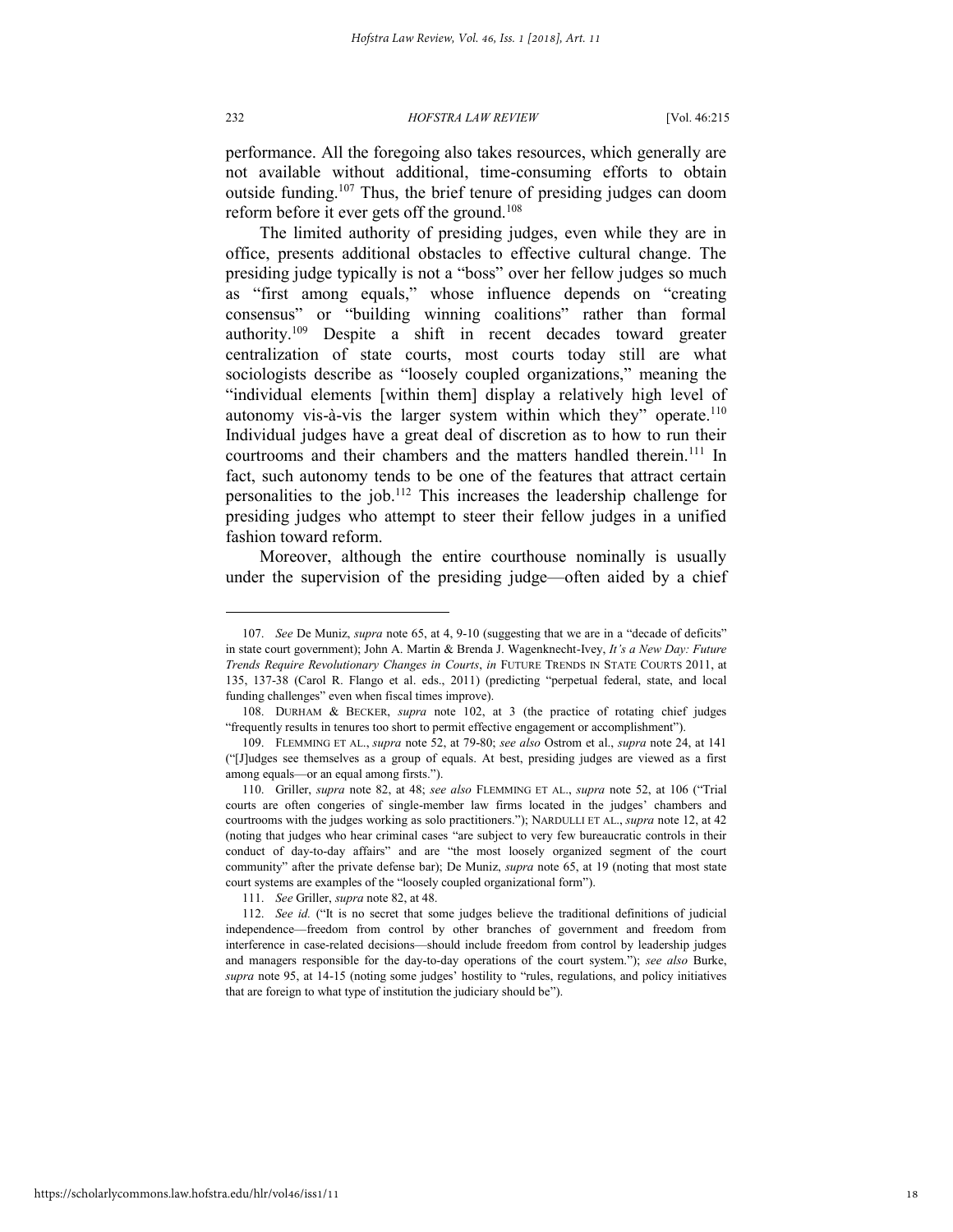#### 2017] *THE CULTURE OF MISDEMEANOR COURTS* 233

court executive—in fact, the presiding judge has limited authority over much of the court staff.<sup>113</sup> As in many public agencies, court personnel frequently enjoy protections under civil service laws and union contracts regarding hiring and firing decisions.<sup>114</sup> And some of the most important actors within the courthouse—including prosecutors, police, and defense lawyers—are not formally under the presiding judge's control at all, except when appearing in individual cases.<sup>115</sup> Taken together, these constraints make it that much harder for a presiding judge (as contrasted with the executive of a private sector organization) to engage in several of the steps necessary to cultural reform. For example, the presiding judge may have a difficult time enlisting staff, prosecutors, and defense lawyers in the process of designing and implementing a reform plan. The presiding judge also may find that her ability to "manage performance" is hindered by the limits on her authority to terminate non-compliant employees and a lack of funds (and authority) to reward those who excel. Thus, as with her fellow judges, the reform-minded leader must be adept in deploying soft power. This is a rare quality in general, and it is not one that law schools traditionally have focused on or that we have otherwise devised a systematic mechanism for developing in judges.<sup>116</sup>

The number of competing interests that judges must satisfy also poses an impediment to reform. Unlike a private organization, which is subject to a clear "bottom line" imperative, a court—like many other public agencies—must serve a number of goals.<sup>117</sup> The court may have a primary goal, however vague—e.g., to dispense justice—but it also must

<sup>113.</sup> In some states, the chief clerk of the court is an elected position, further complicating the presiding judge's authority. *See* Griller, *supra* note 82, at 49.

<sup>114.</sup> *See* John J. DiIulio, Jr., *Measuring Performance When There Is No Bottom Line*, *in* PERFORMANCE MEASURES FOR THE CRIMINAL JUSTICE SYSTEM 143, 144 (1993) ("Relative to private managers, public managers in civil service bureaucracies have little discretion in hiring, firing, and promotion decisions.").

<sup>115.</sup> *See, e.g.*, FEELEY, *supra* note 55, at 11-16 (discussing "fragmentation" in courthouses, as the different institutional actors pursue their own agendas); Worden et al., *supra* note 22, at 525-26 (describing that although "in theory these actors might work together with the courts to provide satisfactory criminal justice process outcomes, in practice they [are accountable to different authorities and] operate along independent trajectories").

<sup>116.</sup> *Compare* Steven Zeidman, *Careful What You Wish For: Tough Questions, Honest Answers, and Innovative Approaches to Appointive Judicial Selection*, 34 FORDHAM URB. L.J. 473, 481-82 (2007), *with* DURHAM & BECKER, *supra* note 102, at 5 ("The complexity of modern court administration demands a set of skills not part of traditional judicial selection and training."). In general, the United States is a bit of an international anomaly in not treating judging as a specialized profession requiring a separate course of study. *See, e.g.*, Zeidman, *supra*, at 482 (noting how most other countries have specialized training programs for judges).

<sup>117.</sup> WILSON, *supra* note 30, at 115. For this reason, some have argued that studies of private sector businesses have little bearing on the study of public agencies, including courts. *See, e.g.*, OSTROM ET AL., *supra* note 29, at 25-26 (quoting Wallace Sayre's famous quip that public and private organizations are "fundamentally alike in all unimportant respects").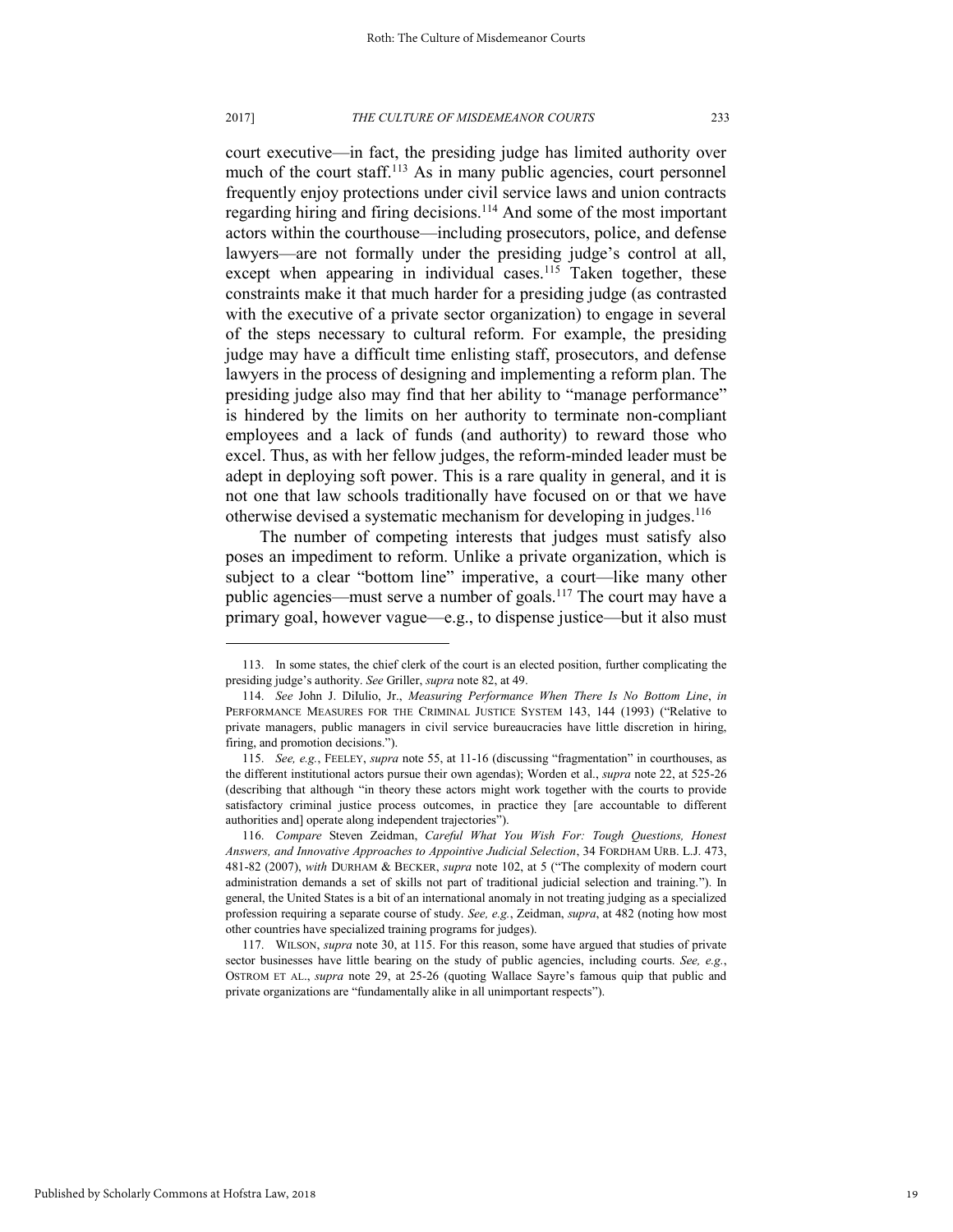serve "a large number of contextual goals—that is, descriptions of desired states of affairs other than the one the agency was brought into being to create."<sup>118</sup> For courts, these contextual goals may include protecting defendant's rights, the prompt disposition of cases, and safeguarding the public fisc.<sup>119</sup> As Wilson explained, these "other goals" define the context within which the primary goals can be sought." $120$ Moreover, unlike a private business, a court has limited authority to raise additional funds, reorganize, or adjust the volume of its work to meet these various demands.<sup>121</sup> This context makes the reformer's task that much trickier and requires skill in persuading external constituencies (e.g. legislators and law enforcement) of the merits or necessity of reform plans.

The sheer variability in the organizational structure and daily operations of courts also hinders reform. Most courts may be "loosely coupled organizations," as discussed above, but each is loosely coupled in its own unique way, and each operates in its own local context.<sup>122</sup> This makes rigorous research on the efficacy of new policies extremely difficult, given the challenges that researchers confront in understanding how each court works<sup>123</sup> and in obtaining an adequate sample size and control group for study.<sup>124</sup> But it also means that reform-minded presiding judges cannot simply borrow ideas from other courts. As Ostrom et al. have observed, "most suggested solutions will not simply plug-and-play in the court environment."<sup>125</sup> Because of courts' decentralization and variation, "one size cannot fit all."<sup>126</sup> Thus, even if a reform has been shown to be effective in one courthouse that does not mean it will work in another.

<sup>118.</sup> WILSON, *supra* note 30, at 129.

<sup>119.</sup> As discussed further below, municipal courts, which adjudicate misdemeanors in many jurisdictions, have become revenue streams that fund government services in many communities. *See infra* note 131 and accompanying text.

<sup>120.</sup> WILSON, *supra* note 30, at 129.

<sup>121.</sup> *See, e.g.*, Kevin S. Burke, *A Vision for Enhancing Public Confidence in the Judiciary*, 95 JUDICATURE 251, 253 (2012) (unlike firms in the private sector, courts "neither control the influx of cases nor the laws that create them, and due process can occasionally be inefficient").

<sup>122.</sup> *See* OSTROM ET AL., *supra* note 29, at 12-17 ("[T]he institutional aegis under which the judges work in the three states [studied herein] is different in terms of source of funding, method of selection of court professionals, and the assignment and handling of cases, although the type and amount of work they face is strikingly similar.").

<sup>123.</sup> *See, e.g.*, FLEMMING ET AL., *supra* note 52, at 13 (noting that "[d]iversity in the craft of justice is a major obstacle to understanding America's criminal courts").

<sup>124.</sup> *Id.* 

<sup>125.</sup> Ostrom, et al., *supra* note 24, at 140.

<sup>126.</sup> *Id.*; *see also* GREG BERMAN & AUBREY FOX, TRIAL AND ERROR IN CRIMINAL JUSTICE REFORM: LEARNING FROM FAILURE 8 (2010) (quoting Lisbeth Schorr, "Context is the most likely saboteur of innovations.").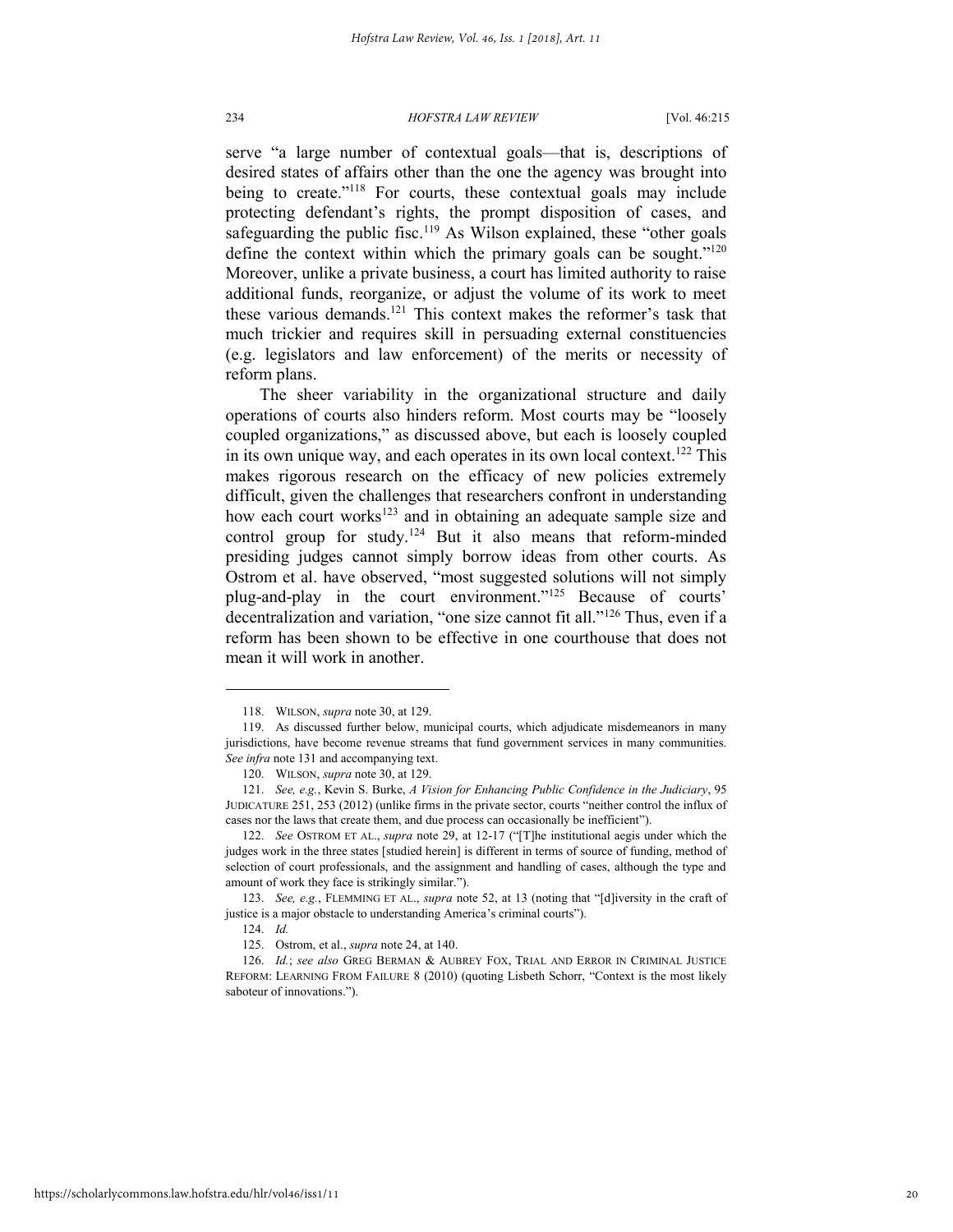#### 2017] *THE CULTURE OF MISDEMEANOR COURTS* 235

In sum, courts are particularly challenging organizations in which to pursue cultural reform. Most courts are mature institutions with a diversity of subcultures, with engrained assumptions about the organization's mission and values. Reform-minded leadership is difficult to establish at all and even more so on a long-term basis. Even if such leadership can be established, it often lacks critical authority and resources to incentivize employees and other necessary actors to participate in the reform process or to measure and manage performance. The scarcity of resources places a premium on leveraging successful ideas from other jurisdictions, but the diversity in the organizational structure of courts and their contexts makes such borrowing particularly risky. Courts are subject to a variety of demands, often in tension with one another, which make it difficult for leaders to chart a path of reform without engendering significant opposition from an important constituency.

Misdemeanor courts exhibit many of these features to an even greater degree than do felony courts. Nowhere are the structural disincentives and barriers to innovation and effective judicial leadership more daunting. For example, as noted above, the judges themselves often are the least experienced judges in the criminal judge system.<sup>127</sup> Yet frequently they must manage the largest caseloads with the fewest resources. At no other level of our state criminal courts is there such variety in organizational structure and jurisdiction.<sup>128</sup> Accountability for individual actors within the court is at its nadir, because not only do presiding judges and court executives lack resources to monitor what is happening throughout their courthouses, but they also cannot count on assistance in that task from the lawyers practicing therein—either because there are no lawyers or the lawyers are too inexperienced to realistically perform that function.<sup>129</sup> Appeals from misdemeanor courts

<sup>127.</sup> At least one commentator has suggested that the quality of misdemeanor judges overall is less than that of felony court judges, because the relatively lower status and salary of the position attracts lesser applicants. *See* Primus, *supra* note 20, at 81. Regardless of whether that is true, because they occupy the lowest rank in the court system, the judges on misdemeanor courts may be particularly interested in moving up and therefore risk-averse; alternatively, they may lack the confidence to innovate that often comes with experience. As Judge Victoria Pratt, now Chief Judge of Newark's Municipal Court, told a crowd at Rutgers Law School, most judges do not view working in the lowest level criminal court as "a desirable assignment." *Judge Victoria Pratt '98 Requires Dignity and Justice in Her Courtroom*, RUTGERS L. (Aug. 9, 2016), https://law.rutgers.edu/news/judge-victoria-pratt-98-requires-dignity-and-justice-her-courtroom. Instead, they "see it as a punishment, or as something to be endured." *Id.*

<sup>128.</sup> *See Methods of Judicial Selection: Limited Jurisdiction Courts*, *supra* note 100 (listing diverse organizational structures, methods of selection, and jurisdiction of limited jurisdiction courts).

<sup>129.</sup> *See* Roberts, *supra* note 1, at 294-96 (discussing the impact of lawyers' lack of experience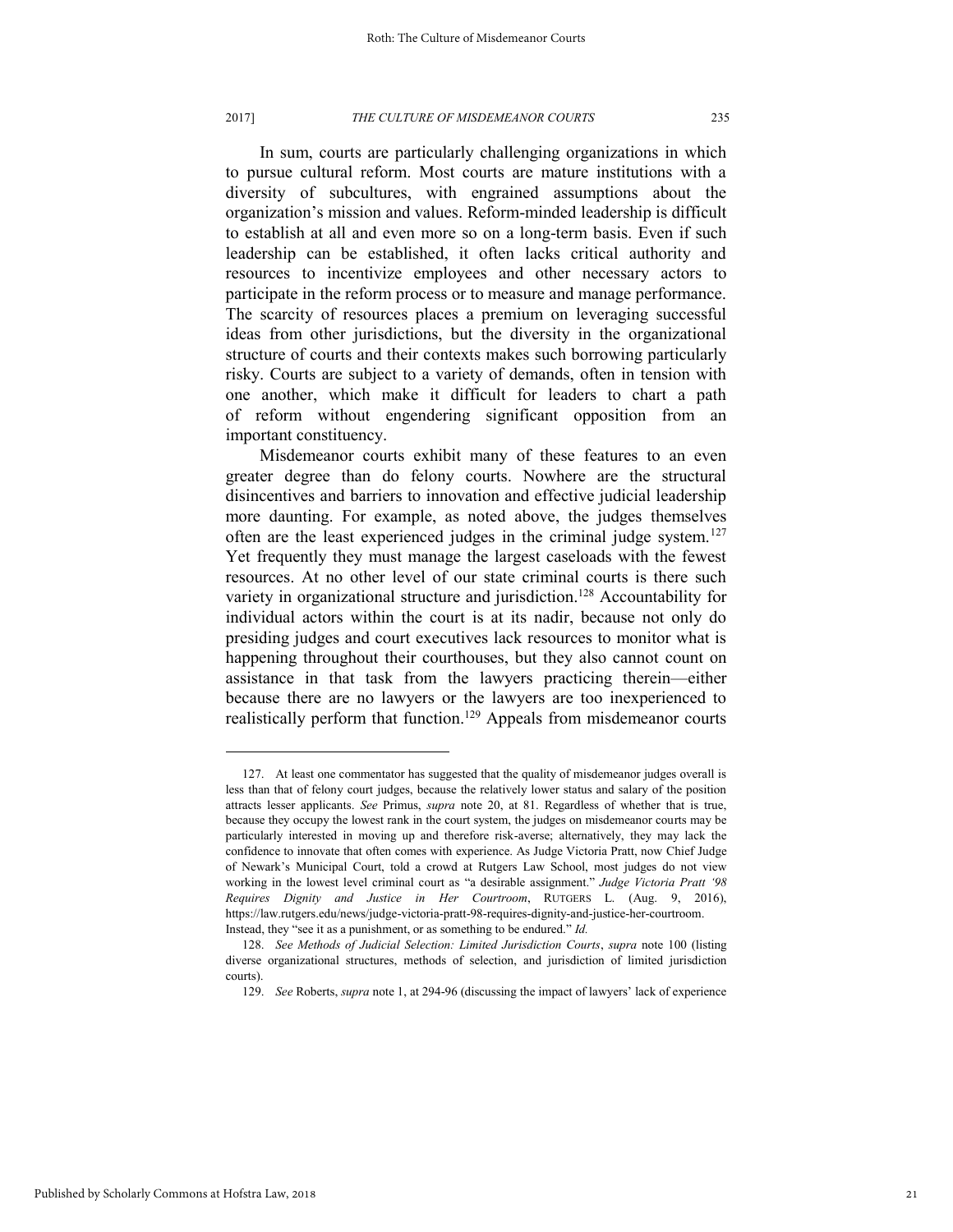#### 236 *HOFSTRA LAW REVIEW* [Vol. 46:215

are rare,<sup>130</sup> further insulating what happens therein from review. Moreover, the demand that judges serve the economic interests of their communities is most acute at the misdemeanor court level, especially in communities that have come to rely on the fines and fees imposed by municipal courts to supplement their budgets.<sup>131</sup> Taken altogether, the obstacles to reform in these courts—the "front porch" of our judicial system—are so great that one wonders if effective cultural change could ever occur there.

Notwithstanding all the foregoing obstacles, there are presiding judges around the country who are innovating in ways that hint at significant cultural reform. The following section highlights three of them, each in a very different setting: one from a small suburban municipality in the Midwest, one from a medium-sized city in the South, and one from the urban Northeast. It is too soon to say whether the reforms these judges are pursuing will have long-term staying power and in fact result in changes to the culture of their courts. However, at a minimum, these judges represent the necessary first step to cultural change: the emergence of strong leadership, capable of voicing the need for change and pointing the organization in a new direction.<sup>132</sup> In these stories, one also finds evidence of several other factors identified in Part I as key to successful cultural change, as well as several of the

132. *See infra* Part IV.

on their confidence to intervene or report disturbing conduct). *See generally* Irene Oritseweyinmi Joe, *Rethinking Misdemeanor Neglect*, 64 UCLA L. REV. 738 (2017) (discussing how public defender offices routinely assign less experienced attorneys to handle misdemeanors).

<sup>130.</sup> For a variety of reasons—including the relative brevity of most sentences imposed—very few defendants convicted of misdemeanors file an appeal or seek collateral review of their convictions. *See* Roberts, *supra* note 1, at 319-20, 320 n.184, 337-40; *see also* Primus, *supra* note 20, at 81 (noting that "misdemeanor court judges are relatively insulated from higher court feedback and do not learn of their mistakes in the same way that felony trial court judges do").

<sup>131.</sup> *See, e.g.*, CIVIL RIGHTS DIVISION, U.S. DEP'T OF JUSTICE, INVESTIGATION OF THE FERGUSON POLICE DEPARTMENT 3, 42 (2015), https://www.justice.gov/sites/default/files/opa/pressreleases/attachments/2015/03/04/ferguson\_police\_department\_report.pdf (concluding that the Ferguson, Missouri, Municipal Court handles most charges brought by the police department "not with the primary goal of administering justice or protecting the rights of the accused, but of maximizing revenue"); Radley Balko, *New Report Details the Disastrous Municipal Court System in St. Louis County*, WASH. POST (Oct. 28, 2014), https://www.washingtonpost.com/ news/the-watch/wp/2014/10/28/new-report-details-the-disastrous-municipal-court-system-in-stlouis-county/?utm\_term=.4f4301caa7c7 (reporting on how various Missouri municipalities rely on court fines and fees to supplement their budgets); *see also* Peter A. Joy, *Lawyers Serving as Judges, Prosecutors, and Defense Lawyers at the Same Time: Legal Ethics and Municipal Courts*, 51 WASH. U. J.L. & POL'Y 23, 43 (2016) (suggesting that it is an "unrealistic expectation" that "a municipality, which is dependent on court fines and fees, will not pressure its judge to focus on generating fines and fees" rather than on the administration of justice); Tyler Whitson & Joy Diaz, *Why Your Speeding Ticket Doesn't Pay for What You Think It Does*, KUT NEWS (Apr. 22, 2015), http://kut.org/post/why-your-speeding-ticket-doesn-t-pay-what-you-think-it-does (reporting on how fees collected by municipal courts in Texas revert to the state).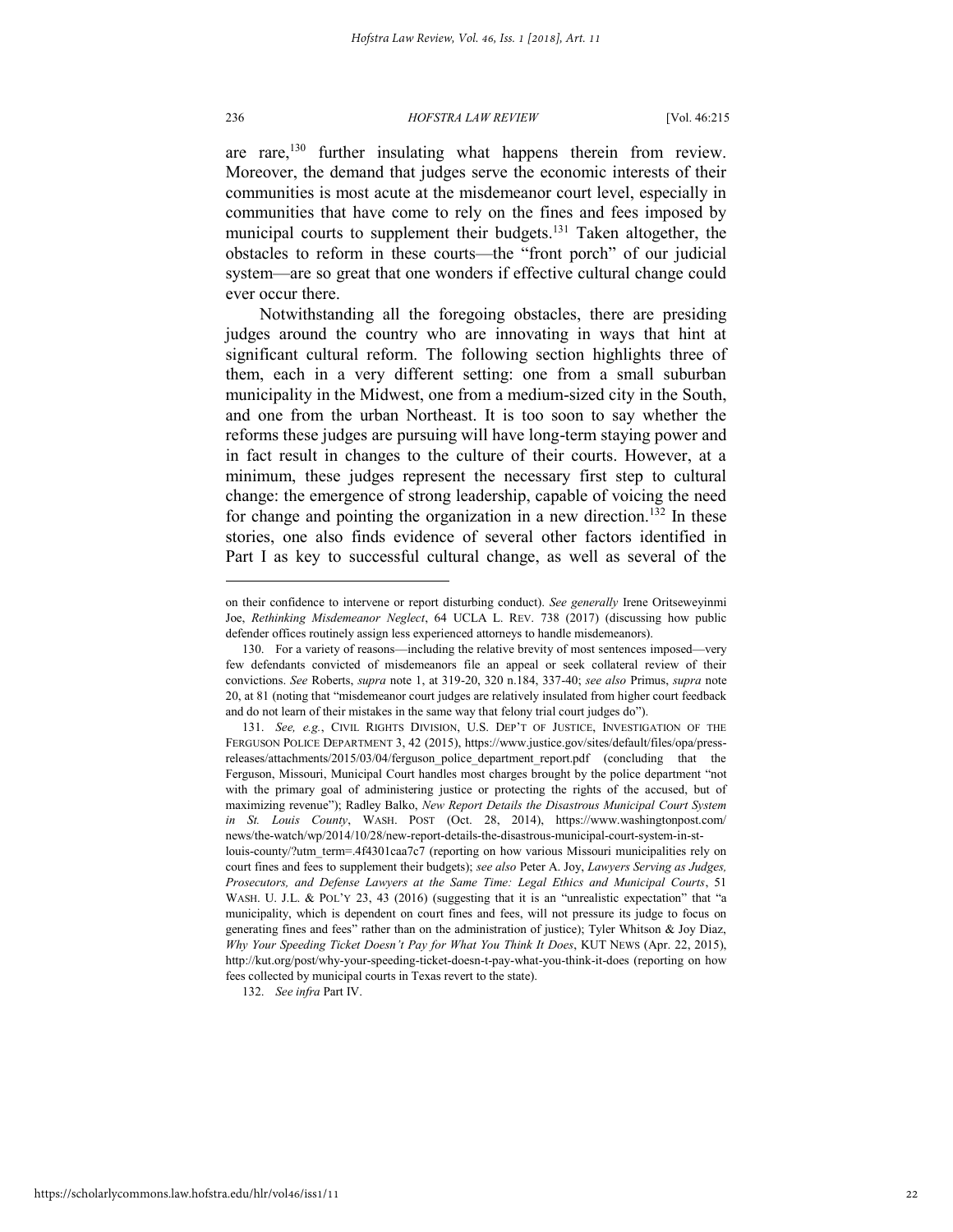factors identified in Part II as obstacles. Even if their endings are uncertain, these stories provide reason for optimism about the possibility of innovation as well as cautionary lessons for other reformers, subject to all the caveats discussed above regarding the transferability of experiences between courts.

### IV. STORIES OF INNOVATION

This section highlights three misdemeanor courts wherein judges are re-imaging their roles and the court's position in the community. They come from three different states in distinct parts of the country. As discussed further below, each has challenged fundamental assumptions about the mission of their courts.

### *A. Midwestern Court of One: South Euclid, Ohio*

The first story of innovation comes from South Euclid, Ohio, where Judge Gayle Williams-Byers is the Administrative, Presiding, and only Judge of the South Euclid Municipal Court.<sup>133</sup> First elected in 2011 by the citizens of South Euclid, a suburban municipality of approximately 21,000 residents that is ten miles from downtown Cleveland,<sup>134</sup> Judge Williams-Byers is the first African-American to hold her present position.<sup>135</sup> She graduated from Case Western Reserve School of Law in  $2000$  and also earned a master's degree in non-profit management.<sup>136</sup> Before becoming a judge, she worked as a prosecutor for approximately ten years in the Cuyahoga County Prosecutor's Office, including in its drug court unit.<sup>137</sup> She also worked as the manager of state affairs for a highway safety advocacy organization, and as a legislative aide in the United States Senate.<sup>138</sup>

<sup>133.</sup> JUDGE GAYLE F. WILLIAMS-BYERS, SOUTH EUCLID MUNICIPAL COURT, CUYAHOGA COUNTY, OHIO, 2015 ANNUAL REPORT (2016), http://southeuclidcourt.com/wp-content/uploads/ 2016/10/SEMC-2015-ANN-REP.pdf [hereinafter SOUTH EUCLID 2015 ANN. REP.]. The South Euclid Municipal Court was established by an act of the Ohio State Legislature in 1952. *See* GOLDEN JUBILEE 1917—1967 SOUTH EUCLID 31 (1967), https://www.cityofsoutheuclid.com/aboutsouth-euclid-images/golden\_jubilee\_se4.pdf. However, it has only had its own full-time judge for about two decades. *See Feb. 6, 2017 Meeting*, SOUTH EUCLID CENTENNIAL 1917–2017 (Feb. 6, 2017), https://www.cityofsoutheuclid.com/wp-content/uploads/2017/06/South-Euclid-Municipal-Court-Analysis.pdf.

<sup>134.</sup> Czarina Powell, *Alumni Spotlight: Judge Gayle Williams-Byers '00*, DOCKET, Feb. 20, 2012, at 1; *see* JAMES G. ZUPKA, CITY OF SOUTH EUCLID CUYAHOGA COUNTY, OHIO, AUDIT REP. FOR THE YEAR ENDED DEC. 31, 2013, at v (2014), https://ohioauditor.gov/auditsearch/ Reports/2014/City\_South\_Euclid\_13-Cuyahga.pdf.

<sup>135.</sup> Powell, *supra* note 134.

<sup>136.</sup> SOUTH EUCLID 2015 ANN. REP., *supra* note 133; Powell, *supra* note 134, at 4.

<sup>137.</sup> Powell, *supra* note 134, at 4.

<sup>138.</sup> SOUTH EUCLID 2015 ANN. REP., *supra* note 133.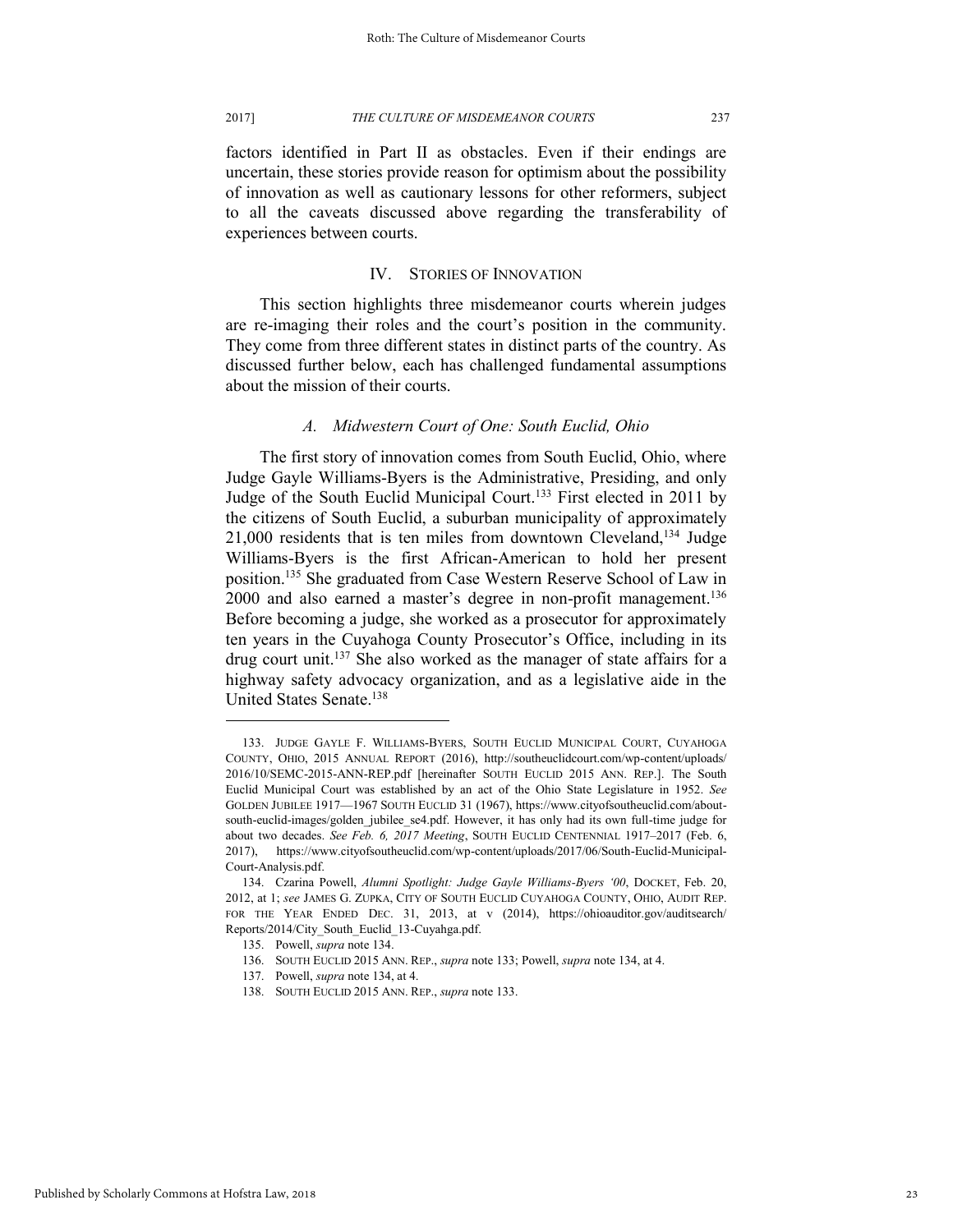The South Euclid Municipal Court presently has fourteen employees, including Judge Williams-Byers.<sup>139</sup> It has full jurisdiction over misdemeanor cases and limited jurisdiction over the preliminary stages of felony cases.<sup>140</sup> It also handles traffic cases, evictions, and civil cases with relatively small amounts in dispute.<sup>141</sup> In 2015, the court processed approximately 765 new misdemeanor cases and seventy-three new felony cases.<sup>142</sup>

Since she began her first six-year term in January 2012, Judge Williams-Byers has spearheaded several initiatives that challenge the traditional court model. For example, she helped create Ohio's first suburban drug court in 2012.<sup>143</sup> Assisted by a federal grant of close to \$1 million,<sup>144</sup> the program allows participating suburban courts to refer cases to the Cleveland Municipal Drug Court, which then sends them back to the originating court upon an individual's successful completion of treatment.<sup>145</sup> In 2015, working with local prosecutors, defense lawyers, and mental health professionals, Judge Williams-Byers helped establish the first suburban specialized mental health docket in Cuyahoga County.<sup>146</sup> The program was supported by a grant of more than \$20,000 from the Ohio Mental Health Addiction Services Board<sup>147</sup> and was recently extended by the Ohio Supreme Court through December 2019.<sup>148</sup> In her courtroom, Judge Williams-Byers engages directly with the accused, often explaining in plain terms why conduct

<sup>139.</sup> Telephone Interview with Hon. Judge Gayle Williams-Byers, Administrative and Presiding Judge, S. Euclid Mun. Court (July 31, 2017).

<sup>140.</sup> OHIO REV. CODE ANN. § 1901.20 (West 2017).

<sup>141.</sup> *Id.* §§ 1901.17–.20.

<sup>142.</sup> SOUTH EUCLID 2015 ANN. REP., *supra* note 133.

<sup>143.</sup> *Judge Gayle Gets Results!*, FRIENDS OF JUDGE GAYLE, http://www.friendsofjudge gayle.com/about (last visited Nov. 15, 2017).

<sup>144.</sup> See Stan Donaldson, *Greater Cleveland Drug Court Receives \$975,000 Grant to Expand Outreach Program*, CLEVELAND.COM (Oct. 2, 2012, 5:36 PM), http://www.cleveland.com/ metro/index.ssf/2012/10/greater\_cleveland\_drug\_court\_r.html.

<sup>145.</sup> JUDGE GAYLE F. WILLIAMS-BYERS, SOUTH EUCLID MUNICIPAL COURT, CUYAHOGA COUNTY, OHIO, 2014 ANNUAL REPORT (2015), http://southeuclidcourt.com/wp-content/uploads/ 2016/02/SEMC-2014-ANN-REPORT.pdf.

<sup>146.</sup> *Mental Health Docket Comes to South Euclid Court*, S. EUCLID MUN. CT., http://southeuclidcourt.com/mental-health-docket (last visited Nov. 15, 2017).

<sup>147.</sup> Letter from Judge Gayle Williams-Byers, S. Euclid Mun. Court to Mayor Georgine Welo and Members, S. Euclid City Council (Mar. 17, 2016), *in* SOUTH EUCLID MUNICIPAL COURT, CUYAHOGA COUNTY, OHIO, 2015 ANNUAL REPORT (2016), http://southeuclidcourt.com/wpcontent/uploads/2016/10/SEMC-2015-ANN-REP.pdf [herinafter Letter from Judge Gayle Williams-Byers 2016]; *Specialized Docket Programs*, OHIO.GOV, http://mha.ohio.gov/Default.aspx? tabid=770 (last visited Nov. 15, 2017).

<sup>148.</sup> *See South Euclid Mental Health Docket Receives State Re-Certification*, S. EUCLID MUN. CT. (June 28, 2017), http://southeuclidcourt.com/wp-content/uploads/2014/ 04/FREE-Recertification-Press-Release.pdf.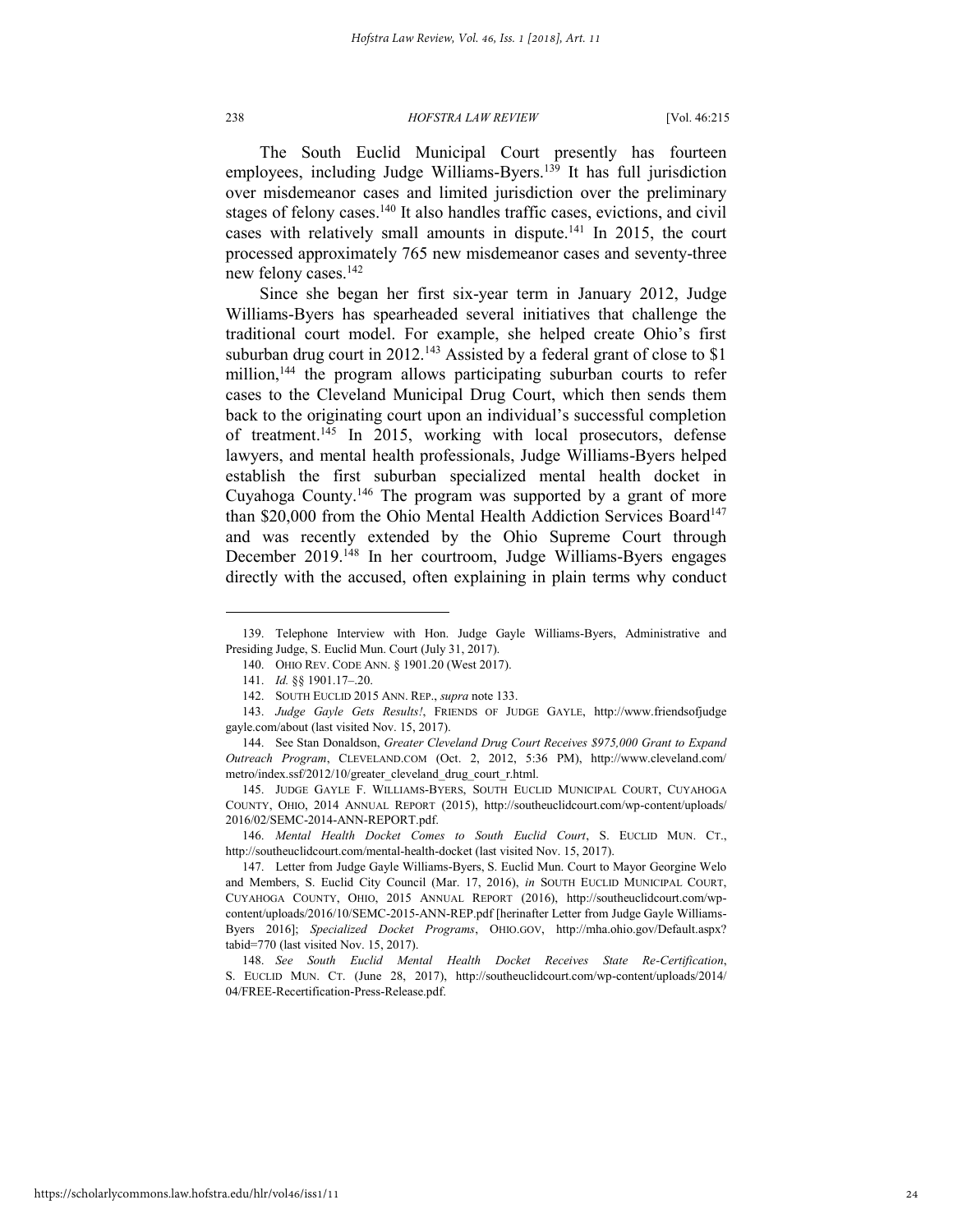that may appear victimless in fact is harmful to the community.<sup>149</sup> She also employs non-traditional sanctions, such as essay or short video assignments, in which defendants must explain their understanding of the harm caused by their offense.<sup>150</sup>

Some of her innovations are geared toward making court more "user-friendly" to working people and the other "good folks" whom Judge Williams-Byers recognizes she often meets "on their worst days."<sup>151</sup> For example, since 2012, she has conducted monthly night court sessions at the Municipal Court so that litigants can come to court without missing work.<sup>152</sup> (She has shortened the court's hours the day following each of these sessions to compensate employees for these additional evening hours). And litigants in both day and evening sessions can obtain an appointment time for their appearance, keyed to when they get out of work, to minimize the disruption to their lives.<sup>153</sup>

Judge Williams-Byers has also focused on technological improvements to her court. When she arrived in 2012, court employees still used floppy-disk drives and did not have work emails.<sup>154</sup> The court is now primarily paperless, utilizing an email notification system for attorneys and online docketing.<sup>155</sup> In 2014, with a grant from the Ohio Supreme Court's technology fund, Judge Williams-Byers launched a program to livestream court proceedings so that the community could

<sup>149.</sup> *See* Powell, *supra* note 134, at 4.

<sup>150.</sup> Telephone Interview with Hon. Judge Gayle Williams-Byers, *supra* note 139.

<sup>151.</sup> *See Judge Gayle Williams-Byers Responds About Her Work Presiding over the South Euclid Municipal Court*, CLEVELAND.COM: LYNDNHURST AND S. EUCLID CMTY. BLOG (Dec. 28, 2015), http://www.cleveland.com/lyndhurst-south-euclid/index.ssf/2015/12/judge\_gayle\_williamsbyers\_res.html; Telephone Interview with Hon. Judge Gayle Williams-Byers, *supra* note 139.

<sup>152.</sup> *See* Letter from Judge Gayle Williams-Byers, South Euclid Mun. Court to Mayor Georgine Welo and Members, South Euclid City Council (Sept. 1, 2013), *in* SOUTH EUCLID MUNICIPAL COURT, CUYAHOGA COUNTY, OHIO, 2013 ANNUAL REPORT (2014), http://southeuclidcourt.com/wp-content/uploads/2014/11/annualReport2014.pdf [herinafter Letter from Judge Gayle Williams-Byers 2013]; Jeff Piorkowski, *South Euclid Municipal Court to Conduct Night Court Dockets on Third Thursday of Each Month*, CLEVELAND.COM (May 11, 2012, 10:50 AM), http://www.cleveland.com/lyndhurst-south-euclid/index.ssf/2012/05/ south\_euclid\_municipal\_court\_t.html. The night court meets on the fourth Thursday of each month from 5:30 p.m. to 8:30 p.m. *Night Court*, S. EUCLID MUN. CT., http://southeuclidcourt.com/nightcourt (last visited Nov. 15, 2017). The schedule of upcoming night court sessions is posted on the court website. *Id.* 

<sup>153.</sup> *See Judge Gayle Williams-Byers Responds About Her Work Presiding over the South Euclid Municipal Court*, *supra* note 151; *Night Court*, *supra* note 152.

<sup>154.</sup> *See* Adam Ferrise, *South Euclid Municipal Court Will Become First Area Court to Offer Online Live-Streaming*, CLEVELAND.COM (Feb. 18, 2014, 8:10 AM), http://www.cleveland.com/ lyndhurst-south-euclid/index.ssf/2014/02/south\_euclid\_municipal\_court\_w.html.

<sup>155.</sup> *See* Letter from Judge Gayle Williams-Byers 2013, *supra* note 152 (reporting on technological improvements initiated in 2012).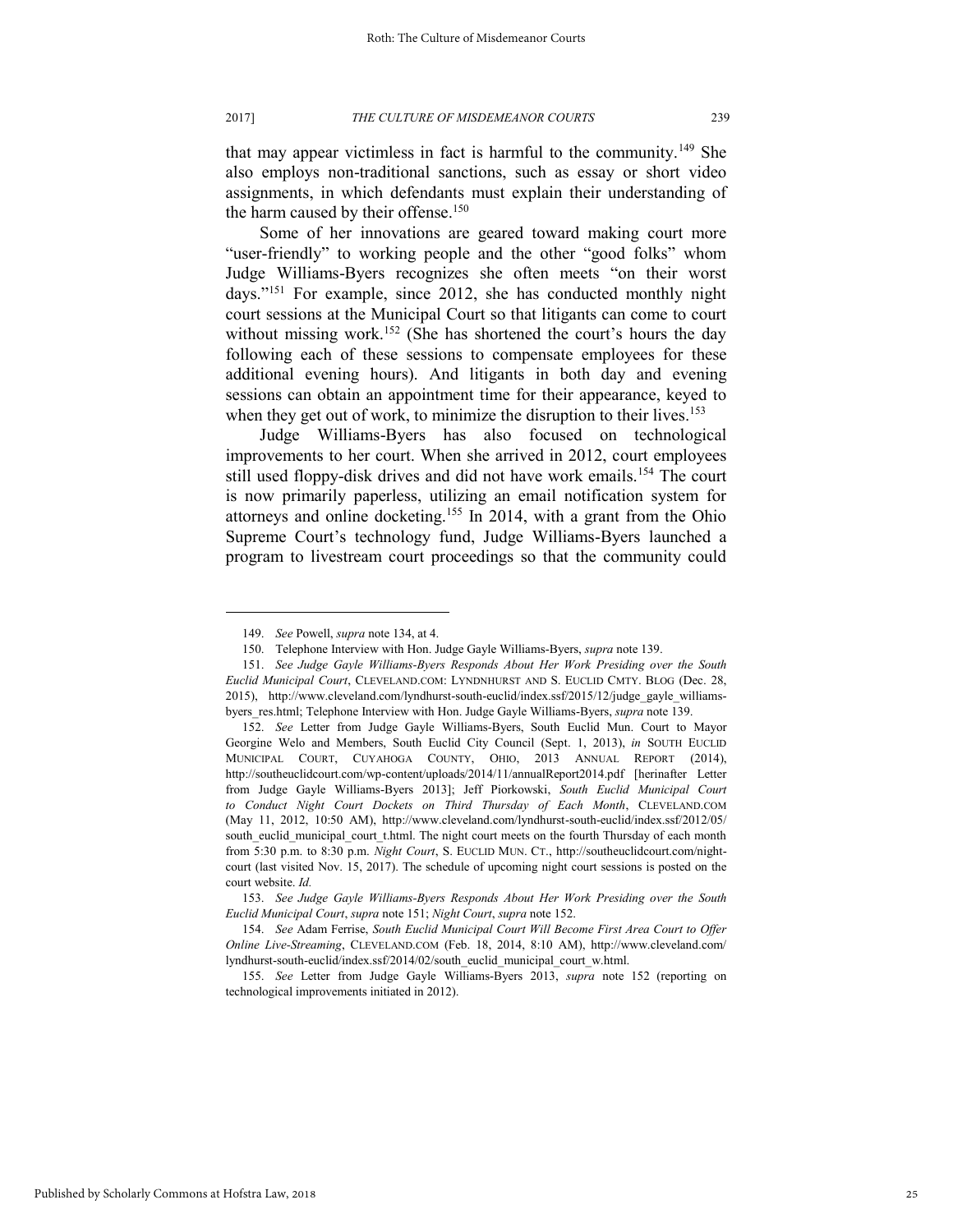view court proceedings at its convenience.<sup>156</sup> The South Euclid City Council, which uses the Municipal courtroom to hold its meetings, also makes use of this technology.<sup>157</sup>

Judge Williams-Byers is active in the community, including serving on the board of an organization that provides treatment to substancedependent youth and their families.<sup>158</sup> Under her leadership, the court also sponsors activities that bring the community into the courthouse, including "Democracy Days" for local students to sit in on proceedings and discuss them with the judge;<sup>159</sup> speakers and film screenings; canned food drives; and free car washes in the summer, in which Judge Williams-Byers participates alongside those required to do so as part of their court-ordered community service.<sup>160</sup> Judge Williams-Byers maintains an active media presence, including regular press interviews, Facebook pages, and other online accounts,  $161$  and is a regular participant in judicial conferences.<sup>162</sup> The court website prominently

<sup>156.</sup> Letter from Judge Gayle Williams-Byers 2016, *supra* note 147.

<sup>157.</sup> *Id.* (describing grant received from Ohio Supreme Court's technology fund to improve live-streaming capabilities).

<sup>158.</sup> *See, e.g.*, *Judge Williams-Byers Visits ArcTech Students*, S. EUCLID LYNDHURST SCHS., http://www.sel.k12.oh.us/protected/articleView.aspx?iid=6G32AA2&dasi=3PI2 (last visited Nov. 15, 2017); Telephone Interview with Hon. Judge Gayle Williams-Byers, *supra* note 139.

<sup>159.</sup> Letter from Judge Gayle Williams-Byers 2016., *supra* note 147.

<sup>160.</sup> Letter from Judge Gayle Williams-Byers, S. Euclid Mun. Court to Mayor Georgine Welo and Members, South Euclid City Council (Dec. 23, 2015), *in* SOUTH EUCLID MUNICIPAL COURT, CUYAHOGA COUNTY, OHIO, 2014 ANNUAL REPORT (2015), http://southeuclidcourt.com/wpcontent/uploads/2016/02/SEMC-2014-ANN-REPORT.pdf [herinafter Letter from Judge Gayle Williams-Byers 2015].

<sup>161.</sup> *See, e.g.*, *Judge Gayle Williams-Byers Discusses Grand Juries and Public Distrust*, WOUB DIGITAL (Dec. 8, 2014), https://woub.org/2014/12/08/judge-gayle-williams-byersdiscusses-grand-juries-and-public-distrust; *Judge Williams-Byers Explains Domestic Violence Issues*, WOUB DIGITAL (Sept. 29, 2014), https://woub.org/2014/09/29/judge-williams-byersexplains-domestic-violence-issues; *Judge Gayle Williams-Byers Talks Technological Revolution in the Courts*, WOUB DIGITAL (Nov. 19, 2013), https://woub.org/2013/11/19/judge-gayle-willaimsbyers-talks-technological-revolution-courts; Judge Gayle Williams-Byers (@JudgeGayle), FACEBOOK, https://www.facebook.com/JudgeGayle (last visited Nov. 15, 2017); *Reelect Judge Gayle*, FRIENDS OF JUDGE GAYLE, http://www.friendsofjudgegayle.com (last visited Nov. 15, 2017) (providing dedication to reelection effort); South Euclid Municipal Court (@SouthEuclidMunicipalCourt), FACEBOOK, https://www.facebook.com/SouthEuclidMunicipal Court (last visited Nov. 15, 2017); South Euclid Municipal Court (@SE\_Court), TWITTER, https://twitter.com/se\_court (last visited Nov. 15, 2017).

<sup>162.</sup> *See* Sara Dorn, *South Euclid Judge Gayle Williams-Byers Spent \$9,800 on Travel: Frequent Flyers*, CLEVELAND.COM: LYNDHURST & S. EUCLID CMTY. BLOG (Dec. 28, 2015, 8:37 AM), http://www.cleveland.com/lyndhurst-south-euclid/index.ssf/2015/08/south\_euclid\_ judge\_gayle\_willi\_2.html [hereinafter Dorn, *Frequent Flyers*] (noting that Judge Williams-Byers attended eleven conferences in her first three years in office).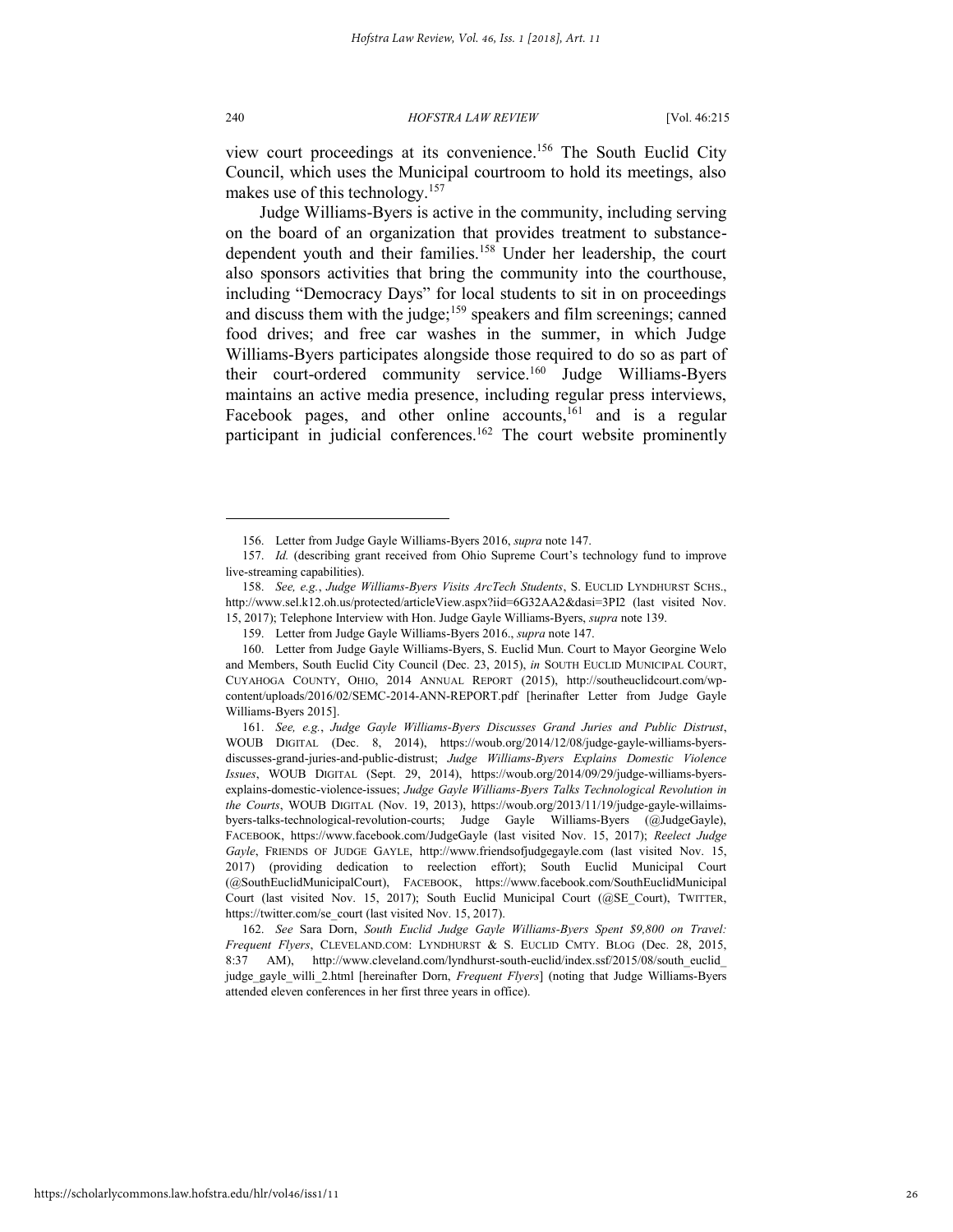displays the motto, "Justice, Service, Community"<sup>163</sup> and a logo selected by local students.<sup>164</sup>

Judge Williams-Byers has invested in the development of her staff at the court, all of whom are "at will" employees, and in their commitment to her objectives.<sup>165</sup> Most employees reside in South Euclid, the community served by the court.<sup>166</sup> At the beginning of her tenure, Judge Williams-Byers met with every hold-over member of the court staff and discussed what she hoped to accomplish together.<sup>167</sup> She also asked each employee to pick two out of the five points from Judge Williams-Byers's election platform that most interested the employee, and to suggest ideas for how the court could best achieve those objectives.<sup>168</sup> She has instituted weekly "lunch and learn" programs, at which staff and outside experts are invited to present about topics identified by staff as being of interest to them.<sup>169</sup> Using funds from a Special Projects Fund authorized by the Ohio legislature as a percentage of court fees, she has twice taken the court staff on day-long retreats to focus on topics including customer service, professionalism, and technology.<sup>170</sup> Because court employees are "at will," Judge Williams-Byers enjoys more latitude to discipline them than many other judges do in courthouses staffed with civil service employees.<sup>171</sup> She also enjoys the discretion to provide incentives, such as the forty paid hours per year she offers all court employees to perform volunteer service with any organization of their choice.<sup>172</sup>

Judge Williams-Byers was re-elected in November 2017, in "what was arguably the most closely watched judicial race in Cuyahoga

<sup>163.</sup> *See* S. EUCLID MUN. CT., http://southeuclidcourt.com (last visited Nov. 15, 2017).

<sup>164.</sup> Letter from Judge Gayle Williams-Byers 2015, *supra* note 160.

<sup>165.</sup> Telephone Interview with Hon. Judge Gayle Williams-Byers, *supra* note 139.

<sup>166.</sup> *Id.*

<sup>167.</sup> *Id.*

<sup>168.</sup> *Id.*

<sup>169.</sup> *Id.*

<sup>170.</sup> *See* Sara Dorn, *South Euclid Municipal Court Closed, Spent \$507 for Training Day at Dave & Buster's*, CLEVELAND.COM: LYNDHURST & S. EUCLID CMTY. BLOG, http:// www.cleveland.com/lyndhurst-south euclid/index.ssf/2015/05/south\_euclid\_municipal\_court\_c\_1. html (last updated May 1, 2015, 8:09 AM).

<sup>171.</sup> For example, the Clerk of the Court has been disciplined for closing the court early without permission, refusing to retrieve a document for a prosecutor, and failing to train a fellow employee. *See* Sara Dorn, *South Euclid Municipal Court Clerk Absent for More Than a Month Following Suspensions*, CLEVELAND.COM: LYNDHURST & S. EUCLID CMTY. BLOG, http://www.cleveland.com/

lyndhurst-south-euclid/index.ssf/2015/05/south\_euclid\_municipal\_court\_c\_3.html (last updated May 5, 2015, 8:06 AM). The Clerk was required to complete a customer service, professionalism and work-flow management course. *Id.*

<sup>172.</sup> Telephone Interview with Hon. Judge Gayle Williams-Byers, *supra* note 139.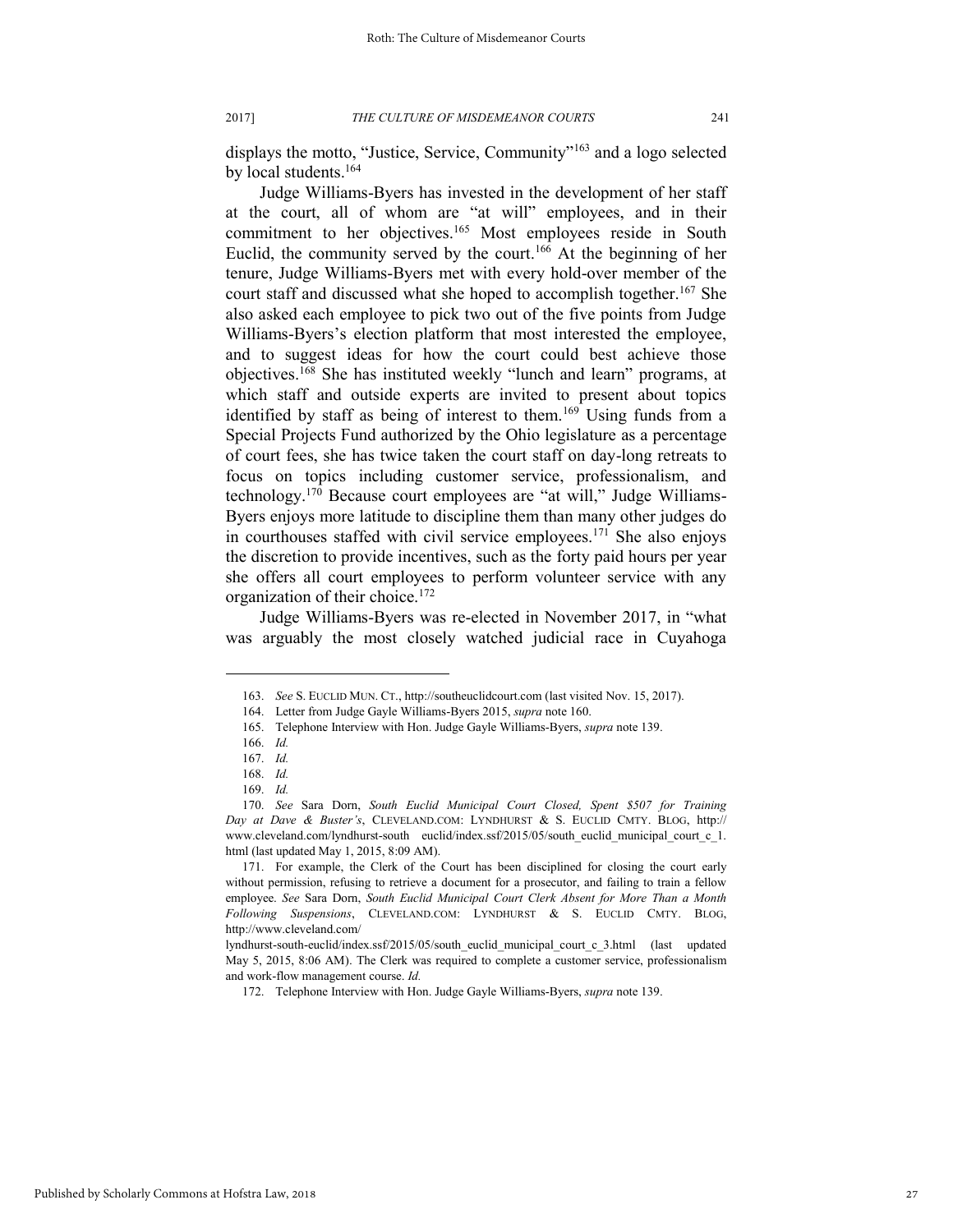#### 242 *HOFSTRA LAW REVIEW* [Vol. 46:215

County this year."<sup>173</sup> South Euclid's Mayor (who has served in that office since 2003) and the City Council have both called for the abolition of the municipal court,  $174$  arguing that South Euclid can no longer afford to maintain its own court given its declining population and tax base.<sup>175</sup> However, they also have cited the court's low case clearance rate relative to other Ohio cities under Judge Williams-Byers's leadership, and the fact that it has not returned money to the city's coffers.<sup>176</sup> On the latter point, the council has compared Judge Williams-Byers's track record to that of her predecessor,<sup>177</sup> even though the difference in fee generation is largely attributable to the city council having transferred responsibility for collection of parking tickets from the Municipal Court to the police department during Judge Williams-Byers's tenure.<sup>178</sup> The mayor and police chief also have opposed some of her drug policy initiatives, with the police for a time refusing to refer cases to the suburban drug court she helped establish.<sup>179</sup> The City Council also has opposed providing mental health benefits to non-residents of South Euclid.<sup>180</sup> Her travel to judicial conferences also has drawn negative attention, with comparisons drawn to her predecessor, who in eighteen

<sup>173.</sup> Peter Krouse, *Judge Gayle Williams-Byers Keeps South Euclid Municipal Courts Seat*, CLEVELAND.COM (Nov. 8, 2017 6:59 PM), http://www.cleveland.com/metro/index.ssf/2017/11/ judge\_gayle\_williams-byers\_kee.html

<sup>174.</sup> *See* Sara Dorn, *South Euclid Charter Review Commission, Municipal Court Judge Gayle Willaims-Byers Pays Attorneys to Argue Charter Proposals*, http://www.cleveland.com/lyndhurstsouth-euclid/index.ssf/2015/03/south\_euclid\_charter\_review\_co.html (last updated Mar. 5, 2015 8:40 PM) [herinafter Dorn, *South Euclid Charter Review Commission*]; Sara Dorn, *South Euclid Judge Gayle Williams-Byers Pays Lawyers Public Money to Review Charter Proposals*, CLEVELAND.COM: LYNDHURST & S. EUCLID CMTY. BLOG, http://www.cleveland.com/lyndhurstsouth-euclid/index.ssf/2015/01/south\_euclid\_judge\_gayle\_willi.html (last updated Jan. 29, 2015, 5:13 PM).

<sup>175.</sup> *See* Sara Dorn, *South Euclid Charter Review Commission*, *supra* note 174.

<sup>176.</sup> *See* Jeff Piorkowski, *Council Tables Talks about South Euclid Municipal Court Merger; Will Discuss Ways to Increase Revenues*, CLEVELAND.COM: LYNDHURST & S. EUCLID CMTY. BLOG, http://www.cleveland.com/lyndhurst-south-euclid/index.ssf/2016/04/south\_euclid\_municipal \_court.html (last updated Apr. 4, 2016, 11:39 AM).

<sup>177.</sup> *See id.* 

<sup>178.</sup> *See id.*

<sup>179.</sup> *See* Sara Dorn, *South Euclid Judge Accuses Mayor of Not Making Drug Enforcement a Priority*, CLEVELAND.COM: LYNDHURST & S. EUCLID CMTY. BLOG, http://www.cleveland.com/ lyndhurst-south-euclid/index.ssf/2015/05/south\_euclid\_judgebyers\_lashes.html (last upated May 26, 2015, 12:52 PM). For a review of the email and letters exchanged between Judge Williams-Byers and the Mayor see *South Euclid Judge Scrutinizes Mayor Georgine Welo*, SCRIBD, https://www.scribd.com/document/265916881/South-Euclid-Judge-scrutinizes-Mayor-Georgine-Welo (lasted visited Nov. 15, 2017). The South Euclid Police Chief claimed that the city was not experiencing a significant heroin problem and that his department had not referred any cases to the suburban drug court because charges would have to be reduced to misdemeanors. Dorn, *supra*.

<sup>180.</sup> Telephone Interview with Hon. Judge Gayle Williams-Byers, *supra* note 139.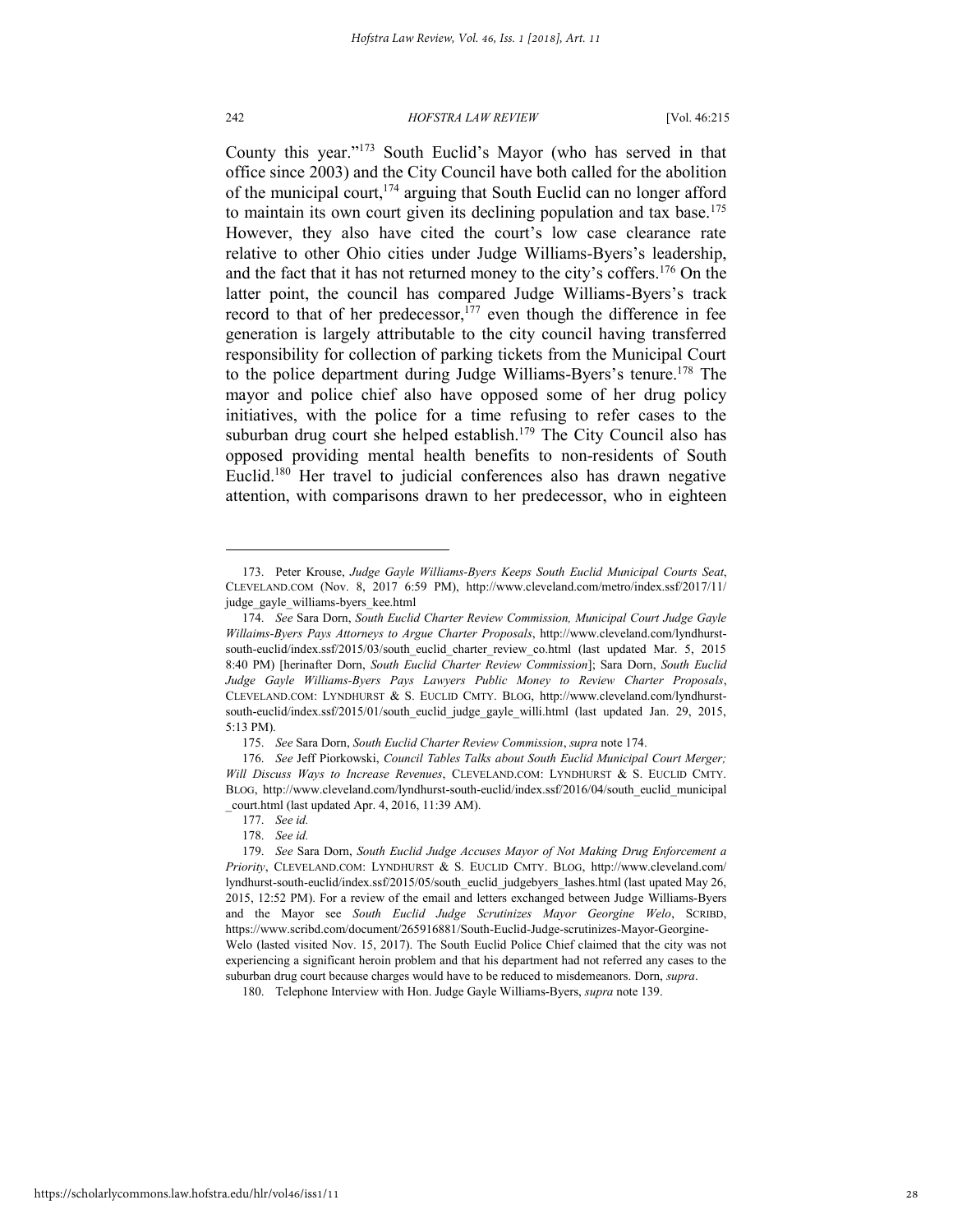years on the bench never traveled out of state.<sup>181</sup> Judge Williams-Byers regularly appears before the City Council and corresponds with its members to discuss their concerns about the court, which appear to pose the greatest obstacle to the longevity of her reform agenda.<sup>182</sup>

### *B. A Southern Court of Nine: Birmingham, Alabama*

The second story of innovation comes from the Municipal Court of Birmingham, Alabama, the state's largest city with approximately 212,000 residents.<sup>183</sup> Judge Andra D. Sparks is the Presiding Judge of the Court, which presently has five full-time judges, four part-time judges and over one hundred employees in total.<sup>184</sup> The Birmingham Municipal Court has jurisdiction over misdemeanor criminal and traffic cases.<sup>185</sup> In 2015, it handled approximately 12,000 non-traffic related cases,<sup>186</sup> of which over 10,000 were misdemeanor cases.<sup>187</sup> Per Alabama law, the term of any full-time municipal judge is four years.<sup>188</sup> In 2008, the Birmingham City Council first appointed Judge Sparks to a seat on the Municipal Court to preside over its specialty drug and gun courts.<sup>189</sup>

<sup>181.</sup> *See* Dorn, *Frequent Flyers*, *supra* note 162. After Judge Williams-Byers defended her travel, the publication clarified that it did not mean to imply any wrongdoing. *See Judge Gayle Williams-Byers Responds About Her Work Presiding over the South Euclid Municipal Court*, CLEVELAND.COM: LYNDHURST & S. EUCLID CMTY. BLOG, http://www.cleveland.com/lyndhurstsouth-euclid/index.ssf/2015/12/judge\_gayle\_williams-byers\_res.html (last updated Dec. 28, 2015, 12:38 PM); *see also* Dorn, *Frequent Flyers*, *supra* note 162 (updating post after Judge Willaims-Byers provided response).

<sup>182.</sup> *See, e.g.*, Jeff Piorkowski, *Lyndhurst, South Euclid to Hold Heroin Crisis Forums*, CLEVELAND.COM: LYNDHURST & S. EUCLID CMTY. BLOG, http://www.cleveland.com/lyndhurstsouth-euclid/index.ssf/2017/03/heroin.html (last updated Mar. 7, 2017, 5:57 PM).

<sup>183.</sup> *See Quickfacts: Birmingham City, Alabama*, U.S. CENSUS BUREAU, https:// www.census.gov/quickfacts/fact/table/birminghamcityalabama/PST045216 (last visited Nov. 15, 2017) (showing population census for 2010 and estimate for 2016). Birmingham is the largest city in Alabama. *See* MAYOR WILLIAM A. BELL, SR., BIRMINGHAM FORWARD, MAYOR'S PROPOSED OPERATING BUDGET FOR FISCAL YEAR JULY 1, 2016–JUNE 30, 2017, at 3 (2017) (on file with the *Hofstra Law Review*) [hereinafter BIRMINGHAM MAYOR'S PROPOSED BUDGET FY 2017].

<sup>184.</sup> Telephone Interview with Judge Andra D. Sparks, Presiding Judge, Birmingham Mun. Court (July 25, 2017). For slightly less up-to-date statistics, see MAYOR WILLIAM A. BELL, SR., BIRMINGHAM FORWARD, MAYOR'S PROPOSED OPERATING BUDGET FOR FISCAL YEAR JULY 1, 2015—JUNE 30, 2016, at 75-76 (2016) (on file with the *Hofstra Law Review*) (listing Municipal Court personnel).

<sup>185.</sup> *See Birmingham Municipal Court,* BIRMINGHAM FORWARD, https://www.birmingham al.gov/municipal-court (last visited Nov. 15, 2017) (citing ALA. CODE § 12-14-1 (1975); and then citing BIRMINGHAM, ALA. CODE § 8 (1944)).

<sup>186.</sup> *See* MAYOR WILLIAM A. BELL, SR., BIRMINGHAM FORWARD*,* COMPREHENSIVE ANNUAL FINANCIAL REPORT: CITY OF BIRMINGHAM, ALABAMA FOR THE YEAR ENDED JUNE 30, 2016, at 145 tbl.E-6 (2016) (on file with the *Hofstra Law Review*).

<sup>187.</sup> Telephone Interview with Judge Andra D. Sparks, *supra* note 184.

<sup>188.</sup> *See* ALA. CODE § 12-14-30(b). Part time judges are appointed for two-year terms. *Id.*

<sup>189.</sup> *Leadership*, 45TH STREET BAPTIST CHURCH, http://45bc.org/about-us/leadership (last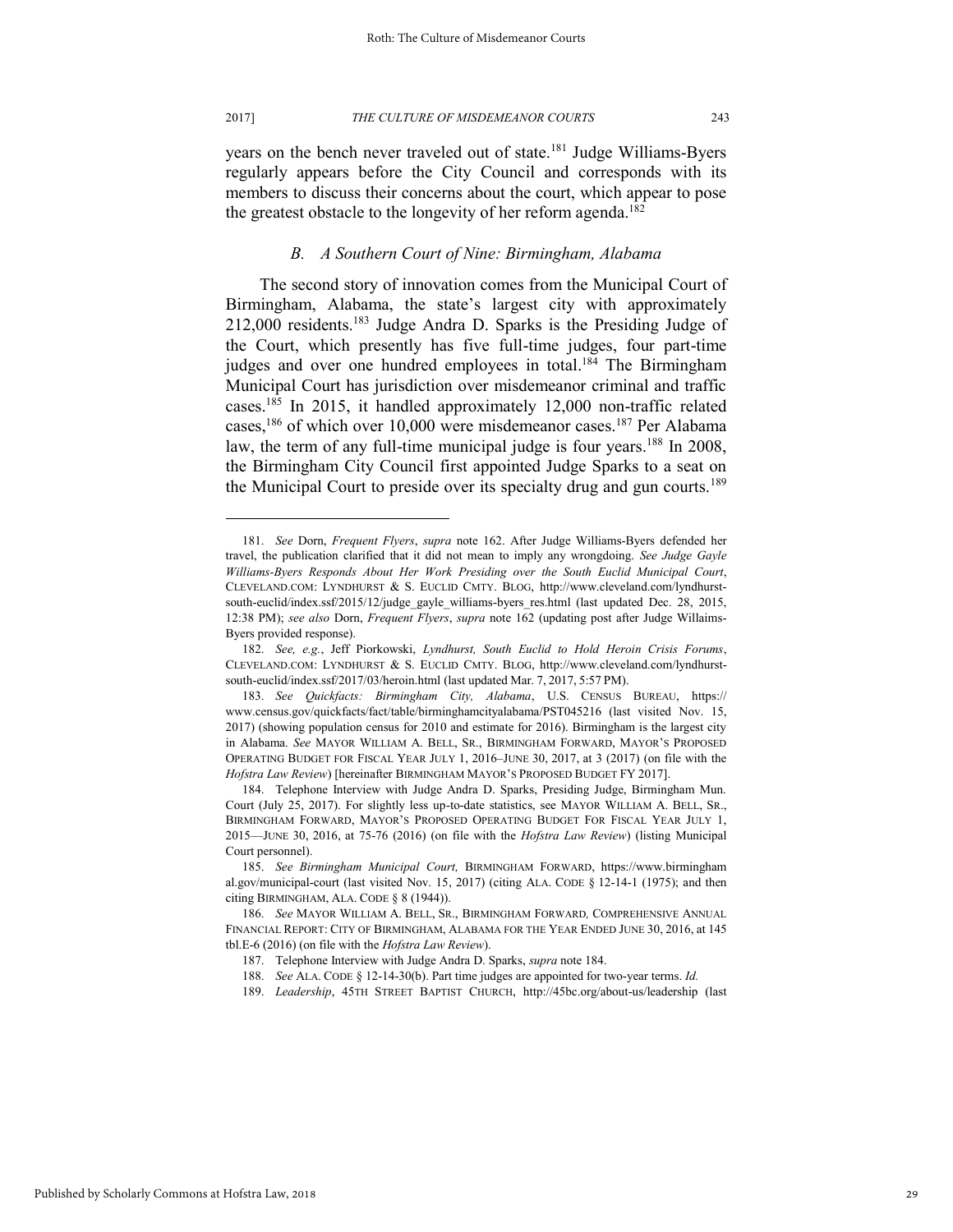In 2010, the Mayor of Birmingham, who has sole authority to appoint the Presiding Judge, named Judge Sparks to that post.<sup>190</sup> In 2012 and again in 2017, the City Council re-appointed Judge Sparks to his judgeship on the Municipal Court.<sup>191</sup> He continues to serve as Presiding Judge, at the pleasure of the Mayor.<sup>192</sup>

A 1988 graduate of the University of Alabama School of Law, Judge Sparks served in the military before he became a judge, including four years in the United States Army Judge Advocate General Corps.<sup>193</sup> He also spent several years in private practice.<sup>194</sup> He started his judicial career in 1995 on the Family Court of Jefferson County, where he served for twelve years.<sup>195</sup> For over ten years, Judge Sparks also has served as a pastor at a local Baptist Church, and he is actively involved in numerous community organizations.<sup>196</sup> He regularly sees the people who appear before him in court in Church and in the supermarket where he shops.<sup>197</sup> During his tenure on the Municipal Court, Judge Sparks has established numerous specialty dockets—in addition to the drug and gun courts including a bilingual court to consolidate cases requiring interpreters;<sup>198</sup> a veteran's court;<sup>199</sup> and a homeless court, which connects defendants with needed services, shelter, and employment.<sup>200</sup> He also has started several other innovative programs, such as an initiative enabling inmates at the city jail to work toward their General Education Degree ("GED"),

l

197. Telephone Interview with Judge Andra D. Sparks, *supra* note 184.

visited Nov. 15, 2017).

<sup>190.</sup> *Id.* Per Alabama law, although the city council, as the governing body of the municipality, appoints municipal court judges, the mayor has authority to designate the presiding judge whenever a municipality has more than one judge. ALA. CODE  $\S$  12-14-30(a), (c). He took over from Raymond Chambliss. *See* Madison Underwood*, Chambliss Beats Huff for Jefferson County Juvenile Court Seat*, AL.COM, http://blog.al.com/spotnews/2012/11/chambliss\_beats\_huff\_for\_jeffe.html (last updated Nov. 6, 2012, 11:12 PM).

<sup>191.</sup> *See Leadership*, *supra* note 189; Andra Sparks, LINKEDIN, https://www.linkedin.com/in/ andra-sparks-b033117 (last visited Nov. 15, 2017).

<sup>192.</sup> *See Birmingham Municipal Court*, *supra* note 185.

<sup>193.</sup> Chandra Sparks Splond, *Meet Our First-Ever Daddy of the Month: Andra D. Sparks*, CHANDRA SPARKS SPLOND BLOG (June 6, 2016), http://chandrasparkssplond.com/blog/andra-dsparks; *Leadership*, *supra* note 189.

<sup>194.</sup> Splond, *supra* note 193.

<sup>195.</sup> *Id.*

<sup>196.</sup> *See Leadership*, *supra* note 189; Splond, *supra* note 193.

<sup>198.</sup> *See* CTR. FOR CT. INNOVATION*, supra* note 18, at 186.

<sup>199.</sup> *History of Veterans Courts*, ALA. B. ASS'N (Apr. 30, 2014), https://www.alabar.org/ assets/uploads/2014/11/History-of-Veterans-Courts.pdf.

<sup>200.</sup> *See, e.g.*, *Specialty Courts*, BIRMINGHAM FORWARD, https://www.birminghamal.gov/ municipal-court/specialty-courts (last visited Nov. 15, 2017); *'Turning Point Court' Helps Birmingham's Homeless Get Back on Their Feet*, WBRC, http://www.wbrc.com/story/30049615/ turning-point-court-helps-birminghams-homeless-get-back-on-their-feet (last visited Nov. 15, 2015, 8:04 PM) (describing "Turning Point Court" for the homeless).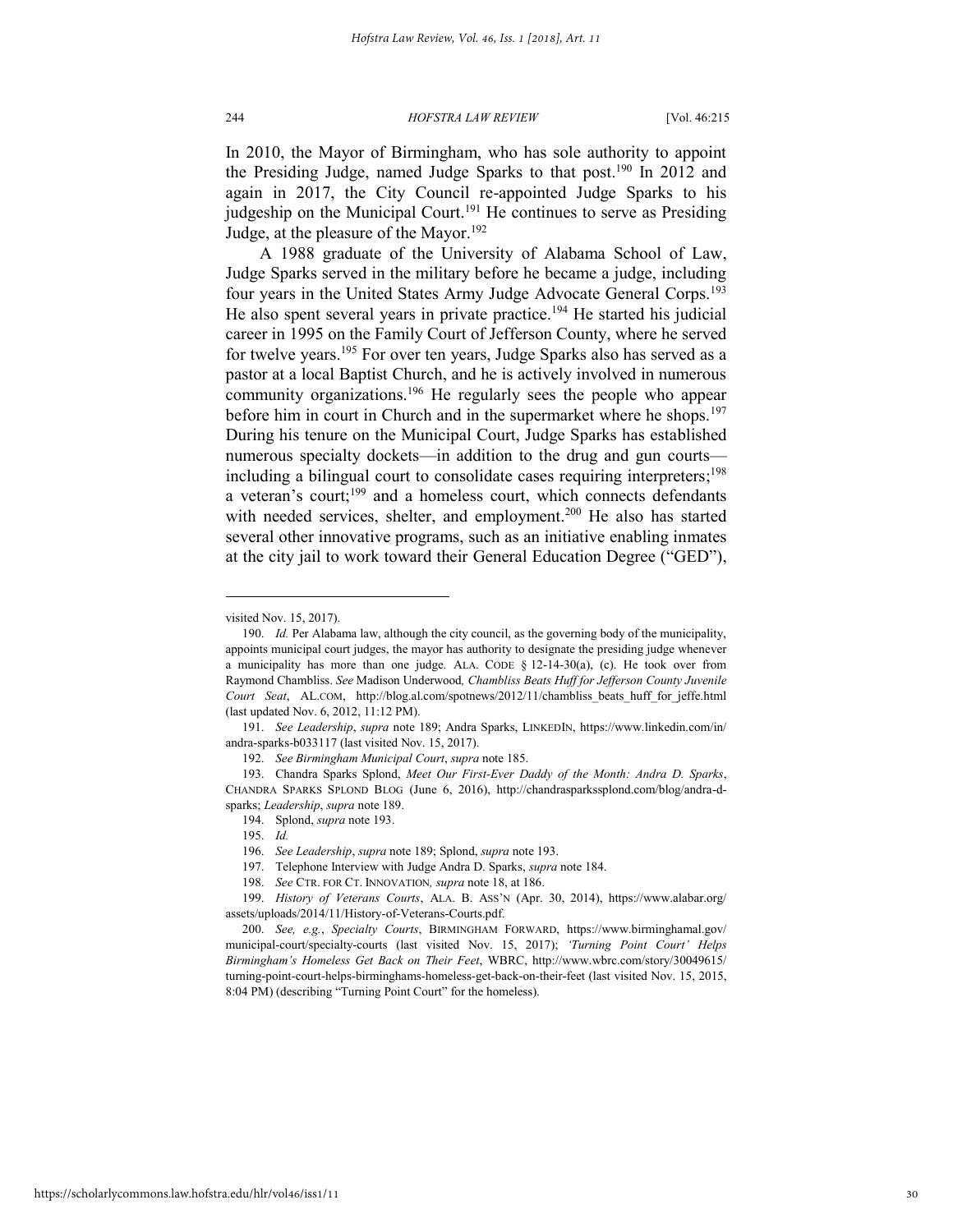#### 2017] *THE CULTURE OF MISDEMEANOR COURTS* 245

take classes on domestic violence or sex education, or participate in Alcoholics Anonymous or Narcotics Anonymous.<sup>201</sup> Defendants who complete a GED are rewarded with a decrease in their fines, and those who wish to continue the program after their release can do so at the courthouse or at the campus of a local community college.<sup>202</sup> Judge Sparks has also established a program to help people obtain or clear their drivers' licenses.<sup>203</sup> Most recently, in 2017, Judge Sparks established a new pretrial services division within the court, staffed by social workers and new part-time judges, to expedite initial appearances and to put individuals in touch with needed mental health or substance abuse treatment more quickly.<sup>204</sup> Judge Sparks explained the need for the new division to the City Council, "People think [municipal court] is all about tickets and jail . . . but really a lot of our job is to try to keep people out of jail, [such as] people with mental health issues. That is why we are hiring social workers."205

Judge Sparks has also focused on the customer service aspects of the court, for example establishing online payment and payment by credit card for court fees and fines.<sup>206</sup> He has established a late afternoon docket, available from 4:00 p.m. to 7:00 p.m. every day of the week except Friday, so people do not have to miss work to appear in court.<sup>207</sup> As in South Euclid, appointments are available for a precise date and time so that litigants need not wait around indefinitely for their cases to be called.<sup>208</sup>

Judge Sparks has enlisted the rest of his court in these projects. For example, the other judges in his court—all of whom joined the court after Judge Sparks was appointed—participate in the specialty dockets, and Judge Sparks has required all new judges to attend training sessions

l

207. Telephone Interview with Judge Andra D. Sparks, *supra* note 184.

208. *Id.*

<sup>201.</sup> *See* Melanie Posey, *New Educational Program Offered to Birmingham Inmates*, WTVM (2013), http://www.wtvm.com/story/23707364/new-educational-program-offered-to-birminghaminmates.

<sup>202.</sup> *Id.* 

<sup>203.</sup> *See Birmingham Municipal Court Helps over 600 Citizens Receive Driver's Licenses via RENEW Program*, BIRMINGHAM FORWARD, https://www.birminghamal.gov/2017/03/28/ birmingham-municipal-court-helps-over-600-citizens-receive-drivers-licenses-via-renew-program (last visited Nov. 15, 2017) (noting that the program, launched in 2014, had helped more 600 people reinstate their licenses).

<sup>204.</sup> *See* Erin Edgemon, *Birmingham Appoints 2 Special Judges for New Municipal Court Division*, AL.COM, http://www.al.com/news/birmingham/index.ssf/2017/02/birmingham\_hires\_2\_ special\_jud.html (last updated Feb. 11, 2017, 8:04 AM).

<sup>205.</sup> *Id.*

<sup>206.</sup> *See* CTR. FOR CT. INNOVATION, *supra* note 18, at 184.; *Information and Payment Options*, BIRMINGHAM FORWARD, https://www.birminghamal.gov/wp-content/uploads/2015/06/Informationand-Payment-Options2.pdf (last visited Nov. 15, 2017).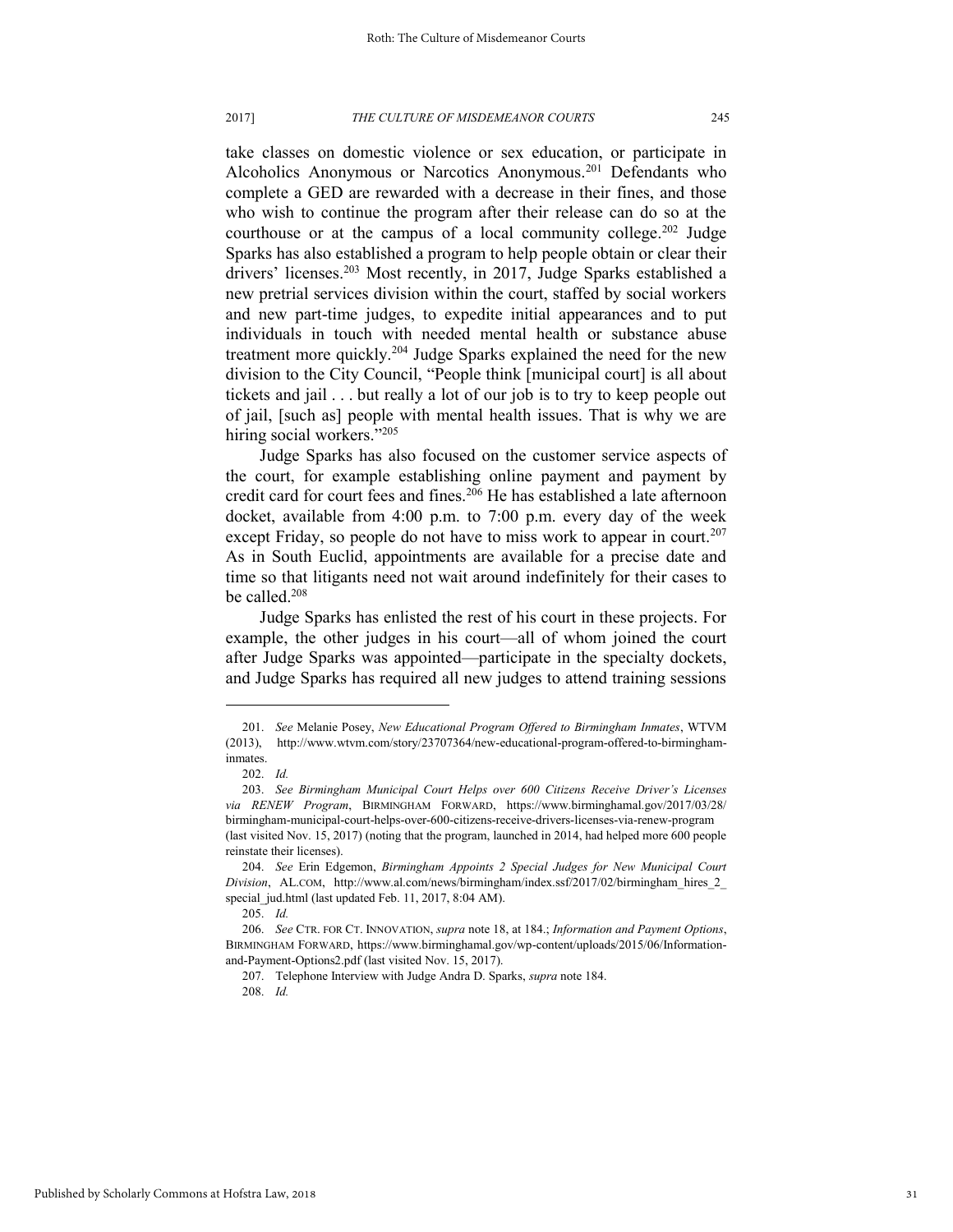at the National Judicial College on topics like procedural justice.<sup>209</sup> While the court's other employees are civil servants, Judge Sparks has obtained their "buy in" for his reform efforts by focusing on training and employees' sense of professional fulfillment. For example, using a court-training fund authorized by state law (and funded, as in Ohio, by a portion of court fees), Judge Sparks has made training opportunities available to employees at every level of the court.<sup>210</sup> Judge Sparks has taken the entire courthouse staff on a full-day retreat each year, dedicated to a single issue.<sup>211</sup> Past topics have included implicit bias and customer service.<sup>212</sup> He also encourages employees to take exams to advance their civil service level.<sup>213</sup> In some cases, employees have then left the Municipal Court for higher paying positions elsewhere at their new level.<sup>214</sup> But in other cases, Judge Sparks has successfully lobbied the City Council for additional funds to retain those employees at higher salaries, having made the case that their retention is worthwhile.<sup>215</sup>

Judge Sparks also manages the organization-environment boundary by inviting members of the City Council and other prominent officials into his court. For example, he regularly invites local politicians to graduation ceremonies for his specialty courts—often as the featured speaker—so that they will be exposed to the benefits of the programs.  $216$ His court also helps bar associations put on annual conferences, offering free CLE credit to local prosecutors and defense lawyers, to educate them about the newest programs offered by the court and their benefits.<sup>217</sup> In addition, like Judge Williams-Byers, Judge Sparks maintains a significant online presence,  $2^{18}$  is a regular public speaker,  $2^{19}$ 

l

216. *Id.*

<sup>209.</sup> *Id.*

<sup>210.</sup> CTR. FOR CT. INNOVATION, *supra* note 18, at 184.

<sup>211.</sup> *Id.; see also* COUNCIL OF THE CITY OF BIRMINGHAM, REGULAR MEETING OF THE COUNCIL OF THE CITY OF BIRMINGHAM 9 (2015), http://bhamal.granicus.com/Document Viewer.php?file=bhamal\_25e4a76eac133c6d98d2ef49aba2dde2.pdf&view=1 (providing city council resolution approving nearly \$9000 for Municipal Court Department staff retreat).

<sup>212.</sup> CTR. FOR CT. INNOVATION, *supra* note 18, at 184; Telephone Interview with Judge Andra D. Sparks, *supra* note 184.

<sup>213.</sup> Telephone Interview with Judge Andra D. Sparks, *supra* note 184.

<sup>214.</sup> *Id.*

<sup>215.</sup> *Id.*

<sup>217.</sup> *See Volunteer Lawyers Program CLE*, BIRMINGHAM BAR ASS'N, http://birmingham bar.org/events/EventDetails.aspx?id=863576 (last visited Nov. 15, 2016).

<sup>218.</sup> *See, e.g.*, Andra Sparks, *supra* note 191; Andra Sparks (@revdocdra), TWITTER, https://twitter.com/revdocdra?lang=en (last visited Nov. 15, 2017).

<sup>219.</sup> *See, e.g.*, Tab Bowling, *From Mayor Bowling—Alabama League of Municipalities Annual Convention*, OFFICIAL BLOG OF DECATUR, AL (May 23, 2017), http://blog.decaturalabamausa.com/ mayor-bowling-alabama-league-municipalities-annual-convention (recounting Judge Sparks' speech at the 2017 Alabama League of Municipalities Annual Convention); *Volunteer Lawyers Program CLE*, *supra* note 217 (announcing October 2016 program to train lawyers to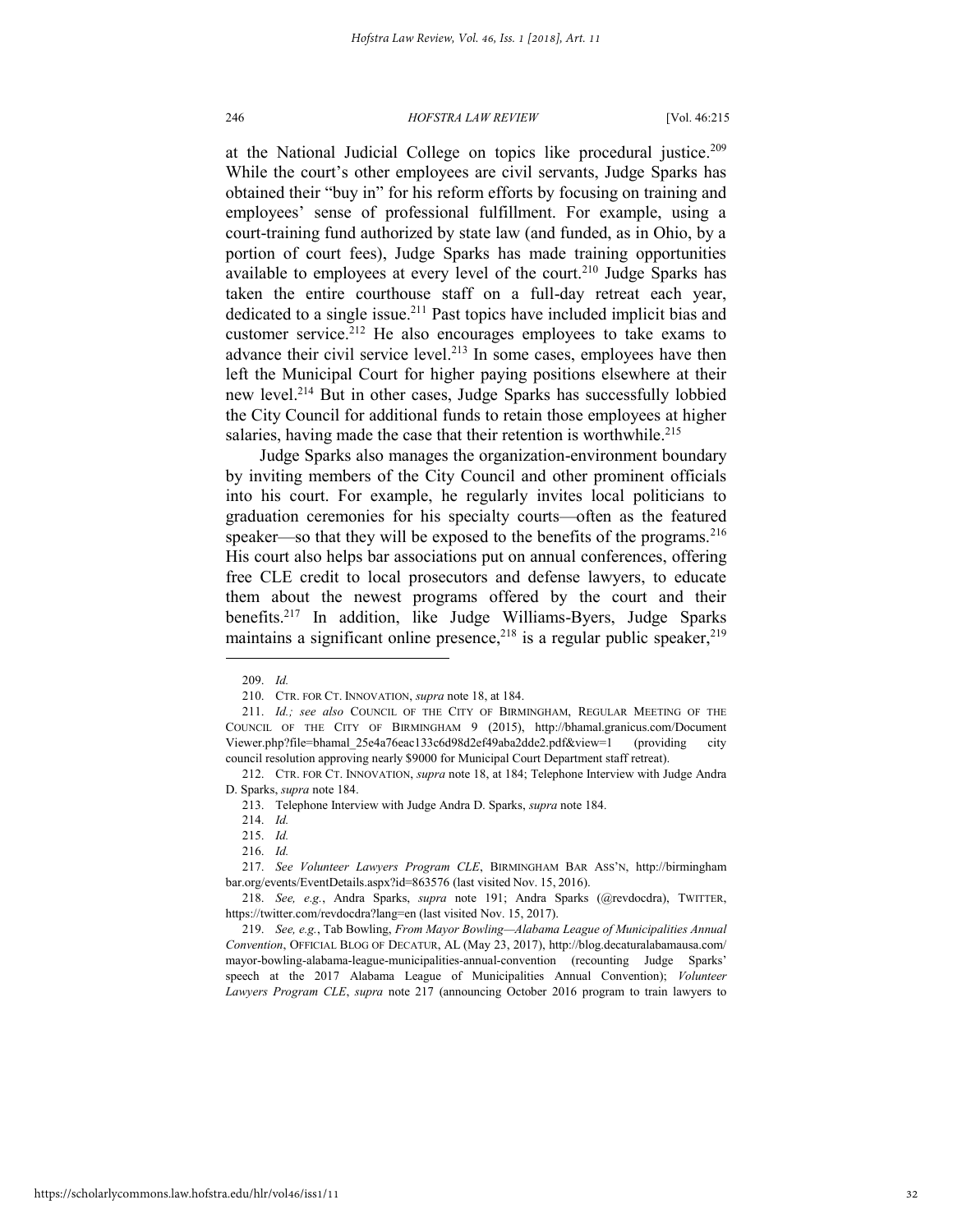and participates in numerous judicial conferences.<sup>220</sup> He has become a proficient grant-writer, having researched and obtained a variety of grants from the federal government and the state courts.<sup>221</sup>

Judge Sparks also has made judicious use of symbols. For example, each year, he has purchased shirts with the municipal court logo for every member of the courthouse staff to reinforce that they are part of a single team.<sup>222</sup> Although not required to, many regularly wear these shirts—in part because they satisfy the requirements of the courthouse dress code, applicable to all participating in or attending proceedings in the courtrooms, adopted to "maintain the dignity, integrity, decorum, seriousness and professional atmosphere of the Court and the administration of justice."<sup>223</sup> The dress code, which is posted on the court's website, prohibits, among other things, eating, chewing gum, cellphone use, reading, or sleeping in the courtroom.<sup>224</sup> The courthouse website also prominently features the courthouse motto, "Where Accountability Meets Compassion,"<sup>225</sup> reflecting the judicial philosophy Judge Sparks developed during his years working in the family court. Specifically, he believes that those appearing on the "front porch" of the criminal justice system should be treated compassionately but with sufficient firmness that they will be discouraged from returning to, or advancing further within, the house of justice.<sup>226</sup>

### *C. A Northeastern Court of Eleven: Newark, New Jersey*

The third story of innovation comes from the Newark, New Jersey, Municipal Court where Victoria Pratt until November 2017 was the Chief Judge and ran the community court. A 1998 graduate of Rutgers Law School, Judge Pratt is the first person of Dominican descent to serve as Municipal Court Judge in Newark.<sup>227</sup> Then-Mayor Cory Booker

represent the homeless, with Judge Sparks as featured speaker).

<sup>220.</sup> *See, e.g.*, *Center for Court Innovation Hosts Community Justice 2016*, CTR. FOR CT. INNOVATION (Apr. 15, 2016), http://www.courtinnovation.org/center-court-innovation-hostscommunity-justice-2016.

<sup>221.</sup> *See* Jeremy Gray, *Ceremony Honors Graduates of Birmingham Drug, Gun Courts*, AL.COM, http://blog.al.com/spotnews/2010/06/ceremony\_honors\_graduates\_of\_b.html (last updated June 15, 2010, 9:07 PM) (describing \$350,000 grant from the U.S. Department of Justice).

<sup>222.</sup> *See* BIRMINGHAM MAYOR'S PROPOSED BUDGET FY 2017, *supra* note 183, at 99 (showing no proposed budget for special events in the coming year, but \$5000 for clothing for city personnel); Telephone Interview with Judge Andra D. Sparks, *supra* note 184.

<sup>223.</sup> *See* CITY OF BIRMINGHAM MUN. COURT, ADMINISTRATIVE ORDER. 2013-1, DRESS CODE POLICY (2013) [hereinafter ADMINISTRATIVE ORDER].

<sup>224.</sup> *Id.* 

<sup>225.</sup> *See* BIRMINGHAM MUNICIPAL COURT, *supra* note 185.

<sup>226.</sup> Telephone Interview with Judge Andra D. Sparks, *supra* note 184.

<sup>227.</sup> *See* Chanta L. Jackson, *Scenes from Swearing in Ceremony for Judge Victoria F. Pratt*,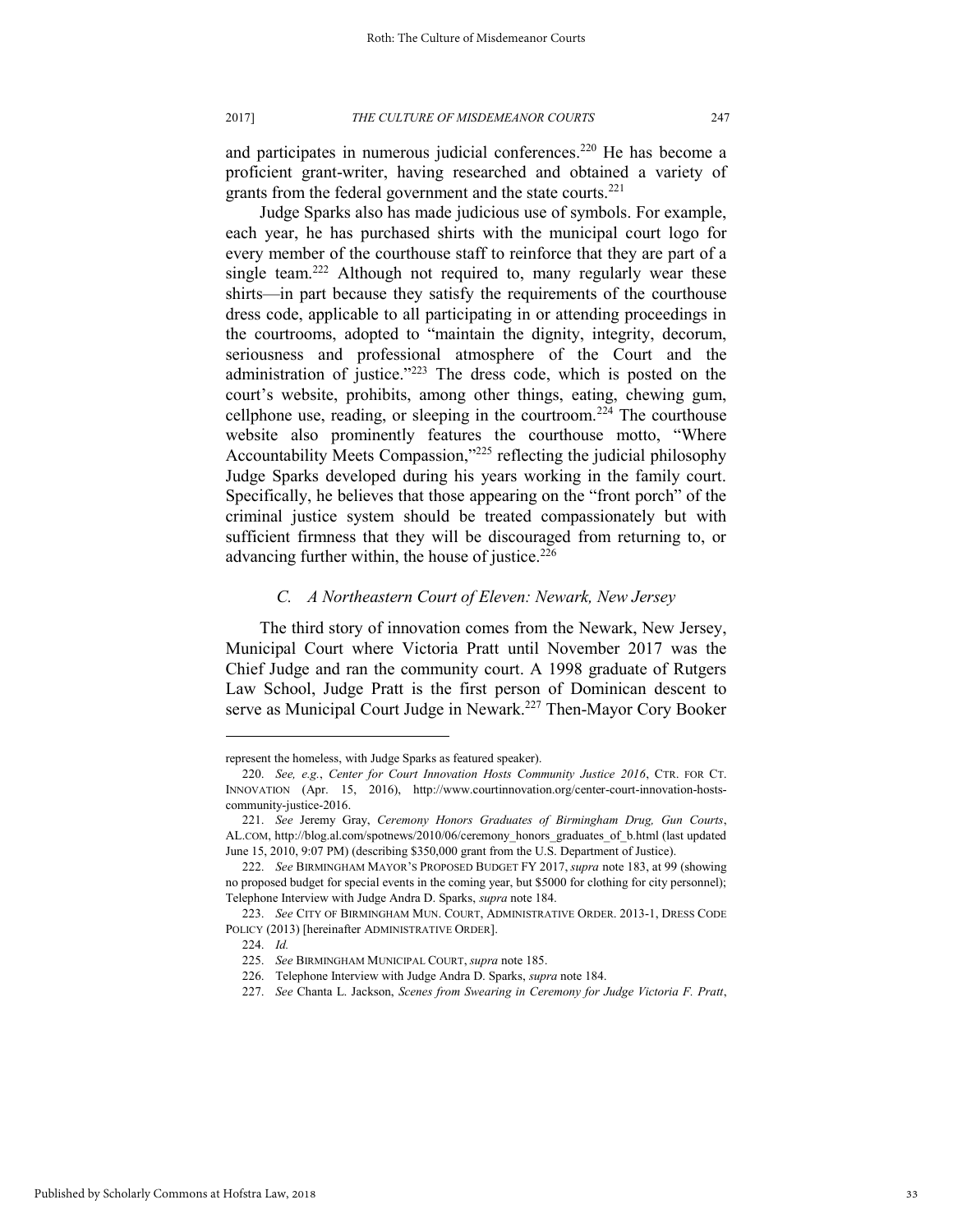appointed her to the court in November 2009.<sup>228</sup> Previously, she worked as counsel for two state governors, as a compliance officer for the Camden school district, and as counsel to the President of the Newark Municipal Council.<sup>229</sup> The Newark Municipal Court has approximately eleven judges, serving a city with approximately 280,000 people,<sup>230</sup> and a docket three times the size of the next largest city in New Jersey.<sup>231</sup> It has jurisdiction over misdemeanors and lower-level offenses, housing matters, and traffic violations.<sup>232</sup> Per New Jersey law, the Newark Mayor, with the advice and consent of the City Council, appoints each judge, for a term of three years.<sup>233</sup> In 2014, Judge Pratt was elevated to Chief Judge of the court.<sup>234</sup>

Pratt is a protégé of Judge Alex Calabrese, the founding judge of the Red Hook Community Court in Brooklyn, New York, which was a pioneer in the "problem-solving" court movement. <sup>235</sup> Pratt first learned about the Red Hook court while working for the Newark City Council, when Newark was considering creating a similar court.<sup>236</sup> Intrigued by the idea, she went to visit the Red Hook Court and endorsed the creation of a similar court in Newark.<sup>237</sup> A few years later, she was appointed to the Newark Municipal Court and—after eight months in traffic court in 2010 was tasked with running the new court for Newark based on the Red Hook model.<sup>238</sup> By 2011, that court was up and running, with a range of counseling services and alternative sanctions like community

NJ.COM, http://www.nj.com/newark/index.ssf/2009/11/scenes\_from\_swearing\_in\_ceremo.html (last updated Nov. 6, 2009, 9:42 PM).

<sup>228.</sup> *Id.* 

<sup>229.</sup> David Giambusso, *Litigator Who Uncovered Corruption Is Sworn in As First Dominican Judge in Newark*, NJ.COM, http://www.nj.com/news/index.ssf/2009/11/ litigator\_who\_uncovered\_corrup.html (last updated Nov. 7, 2009, 10:31 AM); Rosenberg, *supra*  note 75.

<sup>230.</sup> Giambusso, *supra* note 229; *Quickfacts: Newark, New Jersey*, U.S. CENSUS BUREAU, https://www.census.gov/quickfacts/fact/table/newarkcitynewjersey/PST045216 (last visited Nov. 15, 2017) (reporting the Newark population estimate as of July 1, 2016).

<sup>231.</sup> *See* Giambusso, *supra* note 229.

<sup>232.</sup> N.J. STAT. ANN. §§ 2B:12-17, -20 (West 2017).

<sup>233.</sup> *See id.* § 2B:12-4.

<sup>234.</sup> *See* Allan Wolper, *Newark Chief Municipal Judge Victoria F. Pratt: Reforming the Criminal Justice System*, WBGO (June 22, 2017), http://wbgo.org/post/newark-chief-municipaljudge-victoria-f-pratt-reforming-criminal-justice-system#stream/0 (March 2015 radio interview with Judge Pratt).

<sup>235.</sup> *See* Rosenberg, *supra* note 75.

<sup>236.</sup> *Id.* 

<sup>237.</sup> *Id.*

<sup>238.</sup> *Id.*; *see also* Abram Brown, *Newark Introduces Court Program to Offer Community Service for Minor Offenses*, NJ.COM (June 17, 2011, 7:00 AM), http://www.nj.com/ news/index.ssf/2011/06/newark\_officials\_announce\_new.html (discussing an innovative Newark court program under the leadership of Judge Pratt).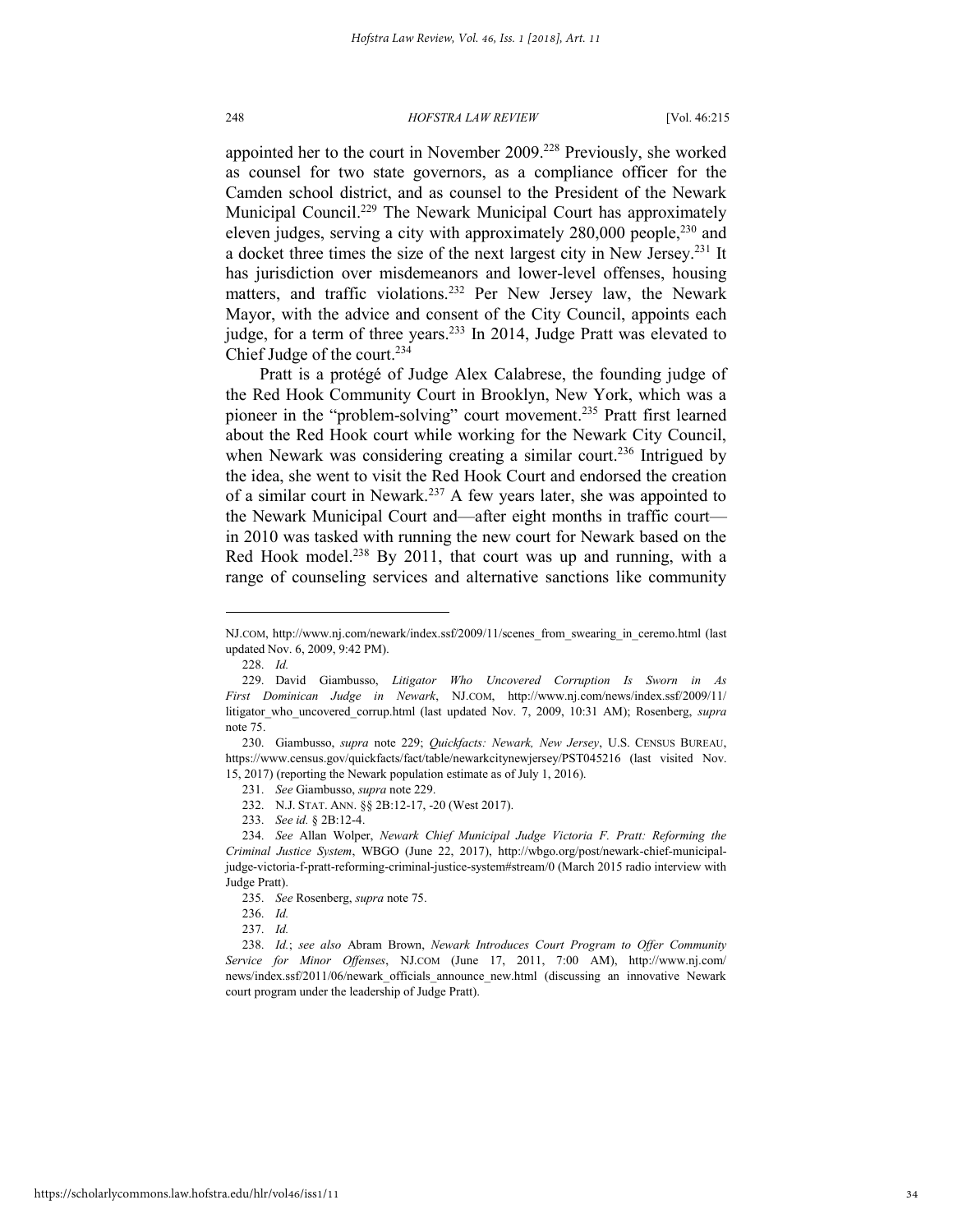service provided though a non-profit partner.<sup>239</sup> However, even before those services were in place, Judge Pratt started running her courtroom differently than most other judges, incorporating the procedural justice practices she had observed in Red Hook. For example, she emphasizes using comprehensible, courteous language; making eye contact; providing those appearing before her an opportunity to be heard; and engaging with them as individuals, including applauding their accomplishments.<sup>240</sup> She has described her mission as nothing less than transforming the culture of the courtroom, hoping that her example of treating others with respect will inspire those appearing in her courtroom to respond in kind.<sup>241</sup>

Judge Pratt also has been a vocal public advocate for her approach to criminal justice to those at the organizational-environmental boundary—for example, giving a TED talk and making other media appearances, $242$  speaking at academic, bar and other events, $243$  and maintaining an active online profile.<sup>244</sup> The court website prominently displays its mission statement, an important symbol, which it represents as "the fair and just resolution of disputes in order to preserve the rule of

l

242. *See* Victoria Pratt, *How Judges Can Show Respect*, TED, https://www.ted.com/ talks/victoria\_pratt\_how\_judges\_can\_show\_respect (last visited Nov. 15, 2017); *see also Community Court: A Kinder, Gentler Way?*, PBS, http://www.pbs.org/video/due-processcommunity-court-kinder-gentler-way (last visited Nov. 15, 2017) (interviewing Judge Pratt with MSNBC online host Sandra King regarding the Newark Community Court); Melissa Harris-Perry, *Meet the Judge Who Assigns Essays in Court*, MSNBC (July 11, 2015), http://www.msnbc.com/melissa-harris-perry/watch/meet-the-judge-who-assigns-essays-in-court-482752067786 (interviewing Judge Pratt with MSNBC host Melissa Harris-Perry); Allan Wolper, *Newark Chief Municipal Judge Victoria F. Pratt: Reforming the Criminal Justice System*, WBGO (June 22, 2017), http://wbgo.org/post/newark-chief-municipal-judge-victoria-f-prattreforming-criminal-justice-system#stream/0 (radio interview with Judge Pratt); *Writing Goal-Driven Essays Will Change Your Life*, MSNBC: THE DOCKET (Aug. 25, 2015), http://www.msnbc.com/the-docket/watch/writing-goal-driven-essays-will-change-your-life-512763459944 (interviewing Judge Pratt with MSNBC host Seema Iyer).

243. *See Her Legacy Conference Speakers*, Women Everywhere Believe http://webelieve.nyc/ wp-content/uploads/2016/12/Speakers-Bio-Headshots.pdf (last visited Nov. 15, 2017) (providing a biography for Judge Pratt, listing her many conferences and speeches, including at a White House conference, the American Judges Association Annual Conference, and the International Community Courts Conference, as well as numerous law schools); Kelly Tait, *Conference Spotlight: Keynote Speaker Judge Victoria Pratt on Procedural Fairness*, NAT'L ASS'N ST. JUD. EDUCATORS (Aug. 29, 2016), http://nasje.org/conference-spotlight-keynote-speaker-judge-victoria-pratt-on-proceduralfairness (announcing that Judge Pratt would give keynote speech at 2016 Annual Conference).

244. *See, e.g.*, Victoria Pratt, LINKEDIN, https://www.linkedin.com/in/victoria-pratt-153588b (last visited Nov. 15, 2017); Victoria Pratt (@JudgeVPratt), TWITTER, https://twitter.com/ judgevpratt?lang=en (last visited Nov. 15, 2017).

<sup>239.</sup> Brown, *supra* note 238.

<sup>240.</sup> Rosenberg, *supra* note 75.

<sup>241.</sup> *See Judge Victoria Pratt '98 Requires Dignity and Justice in Her Courtroom*, *supra* note 127 (describing remarks delivered by Judge Victoria Pratt at Rutgers Law School).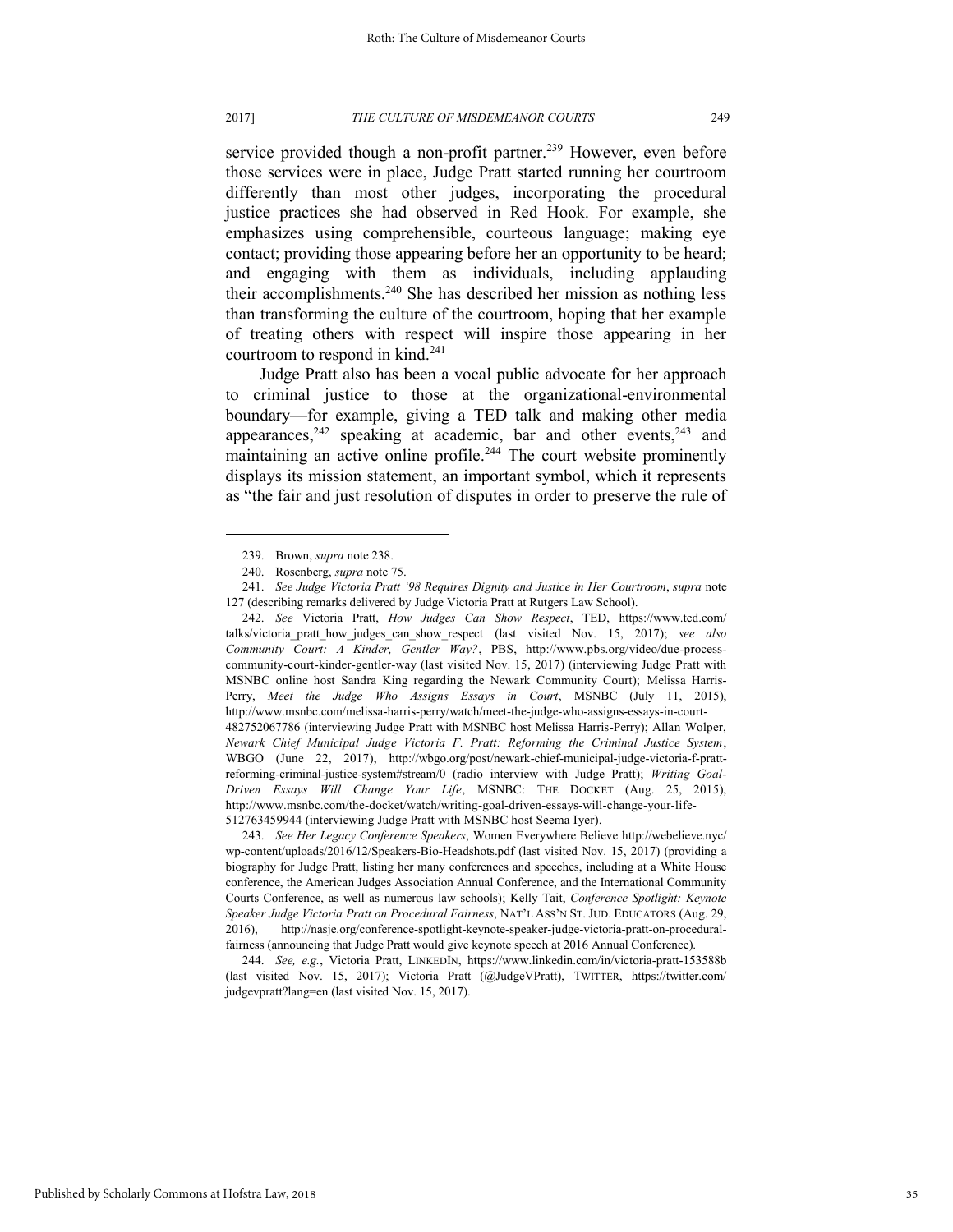law and to protect the rights and liberties guaranteed by the Constitution and the laws of the United States and this State<sup>"245</sup>

In November 2017, Judge Pratt stepped down from the bench to pursue criminal justice reform full time.<sup>246</sup> The Newark community court continues, presided over by a different judge. It is too soon to assess the impact of Judge Pratt's departure on the court. However, her example remains important, particularly for those who question whether innovation is possible in busy urban courts and despair even of cultivating the requisite leadership. It may be harder to accomplish lasting reform in large urban areas with crushing caseloads, but the challenge is not necessarily insurmountable.

### V. CONCLUSION

The misdemeanor courts that preside over most criminal cases in the United States vary in myriad ways such as size, structure, jurisdiction, and method of appointment. Each also has its own legal culture, a settled way of doing things that reflects deeper assumptions about the court's mission and its role in the community. Changing the way that courts do business often requires adjustments not only to their superficial routines, but also to the more fundamental norms and shared beliefs of those who constitute the courthouse community. It also requires conversion, or at least management, of the expectations of external actors like legislators and police who wield influence over the court—for example, to its budget, personnel, and flow of cases. Without change at this deeper level, any change at the superficial level is bound to be just that and is unlikely to achieve its substantive objectives or to endure.

However, enduring change is possible when reformers grasp the challenges before them and draw upon the insights of organizational culture theory for guidance. That literature suggests that reform in mature organizations like courts is possible when it is championed by effective leaders who are skilled not only in articulating a new vision and direction for the organization, but also in promoting it with the internal and external actors whose behavior and beliefs must be modified for the reform to succeed. The leaders must involve their subordinates in

<sup>245.</sup> *Municipal Court*, CITY OF NEWARK, https://www.newarknj.gov/departments/ municipalcourt (last visited Nov. 15, 2017).

<sup>246.</sup> *See Professor Victoria Pratt Launches a Ted Talk to Advocate for Criminal Justice Reform*, RUTGERS LAW (Nov. 28, 2017), https://law.rutgers.edu/news/professor-victoria-prattlaunches-ted-talk-advocate-criminal-justice-reform.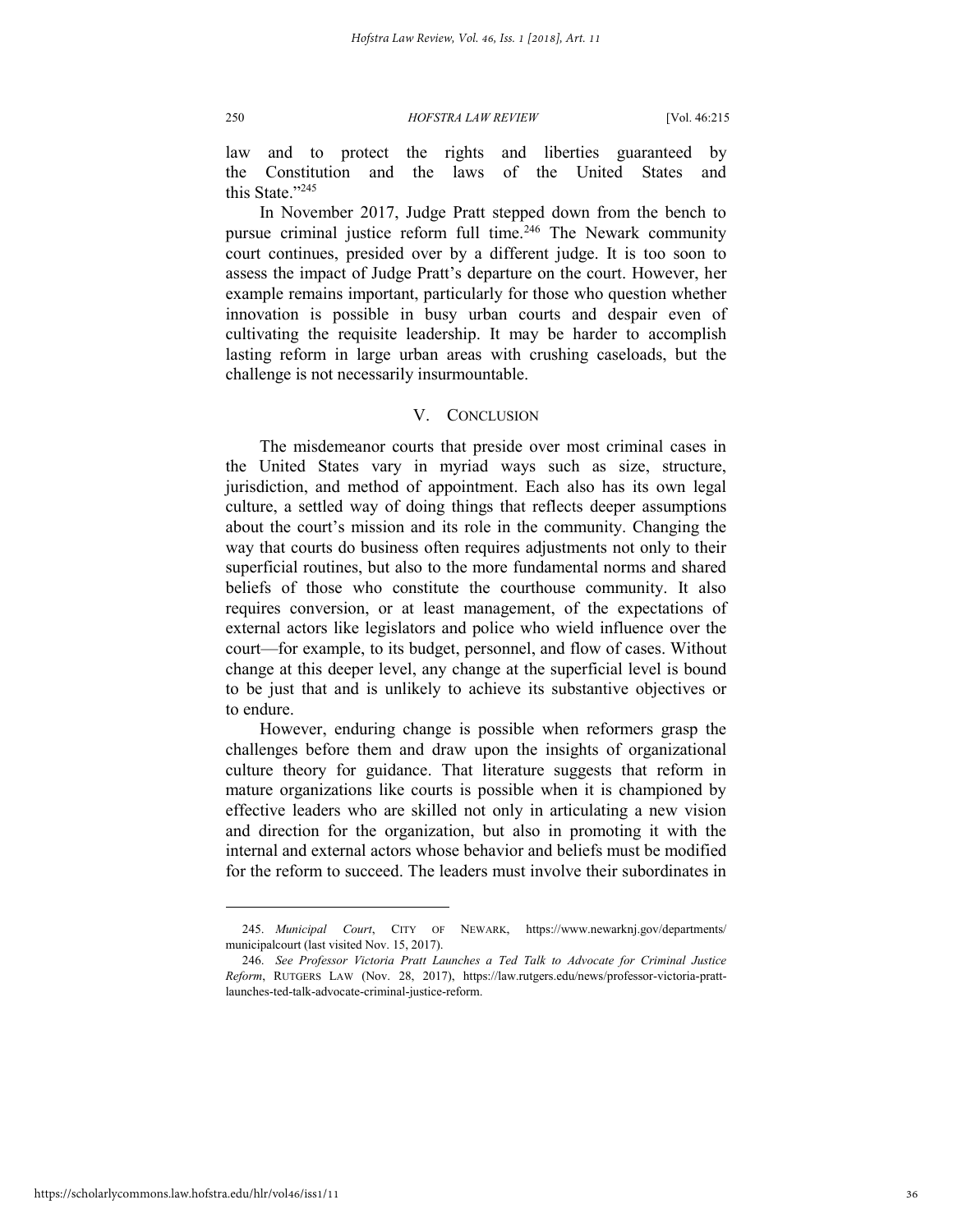the reform process, educate the courthouse community and those touching upon it, and focus on granular, problem-centered solutions that are tailored to the local context. They must be savvy in leveraging community resources and partnerships and in accessing various sources of funds. And they must manage to hang on long enough to see their plans through to the point where they can be evaluated and—if they show promise—become embedded in the culture of the court.

These are not easy tasks in our nation's misdemeanor courts. While all criminal courts are challenging environments in which to pursue reform, some challenges are not present to the same degree in felony courts. Misdemeanor court judges often are less experienced and moreresource constrained than their felony court counterparts. They also are most likely to feel pressure to protect the economic interests of their communities, which have come to expect revenue from fines and fees collected by their municipal courts, not innovation that moves in the other direction.<sup>247</sup> Judges who wish to advance to a higher level in the judiciary thus have ample incentive to avoid taking on these formidable burdens.

And yet there also are reasons to be optimistic about the possibility of meaningful reform in misdemeanor courts. There is a growing bipartisan consensus that we cannot afford the social and economic costs of incarcerating low-level, non-violent offenders to the extent that we have in the past.<sup>248</sup> The tragic events in Ferguson, Missouri, and the ensuing Department of Justice report have exposed the disturbing truth about municipalities' reliance on their courts to support government services and its corrosive effects.<sup>249</sup> Over time, communities will have to accept that they cannot rely on their courts to supplement their budgets.<sup>250</sup> Advances in technology and the tools available to courts also

<sup>247.</sup> *See supra* note 131 and accompanying text.

<sup>248.</sup> *See, e.g.*, SHARON DOLOVICH & ALEXANDRA NATAPOFF, *Introduction: Mapping the New Criminal Justice Thinking*, *in* THE NEW CRIMINAL JUSTICE THINKING 1 (Dolovich and Natapoff, eds. 2017) ("Liberals and conservatives alike condemn the enormous economic costs and questionable public safety benefits of the current system."); Justin George, *Can Bipartisan Criminal-Justice Reform Survive in the Trump Era?*, NEW YORKER, June 6, 2017 (describing "unlikely alliance" to "end America's status as the world's most prolific jailer" between "liberals who find the criminal-justice system racist, inequitable, and inhumane" and conservatives "who find it wasteful, harmful to families, and heavy-handed").

<sup>249.</sup> *See supra* note 131.

<sup>250.</sup> *See, e.g.*, Letter from Maureen O'Connor, Chief Justice of the Supreme Court of Ohio to Ohio State Auditor, Dave Jost (July 12, 2017) (expressing concern about the tone of the audit report, which reflected "underlying assumption that court fines and fees are merely opportunities for revenue enhancement" and explaining that "[f]ines and fees are about bad behavior modification; they are not about improving city, county or state finances").